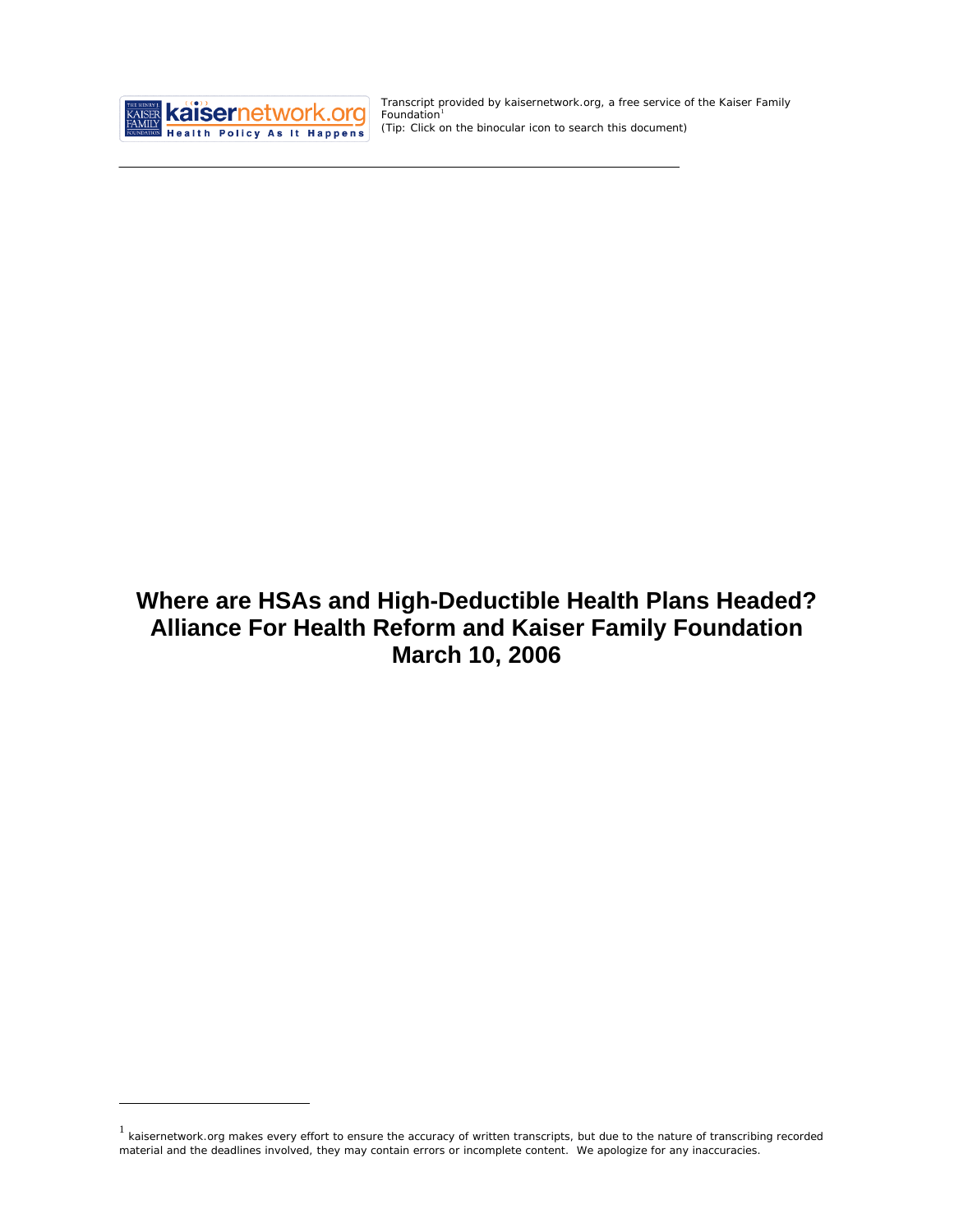[START RECORDING]

**ROY RAMTHUN:** —the value of the payroll taxes paid on those HSA contributions. Coupled with that, the President is proposing to raise the contribution limits that can be put into the health savings account each year. As Diane correctly pointed out earlier, the contributions are currently limited to the policy deductible under the high-deductible that the individual chooses, but not all policies pay 100-percent after you hit your deductible. And certainly, in her example, she showed a very common situation where people would pay 20 percent of their health expenses up until they hit an out-ofpocket maximum under their policy. The President is proposing that the individuals would be able to put enough into their HSAs to cover all of their out-of-pocket expenses. So not only the deductible, but also those 20-percent co-insurance expenses up to their out-of-pocket maximum under their policy. This will give individuals who are chronically ill a way, with tax advantages, to cover all of their out-of-pocket expenses and get the tax savings for those contributions into the account. For healthier individuals, in a particular year, they will be able to put aside additional savings from one year to the next, so that they can build up their account balance for future anticipated expenses. Let me briefly run through the other proposals that the President has put on the table before I turn

<sup>1</sup> kaisernetwork.org makes every effort to ensure the accuracy of written transcripts, but due to the nature of transcribing recorded material and the deadlines involved, they may contain errors or incomplete content. We apologize for any inaccuracies.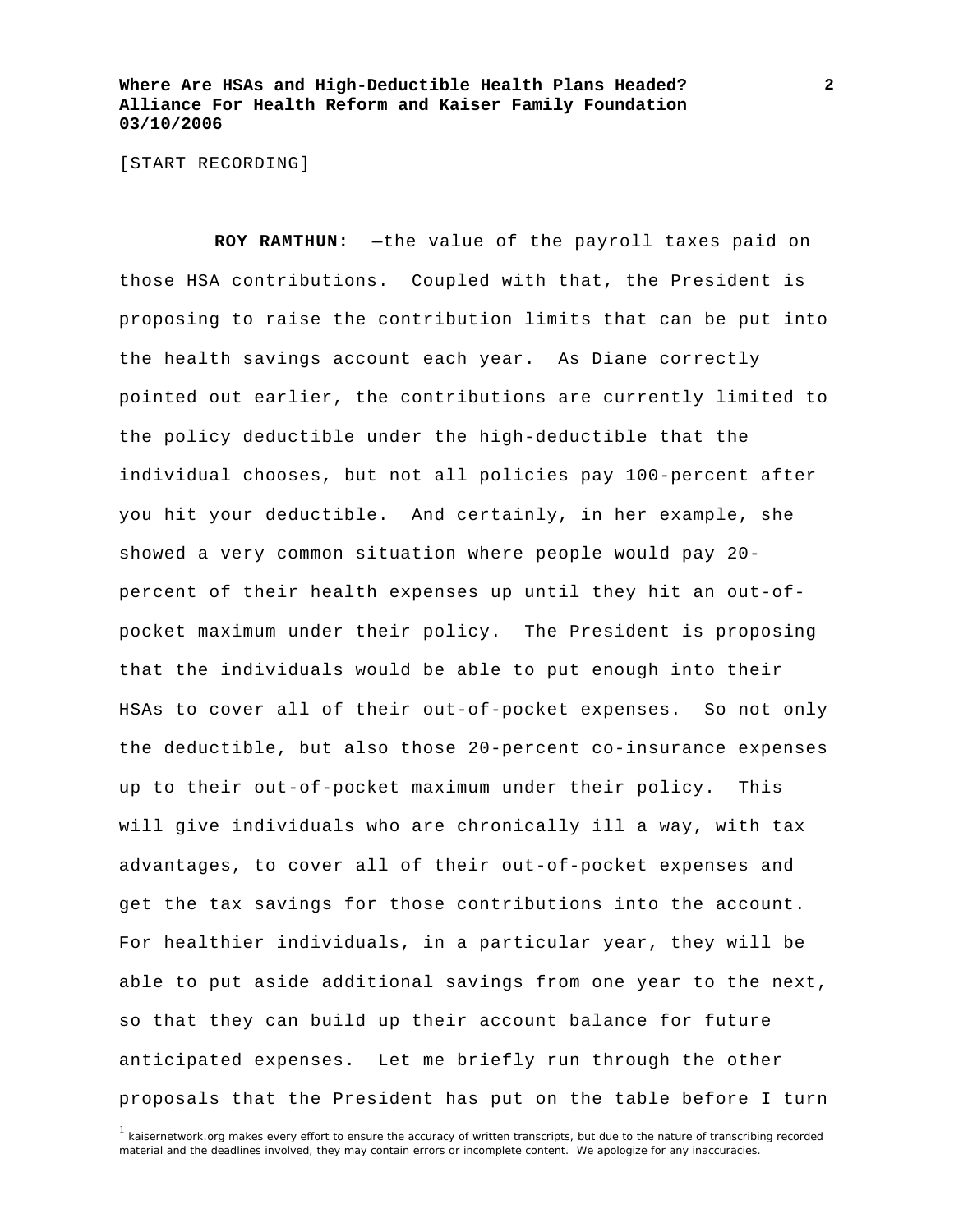**Where Are HSAs and High-Deductible Health Plans Headed? Alliance For Health Reform and Kaiser Family Foundation 03/10/2006**  to Kate and have her talk about the impact of the President's

proposals.

He would allow employers to make additional contributions to the health savings accounts of workers who have a chronic illness or condition or who may have a family member with a chronic illness or condition. Today, the tax rules do not allow that. Employers have to treat all of their employees equally. So if I put \$100 each month into my employee's health savings account, I pretty much have to do that for everyone. Employers have asked us for this flexibility and the President has proposed to give that to them. Some employers took advantage of the treasury regulations in 2002 and offered health reimbursement arrangements, which were a little bit of a precursor to HSAs. Some of them would like the ability to convert them over to HSAs and move forward with their benefits under an HSA structure. They can't do that with us allowing them to convert those policies over to HSAs.

Next we would allow individuals to actually pay their health insurance premiums out of their health savings accounts funds, which today you can't do unless you're receiving federal or state unemployment compensation or have COBRA continuation coverage. We're not sure why Congress limited it to those two situations, but certainly early retirees would benefit from being able to pay their health insurance premiums since they

<sup>&</sup>lt;sup>1</sup> kaisernetwork.org makes every effort to ensure the accuracy of written transcripts, but due to the nature of transcribing recorded material and the deadlines involved, they may contain errors or incomplete content. We apologize for any inaccuracies.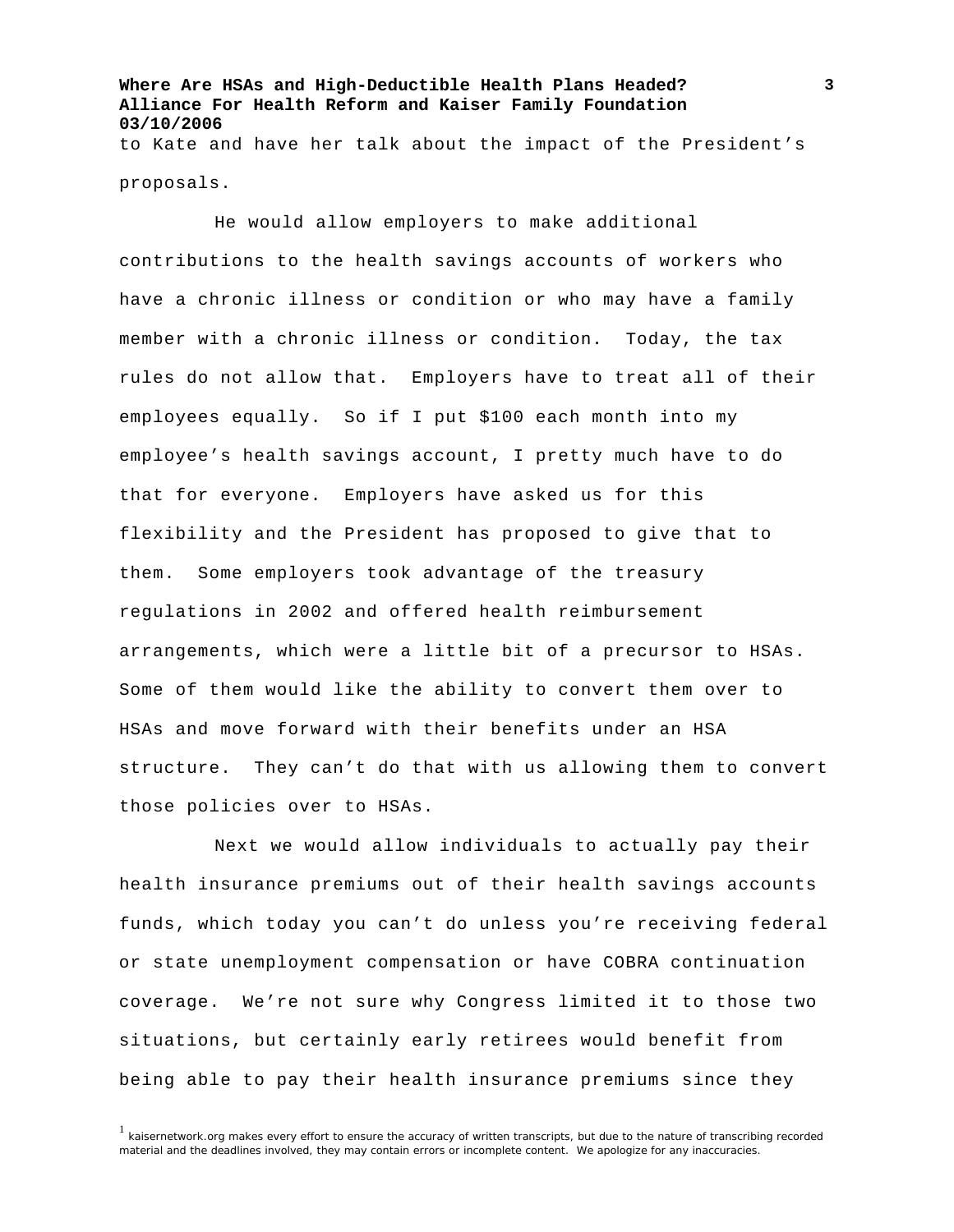won't likely qualify for the other two. Also, for individuals who are just getting started with their accounts, we want to make sure that nobody gets caught by the IRS, so we're clarifying that they can open their account and make their contributions through April 15 of the following year and reimburse the expenses they've incurred up to that point.

The last proposal I want to make you aware of is the President's Refundable Tax Credit proposal for low-income Americans, offering up to a \$1000 refundable tax credit for individuals, \$3000 for families. This year, we modified the proposal that they must buy an HSA policy in order to qualify for the credit. The President felt that it has not gone very far in the Congress, and felt that retooling it to make it consistent with the rest of our HSA proposals was consistent with that.

Let me turn to Kate; she'll talk about some of the economic impacts of the President's proposals.

**KATHERINE BAICKER:** Great, thanks. As Roy mentioned at the beginning, the goal of this proposal is to put all sorts of healthcare consumption on equal footing. Right now, if you consume healthcare that you get through an employer health insurance account, that's subsidized by tax dollars. But if you consume care outside of that employer insurance, it's not subsidized. So you have incentives to get more and more employer provided insurance instead of paying for routine care

 $1$  kaisernetwork.org makes every effort to ensure the accuracy of written transcripts, but due to the nature of transcribing recorded material and the deadlines involved, they may contain errors or incomplete content. We apologize for any inaccuracies.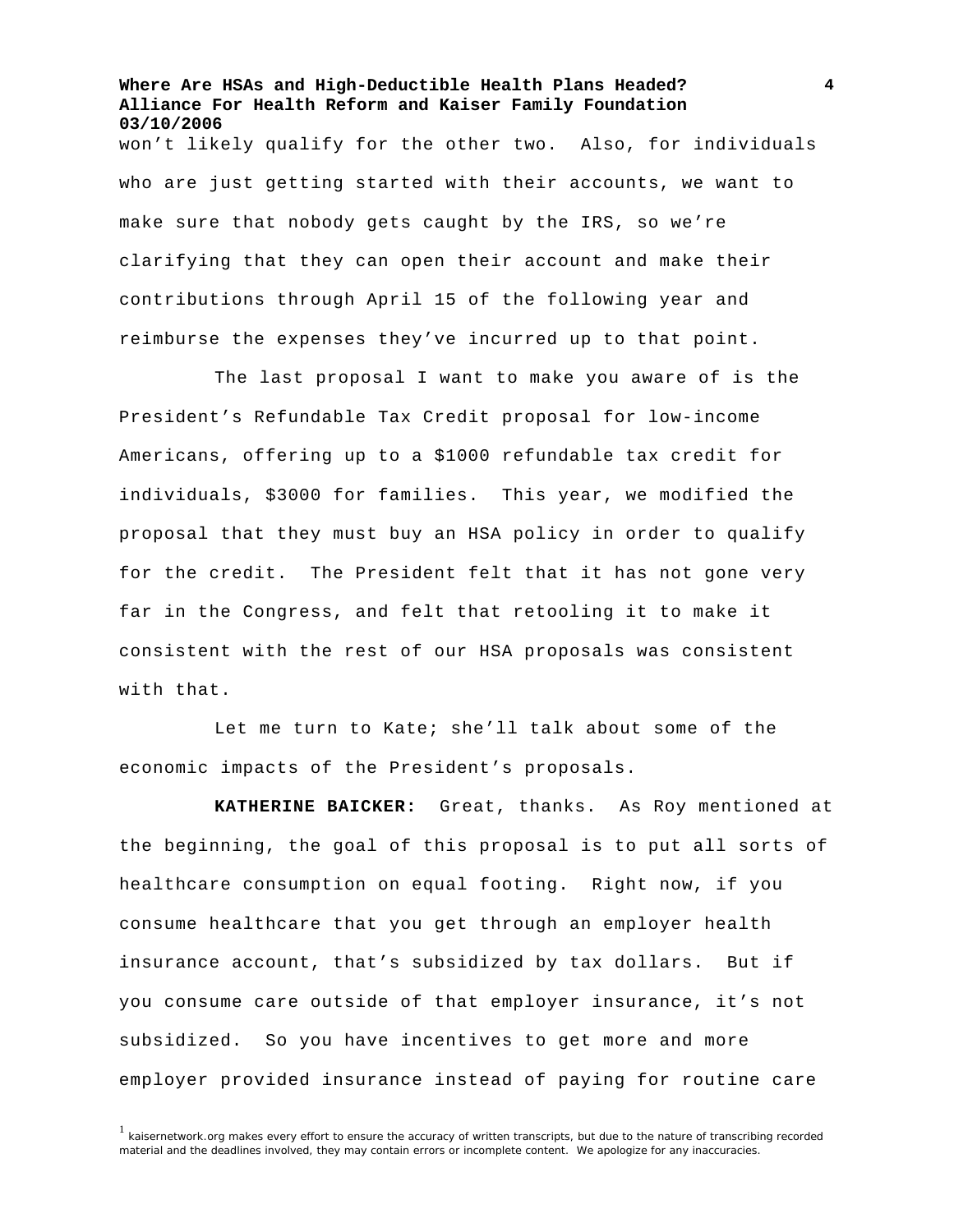out-of-pocket. If you pay for routine care out-of-pocket, you would be a more cost-conscious, sensitive consumer, but if you had a high-deductible health policy to go along with it, you would have financial protection against the risk of potentially high expenditures. So think about your home insurance or your auto insurance. You have insurance against unexpected, catastrophic events that would be a real financial hardship to you, but you do not have insurance against things like oil changes, cleaning your house, or cleaning out your gutters. If you did have insurance against those, you would consume a lot more of them, and there would be a lot less competition among providers to get you to the best value, the best quality service that you could. We want to make health insurance look a little bit more like that through these proposals, but that might raise some questions in your mind. You might be worried, "Well, what happens to people who have employer insurance? Are these proposals really going to lower costs through the healthcare system? How much good are they going to do? And how much are they going to potentially low-income people who are facing these high deductibles or sick people?" Well, we'd like to address those concerns.

First of all, I'd like to convince you that moving to this approach really could reign in spending. Some of you might be thinking, "Wow, if I had a high-deductible health policy, maybe I would pay attention to the first \$1000 of

<sup>&</sup>lt;sup>1</sup> kaisernetwork.org makes every effort to ensure the accuracy of written transcripts, but due to the nature of transcribing recorded material and the deadlines involved, they may contain errors or incomplete content. We apologize for any inaccuracies.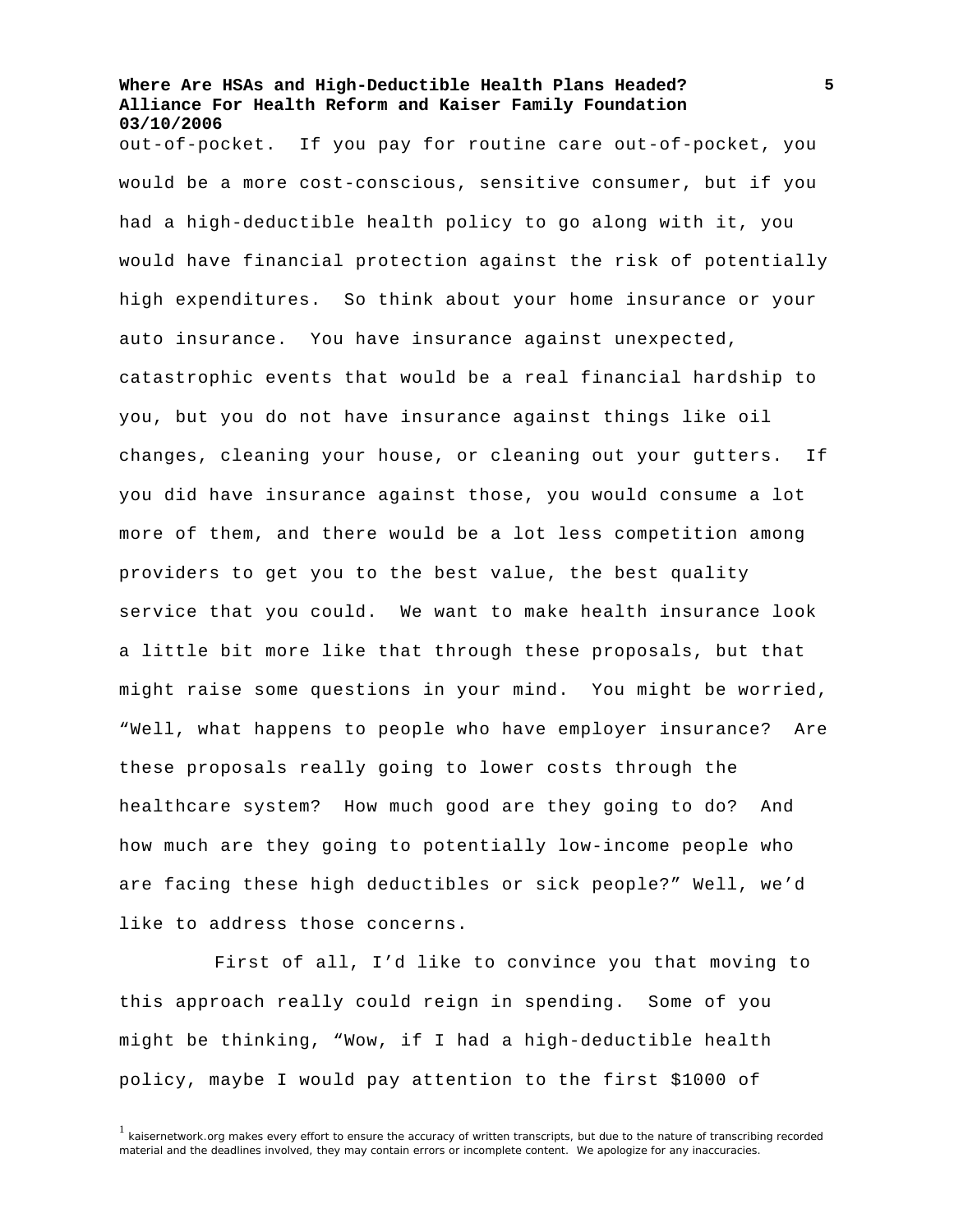spending." But all of our healthcare dollars are spent by people with really high expenditures; we've all heard that 80 percent of the healthcare dollars are spent by the people with the 20-percent highest spending and that's true. So you might think, "Well gee, are these accounts going to do any good in getting people to put resources towards the highest value use?" The answer is yes. In fact, because of that cost sharing that we talked about, the typical person with a high-deductible health policy would be aware of how much health insurance or health consumption costs up to about \$12,000. Well, more than half of healthcare spending is done by people with less than \$12,000 a year of spending, so people have plenty of "skin in the game." People have an incentive to pay attention to their health expenditures when they have a policy like this. Also, these are not meant to replace all the other cost containment tools that we have at our disposal. You might think, "Gee, insurance companies do a better job of negotiating with providers than individual people can." Yes they do, and they will continue to do so. People with high-deductible health policies are still covered by an insurer who is negotiating with providers. So this just adds to our toolkit of cost containment, it doesn't substitute for all of the other tools we have available.

Now great, this encourages cost-sensitive consumption, but you think, "Gee, does that mean we're being penny wise and

 $1$  kaisernetwork.org makes every effort to ensure the accuracy of written transcripts, but due to the nature of transcribing recorded material and the deadlines involved, they may contain errors or incomplete content. We apologize for any inaccuracies.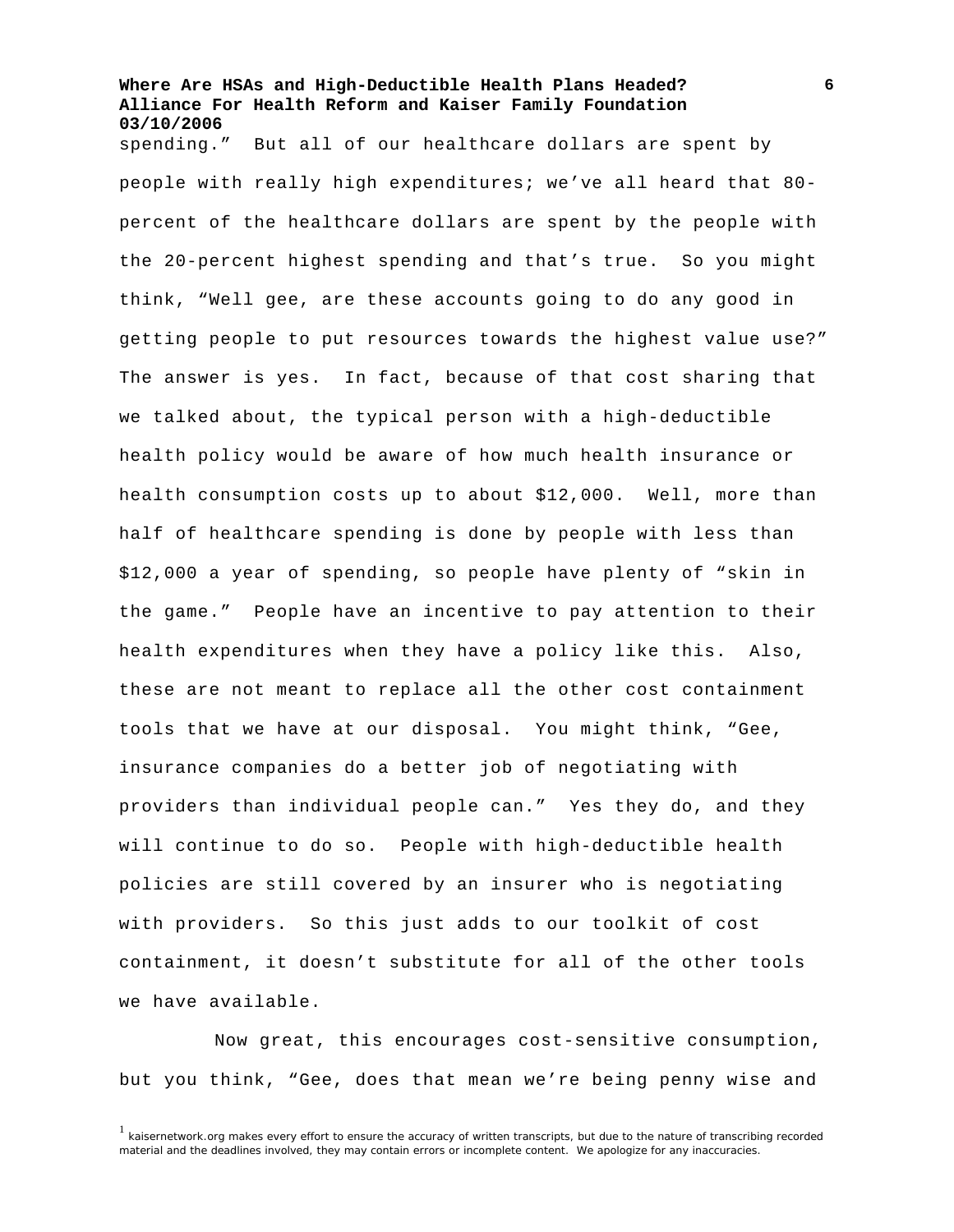**Where Are HSAs and High-Deductible Health Plans Headed? Alliance For Health Reform and Kaiser Family Foundation 03/10/2006**  pound foolish? What about people who might not consume preventive care and cost a lot more in the long run?" Well, health savings accounts and the high-deductible policies that go along with them allow preventive care to be covered firstdollar. In fact, the studies by the GAO of the Federal Employees Health Benefits Program showed that FEHB policies that were high-deductible policies were more likely to offer preventive care at a more generous rate than other insurance policies under the same umbrella.

So now I hope I've convinced you that, in fact, spending would be affected by people having more of these accounts; people would be more cost conscious. But does that expose people to too much financial risk? Are we erring too far on the side of putting the burden on individuals? And what about low-income people who can't afford these high-deductible policies? You hear high-deductible policy and it sounds expensive. But in fact, that's only half of the equation. The other half is that the premiums for these policies are much, much lower. In fact, the premiums are so much lower, that unless you hit your deductible every year for 3 or 4 or 5 years in a row, you're saving money. You have more money in your pocket and especially for low-income families, that's important. They want health insurance protection. They also want to pay their rent and buy food and clothes. So these policies put more money at their disposal to use for other

<sup>1</sup> kaisernetwork.org makes every effort to ensure the accuracy of written transcripts, but due to the nature of transcribing recorded material and the deadlines involved, they may contain errors or incomplete content. We apologize for any inaccuracies.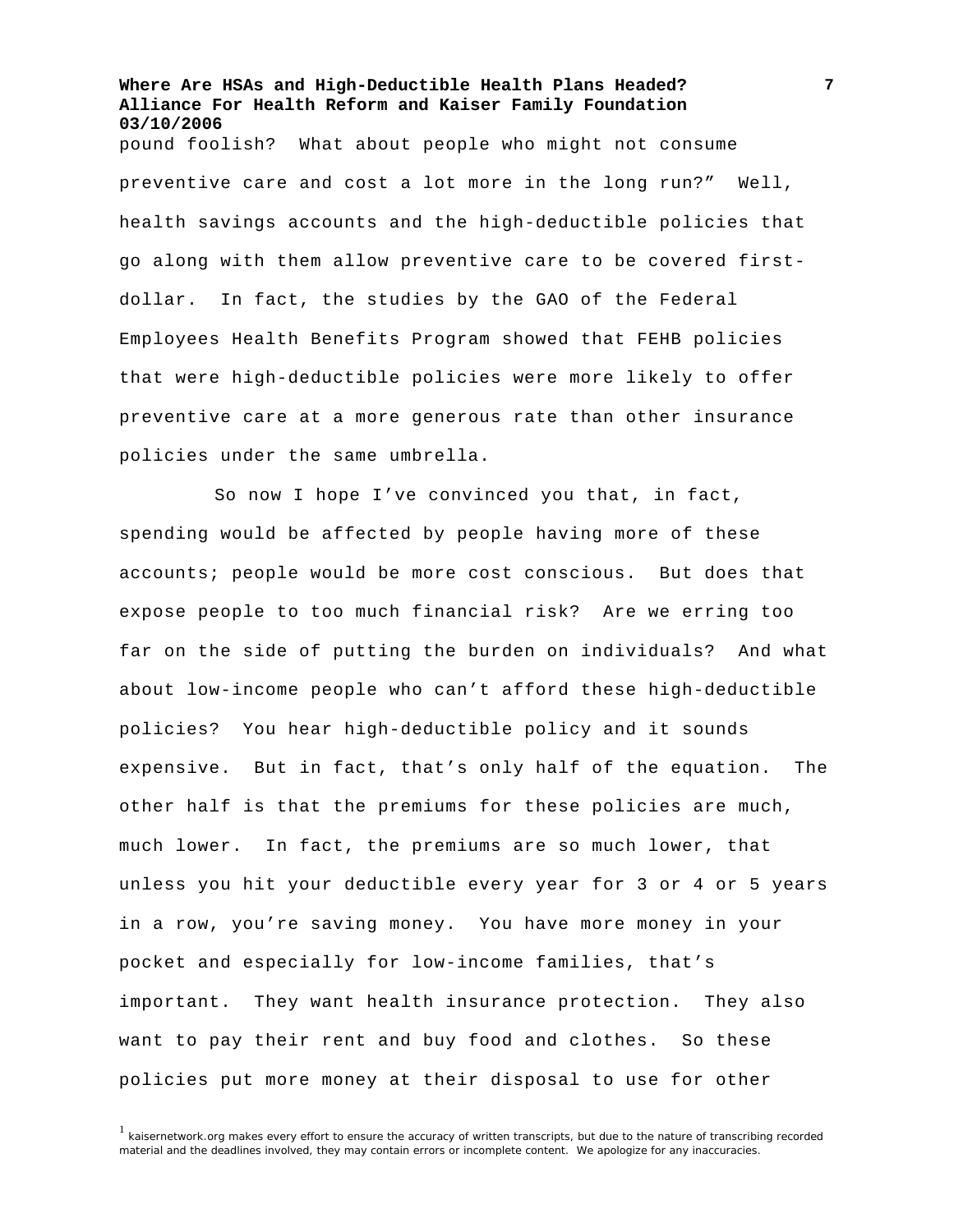family priorities. We can go to a more specific example, but the typical premium for a high-deductible health policy is a couple of thousand dollars lower than for a non-high-deductible policy and the deductible is only about \$1500 to \$4000 higher, and the employer is kicking in \$1000 into the health savings account of the typical policy. So really, almost every family is better off under one of these policies. And as it turns out, the enrollees are not particularly healthier, wealthier, or younger than the enrollees in other health policies. The evidence we have suggests that people signing up represent a wide cross-section of the population.

Now Roy hit upon, and I don't have time to go into, a number of other policies that are also targeted at low-income families in particular. The payroll tax goes disproportionately to low-income people. There is a low-income tax credit. And, in fact, making premiums tax preferred for people who don't have employer insurance also disproportionately benefits low-income people, because they're more likely to work for employers who don't offer them insurance. I won't go through the example now, but the point is that even for families with very high expenditures, they are, if anything, only slightly worse off under the HSA and in most cases, much better off in terms of just having more money in their pockets while still having financial protection.

<sup>&</sup>lt;sup>1</sup> kaisernetwork.org makes every effort to ensure the accuracy of written transcripts, but due to the nature of transcribing recorded material and the deadlines involved, they may contain errors or incomplete content. We apologize for any inaccuracies.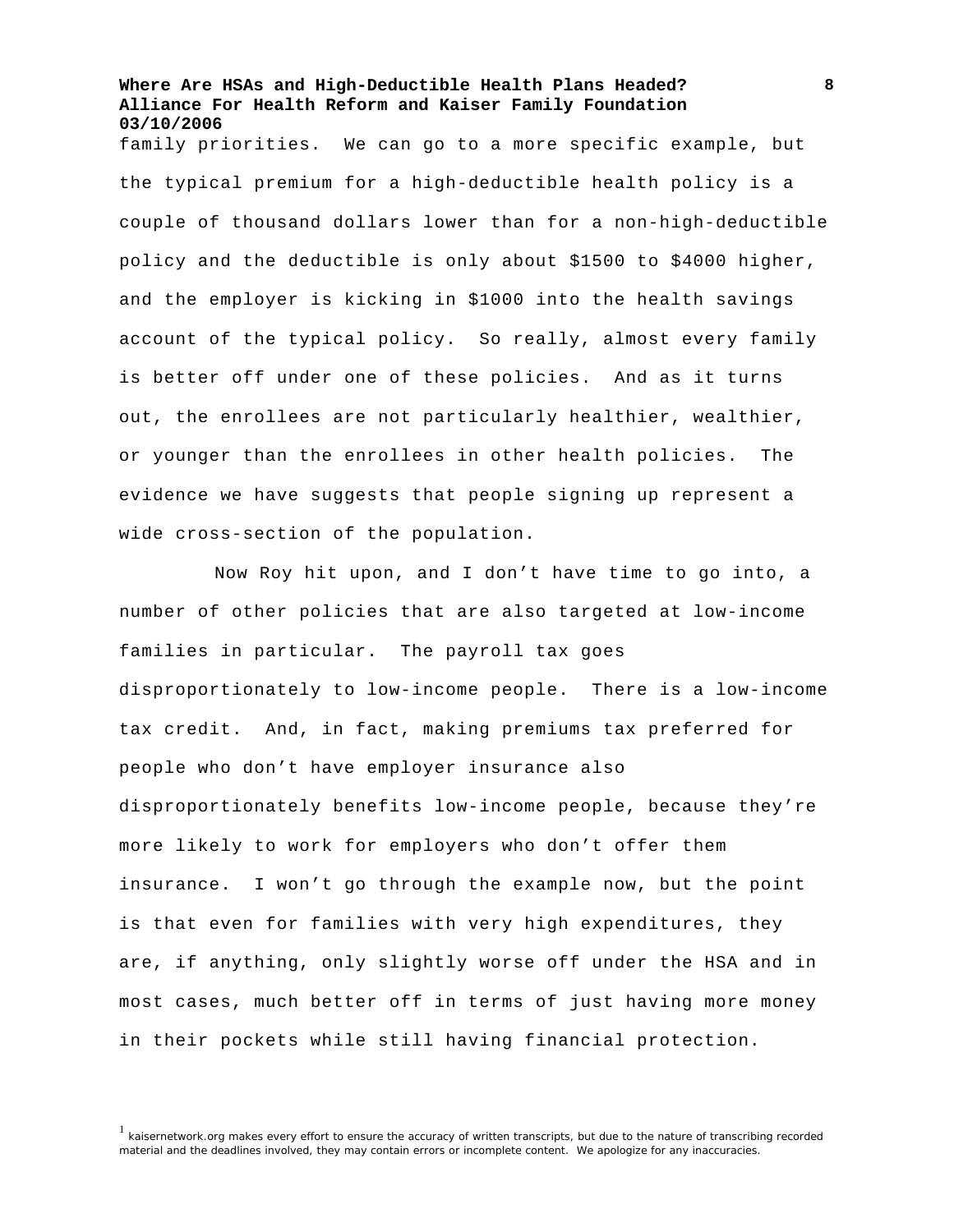Now you might also think, "That's all well and good for people who don't have employer insurance; what about people who do have employer insurance? Is this going to cause employers to drop coverage?" Well, in fact, employers are dropping coverage now, and it's because healthcare is so expensive. We've seen a 10-percentage-point decline in the number of employers offering health insurance, and that's going to keep going unless there's an affordable policy available. The recent AHIP survey that was just mentioned shows that a third of employers offering health savings accounts were not offering any insurance before. People are getting access to insurance where they did not have it.

The last piece is, are people actually able to make better decisions? Are we just giving them more money and they're going to spend it in the same inefficient ways that we've seen in healthcare spending before? The answer, again, is no. If people have adequate information and have information not only about cost, but about quality, we have ample evidence that they make better healthcare decisions than a bureaucratic system that dictates which things are covered and which things are not. Even in cases of emergency, like cardiac care, we see that if better information is available about the quality of hospitals and the value, the cost versus the benefits, people make better decisions. So the government needs to lead the way in getting that information to people,

<sup>1</sup> kaisernetwork.org makes every effort to ensure the accuracy of written transcripts, but due to the nature of transcribing recorded material and the deadlines involved, they may contain errors or incomplete content. We apologize for any inaccuracies.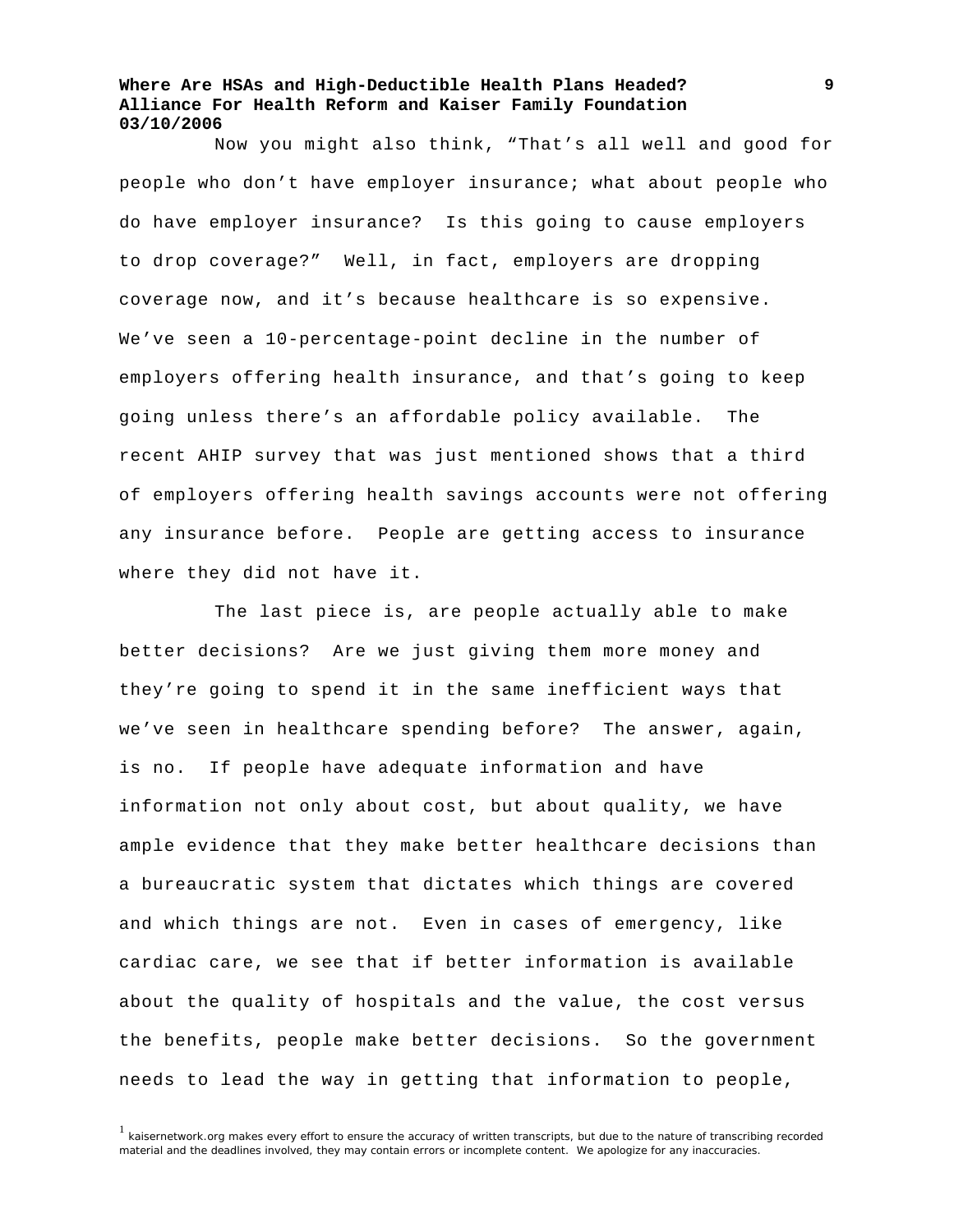**Where Are HSAs and High-Deductible Health Plans Headed? Alliance For Health Reform and Kaiser Family Foundation 03/10/2006**  both through the FEHB program, through Medicare, and through fostering public/private alliances to get people the information they need to really take advantage of these accounts. So the ultimate goal can definitely be reached through these proposals. The ultimate goal is to get people at a place where they are evaluating the cost versus the benefits of the care available to them. They're not only allocating healthcare dollars better, dollars are going to higher-value care, but they're also getting to choose whether they want healthcare or rent based on the value of that care; we're not there yet, but I think we'll get there.

**ED HOWARD:** Very good, thanks very much Kate. Next we hear from Uwe Reinhardt who is on the faculty at Princeton, he is a frequent panelist at Alliance briefings, I'm pleased to say. He is a prolific writer, a memorable speaker, and has been sharing his opinions on HSAs and related mechanisms for a number of years. We look forward to hearing some of those opinions and his reactions to the proposals that are on the table this afternoon. Uwe?

**UWE REINHARDT, PH.D.:** Yes, thank you very much for inviting me. I am going to focus on the ethical facet of this proposal. I work in health policy and in many different countries; I notice a difference between us and the way they do policy. They usually begin with a distributive ethic that they

 $1$  kaisernetwork.org makes every effort to ensure the accuracy of written transcripts, but due to the nature of transcribing recorded material and the deadlines involved, they may contain errors or incomplete content. We apologize for any inaccuracies.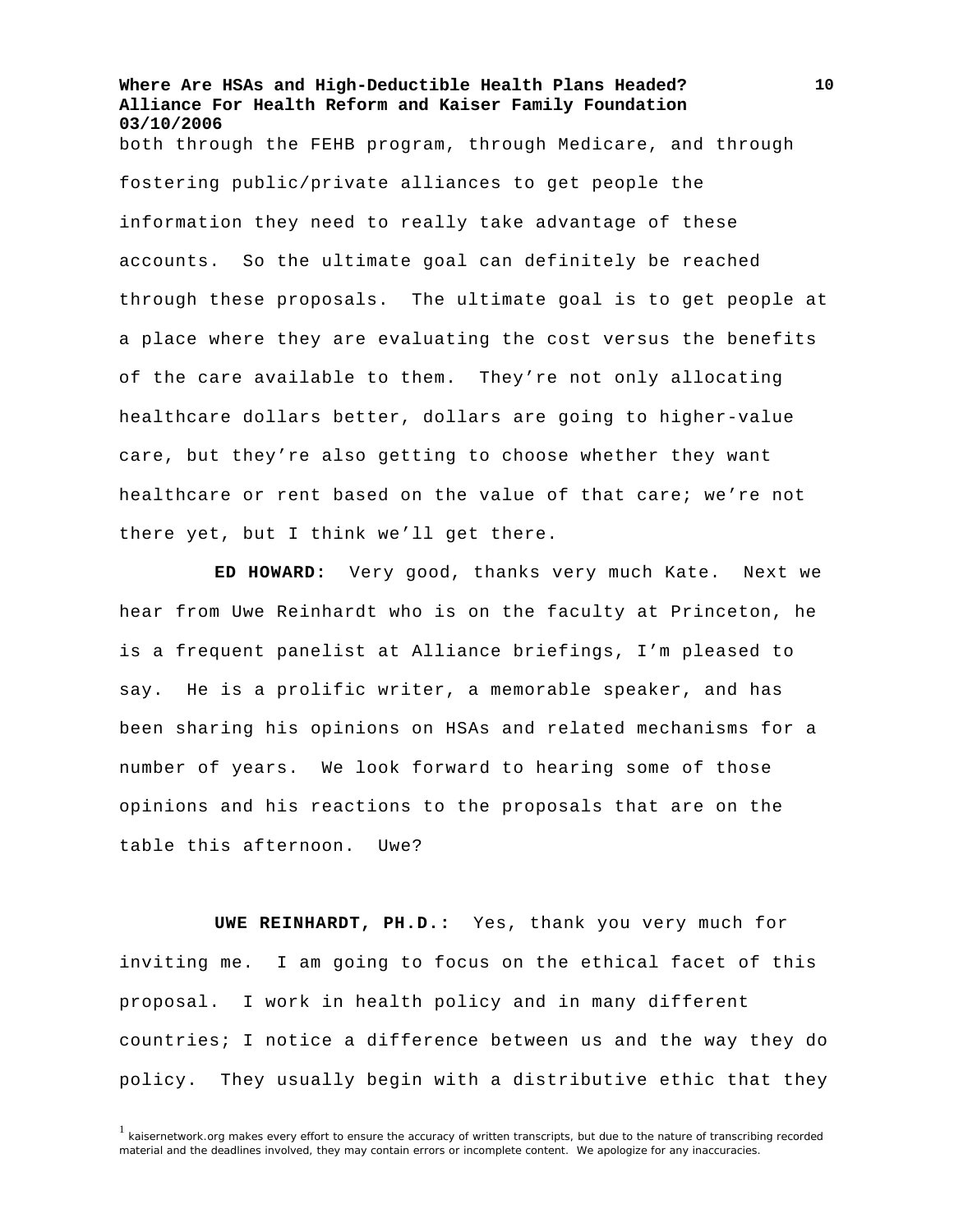want to observe, view that as a constraint, and then make the technical parameters of their policies subject to that. For example, in Germany, it is the principle of social solidarity. They will then say a certain policy is cool, but it violates that principle, so they won't look at it. In the US, our tendency tends to be to debate policies in terms of technical parameters, cost sharing, and this and that, and then sort of let the ethics sort of fall where they may. Personally, I don't find this very acceptable; that's not what we teach in schools of public policy. So I think the expectation might have been that I would engage in sort of a discussion on technical matters and using judiciously the empirical evidence on the price elasticity of demand, what kinds of services consumers, formerly patients, will forgo and the high deductibles. All of these issues, I don't want to run through them, but basically focus on technical issues. So I decided to be a skunk and the garden party and say I'd like to explore what the ethical implications of this approach were if we embrace it the way President Bush would like us to embrace it.

I would argue that if it is widely adopted, it will have the following effect. It will make healthcare cheaper in absolute dollars for high-income Americans than for low-income Americans. That's implicit in the progressive tax structure and, of course, the President says, "Well, I'm doing that because I want to level the playing field." But I would

 $<sup>1</sup>$  kaisernetwork.org makes every effort to ensure the accuracy of written transcripts, but due to the nature of transcribing recorded</sup> material and the deadlines involved, they may contain errors or incomplete content. We apologize for any inaccuracies.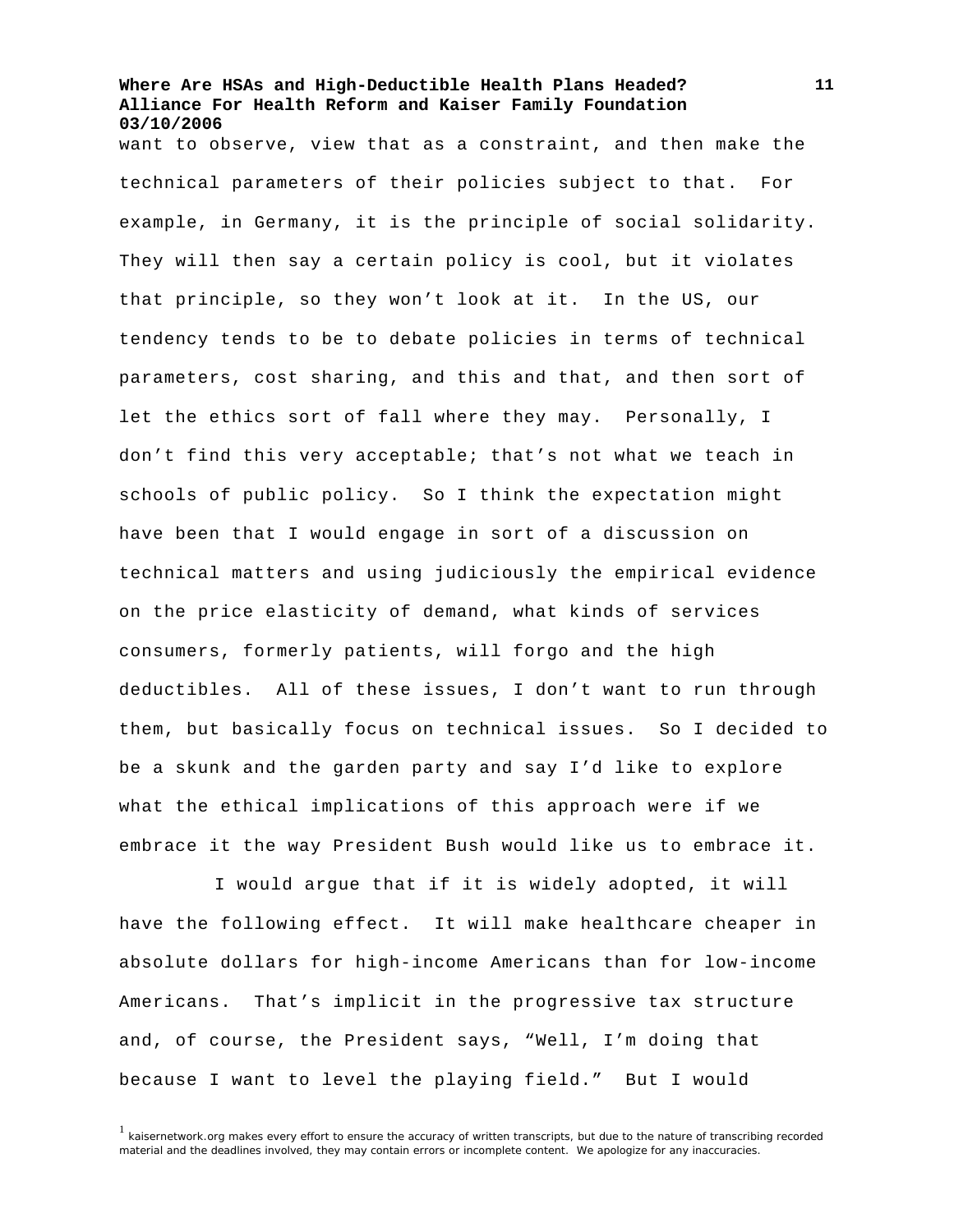quibble with him a little bit about it. If it were leveling the playing field, he would have adopted the Kogan, Hubbard, Kessler proposal, which makes all out-of-pocket spending tax deductible, regardless of what kind of insurance policy you have, then you would have employed and non-employed on an equal level, and insured and non-insured services on an equal level. What the President is doing is something quite different. He is saying I'm going to tax Americans and with the tax money, I will reward only those Americans who buy the health insurance policy that I, the President, prefer them to have. No matter what they themselves might prefer. This is really more social engineering through the tax code, which Doug Holtz-Eakin, the former CBO head, not a Democrat, said is an egregious misuse of the tax code. And I would say, in general, behavior modification through the tax code is something that economists generally don't like.

If you look at this, yesterday we had on the Kaiser Commission of the Uninsured and Medicaid, this slide was presented. Among people with less than \$30,0000, they're in fairly low tax marginal brackets. The way I describe it is if I have a really rip-roaring toothache, and I need a root canal, and where I live it's about a thousand bucks to get a root canal and another thousand for the crown. When I pay that out of the HSA, it will cost me, at most, \$600, because if you add up all these taxes that I face at the margin, for every dollar

<sup>&</sup>lt;sup>1</sup> kaisernetwork.org makes every effort to ensure the accuracy of written transcripts, but due to the nature of transcribing recorded material and the deadlines involved, they may contain errors or incomplete content. We apologize for any inaccuracies.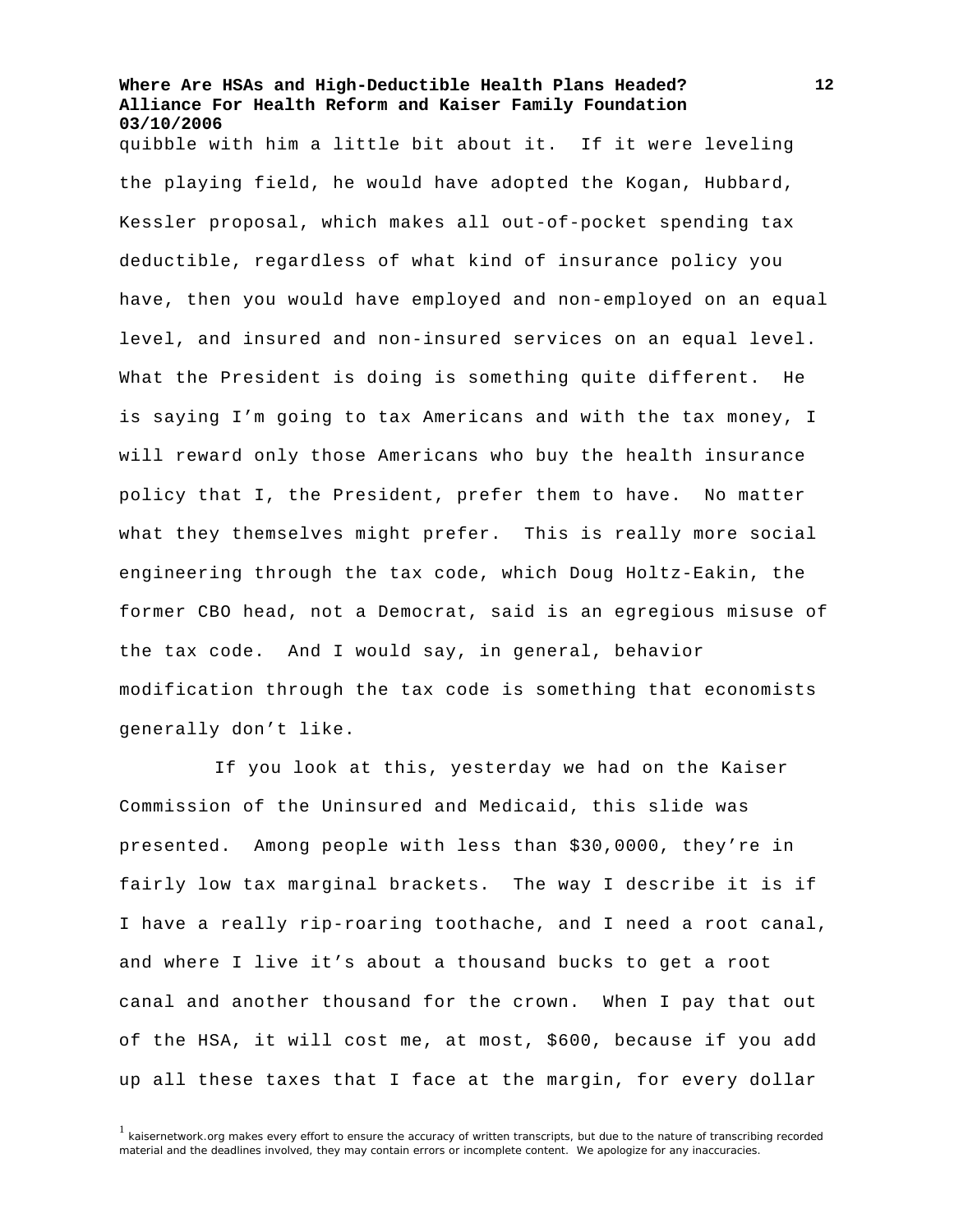I put into the HSA, it cost me only, at most, \$0.60. The gas station attendant, the waitress, the WalMart worker, it cost them around \$900 for the same root canal in after-tax dollars. I personally think that that's an ethical proposition that we should debate. I'm not saying we shouldn't do it, but I do argue that it should be openly debated. This is not neutral.

The second issue is, obviously this is meant to be a cost control and benefit cost-control device, but we are looking mainly to the lower part of the national income distribution to do the belt tightening and to do all this stuff. And, of course, as I mentioned and I never fail to remind you that those are the people to whom America looks to go abroad to fight. It is not our children, though our son did, but that's almost weird, it isn't the elite's children who do the fighting, it is mainly people in the lower half, not the very poorest, but in the lower half of incomes who fight for us. So they bear already the blood and financial burden of the war, and we want to load that on top of them. I personally think we should debate that. How much can you load on these wonderful people?

And the third, this is the income distribution of the United States 2002, 33-percent have an annual income of \$40,000 or less. Interestingly, most health policy wonks and policy makers are in the upper two. Think about it, if you are a young professional and you are married to another young

<sup>1</sup> kaisernetwork.org makes every effort to ensure the accuracy of written transcripts, but due to the nature of transcribing recorded material and the deadlines involved, they may contain errors or incomplete content. We apologize for any inaccuracies.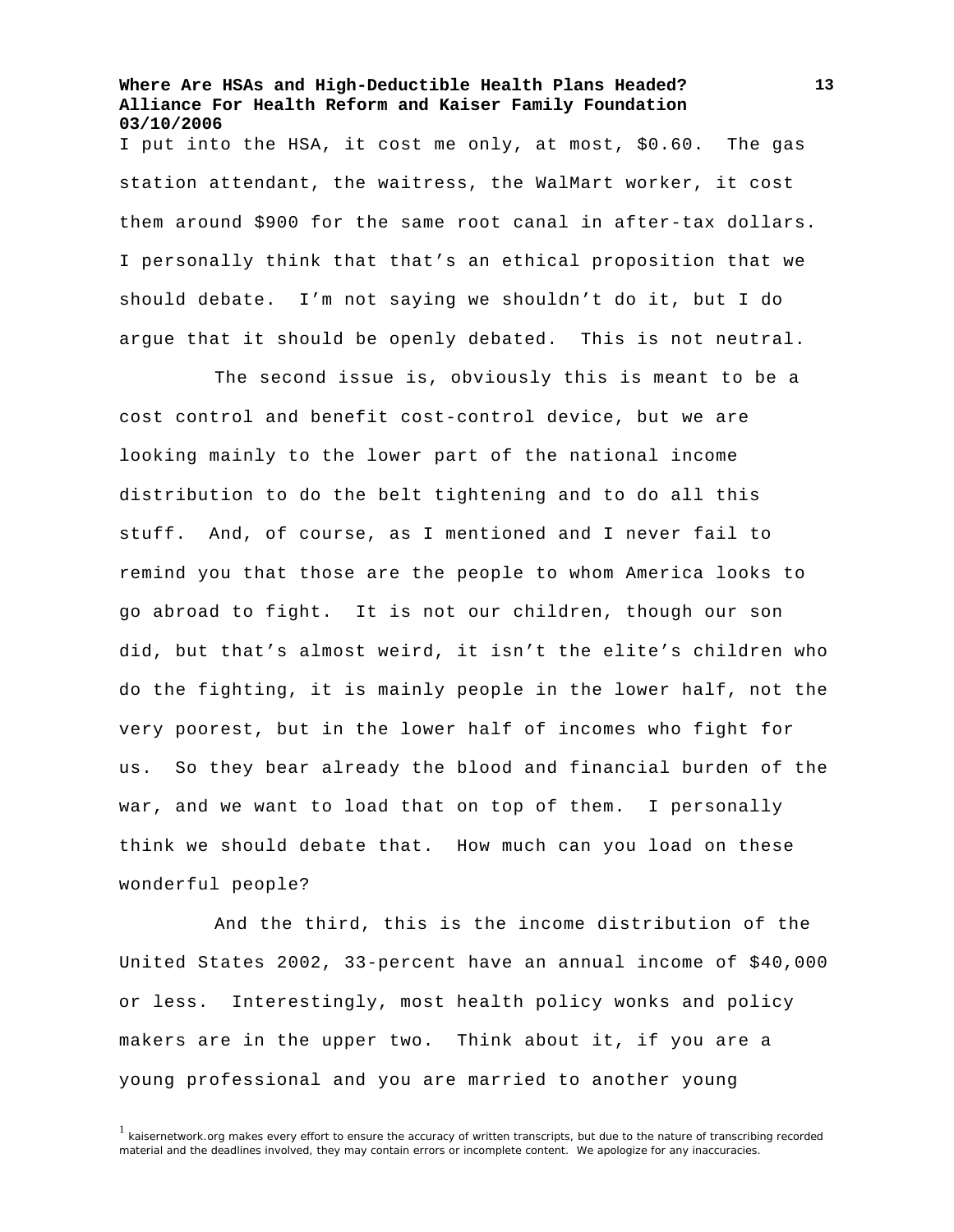professional, you are up there. That's what I tell my students, "You're going to be living up there. You're not part of American society as it reveals itself in the hinterland at all." And so, we have these images of "skin in the game" and so on, but I would say someone with a \$200,000 family income, is anyone here willing to tell me that their healthcare behavior would be even in the slightest impacted by a \$4000 deductible? I know it because I've always had them; not at all. This is peanuts; it's a skiing trip. To a waitress and a husband with \$40,000 or less income, \$4000 and then more on top of it is a huge hit. They will modify. So it's fair to say we're looking to the bottom half of the income distribution to carry the load of cost containment in American healthcare. I saw this in *Business Week*, 1 in 4 workers makes less than \$18,000; if they're married, that's \$40,000.

So I go to eHealthInsurance, where you can buy these individual policies, the farmers' market of that, and I made myself a 35-year-old woman with three kids and no husband; that's what I put in. I picked Dallas, Texas because that's where the National Center for Policy now is. [Laughter] Let's see what you can get there. What you see is if she is healthy; I think if she's sick, in that market she'd have trouble getting it because they're underwritten. But if she's not sick, she can get a policy for \$148 a month with a \$10,000 deductible. Those are the deductibles that you find on that

 $1$  kaisernetwork.org makes every effort to ensure the accuracy of written transcripts, but due to the nature of transcribing recorded material and the deadlines involved, they may contain errors or incomplete content. We apologize for any inaccuracies.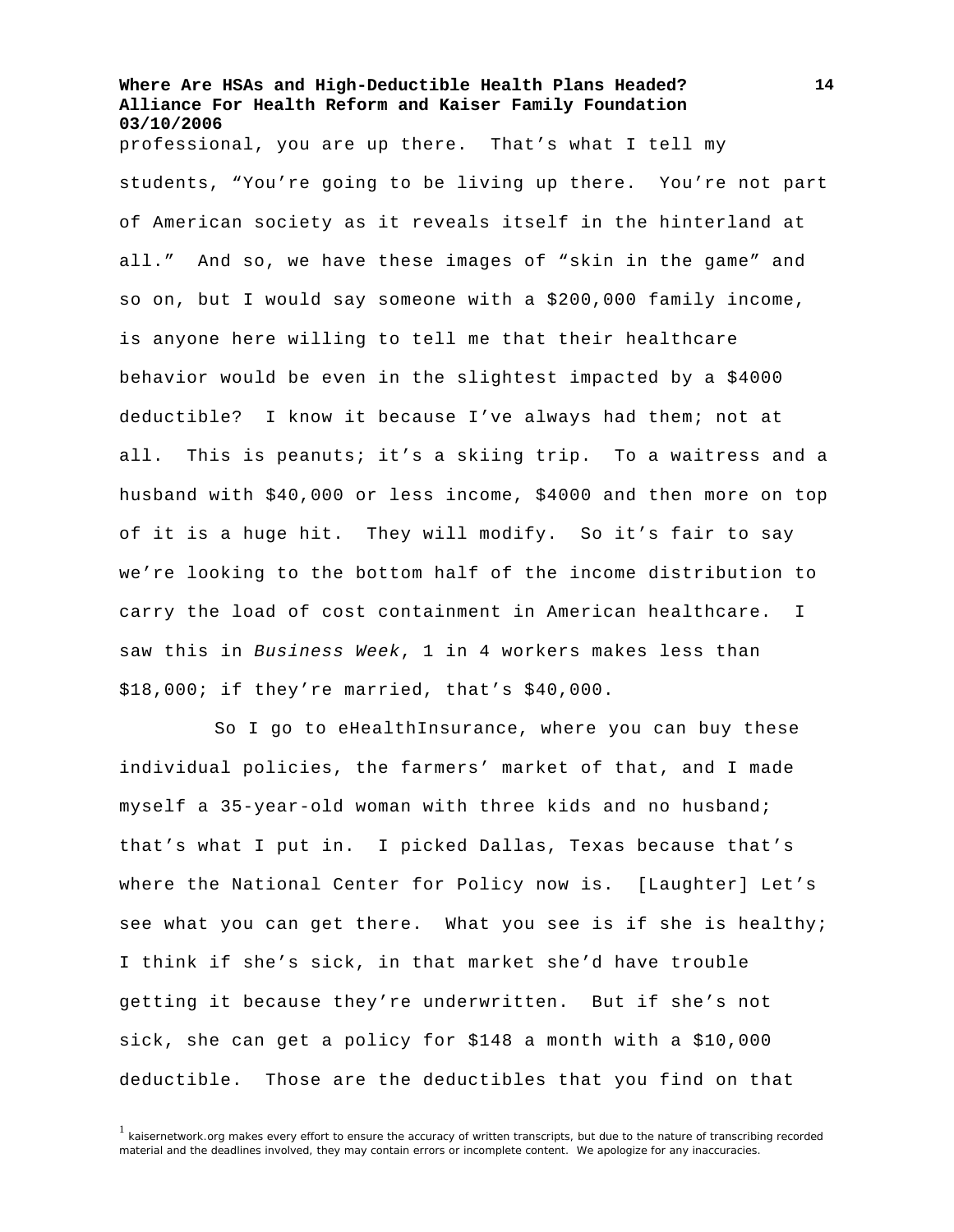web site, and Diane already walked you through this. I say that surely we don't believe a family with an annual income of \$20,000 will respond to a \$10,000 deductible the same way you and I would if we have \$200,000. So, what I'm arguing is, I think, unassailable. Now, of course, you could avoid this by making the deductible and maximum risk exposure, linking it to income. So that would say if a household of \$40,000 can bear a deductible of \$4000 and a maximum risk of say, \$6000, it would mean that for congressmen and policy wonks, that deductible should be \$20,000 with a maximum exposure of \$30,000. Then you would have the same sensation of empowerment, or whatever you may call that, that the waitress and her husband will have. That means all of the Congress, the entire Congress, should have a minimum deductible of \$20,000. It would mean executives of corporations shouldn't have any health insurance at all. Because when you make \$20 million, why do you need insurance? Ask yourself this. Yet, I saw this in *The New York Times*, here is Mr. Wile [misspelled?] who probably was paid \$30 million that year, he had \$61,000 out-of-pocket dental and health insurance, the company paid it, and because it's imputable income, they paid his taxes too. There was a piece in *The Wall Street Journal* a couple of years ago on how many, many corporate executives have first-dollar coverage; corporation pays everything plus the taxes. I personally wonder if these people, who are so risk adverse and of such an entitlement

<sup>&</sup>lt;sup>1</sup> kaisernetwork.org makes every effort to ensure the accuracy of written transcripts, but due to the nature of transcribing recorded material and the deadlines involved, they may contain errors or incomplete content. We apologize for any inaccuracies.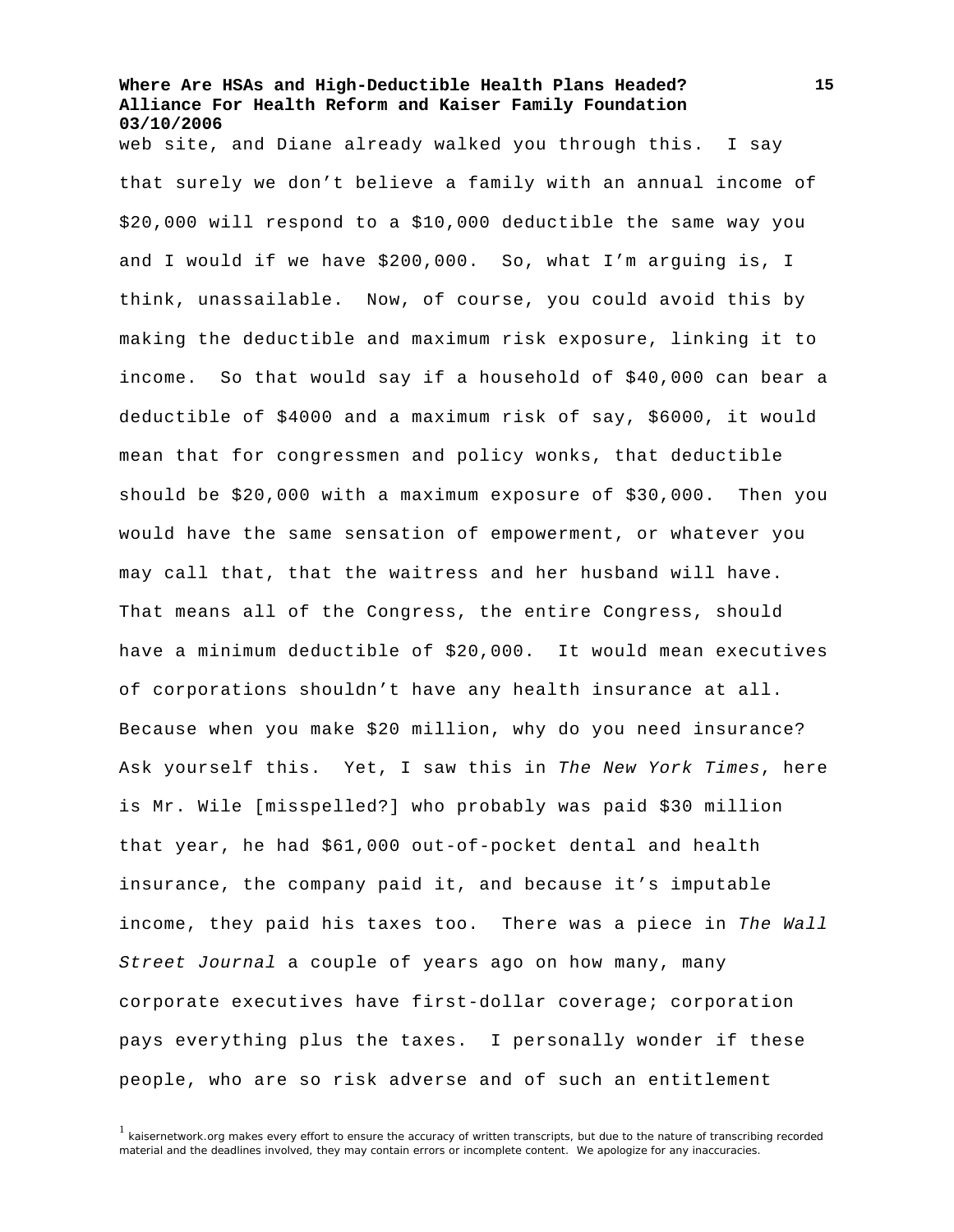**Where Are HSAs and High-Deductible Health Plans Headed? Alliance For Health Reform and Kaiser Family Foundation 03/10/2006**  mentality, as you have in the corporate suites, ever think what they're saying when they say that people "skin in the game," right? That is sort of, to me, that is a form of Marie Antoinetteism [misspelled?].

Finally, there is no question that we are talking about shifting the financial burden of ill health more out of the households of the chronically healthy to the chronically sick. I saw this, it must be the Jerry Andersen's study, but more than half of healthcare spending is on behalf of multiple chronic conditions. As Katherine pointed out, this is in fact the 2001 per capita health spending of insured, the privately insured people below 65. Ken Thorp gave me these numbers; you could see that if you had a \$4000 deductible, in fact, the bulk of Americans would be saving money. But those people, the ones who are chronically ill year after year after year, would have to pay this deductible. It doesn't take much to do that.

My concluding timing is perfect. My concluding remarks are I can style the HSA high deductible as a liberation from the shackles of government regulation or private health plans, managed care, and it is often marketed that way. I saw this thing "Reclaiming Personal Power and Freedom in Decision Making." That sounds mellow and it sounds good; it's a way to market this idea. But I could also say I could present it to the nation the way it is now being proposed by the President. One can describe it, fairly, as one more policy to redistribute

 $1$  kaisernetwork.org makes every effort to ensure the accuracy of written transcripts, but due to the nature of transcribing recorded material and the deadlines involved, they may contain errors or incomplete content. We apologize for any inaccuracies.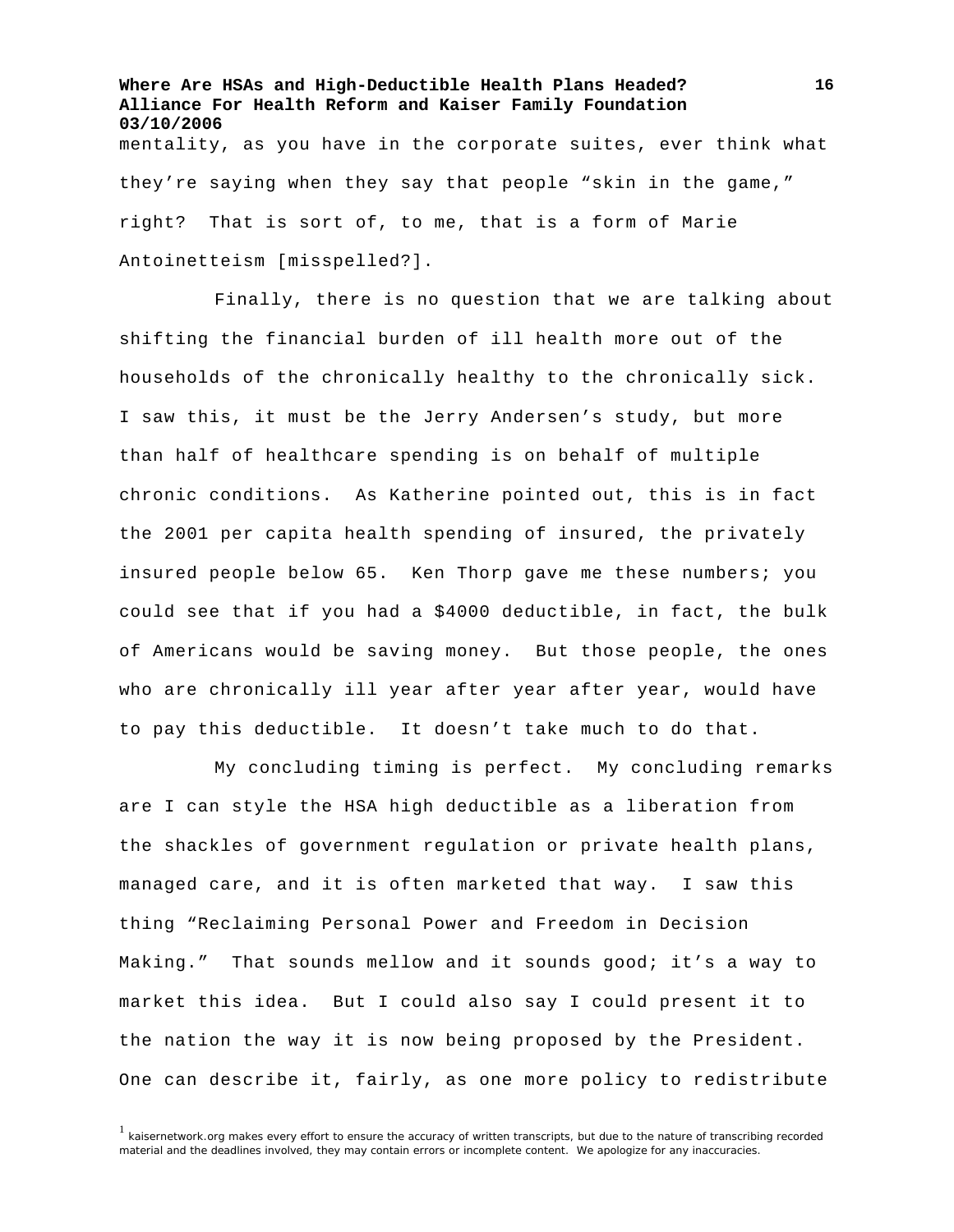economic privilege, big tax cuts, and healthcare resources upward in the nation's income distribution. That's another way to describe it. I'm not saying we shouldn't do it. Maybe we up there are very meritorious and should have these privileges, but I plead only for an open and honest discussion of these ethical facets, and not just reduce it to a technical discussion. I particularly take some umbrage of the issue of "skin in the game," particularly how it's often pronounced by people who don't really know what that would mean because they're in an income class where there is no "skin in the game." So that's where I'm at. [Applause]

**ED HOWARD:** Just so you'll know, Uwe's time was roughly equivalent to the first presentations. I've tried to do my Jim Lehrer imitation from the presidential debates. We're now going to get a little bit of actual experience with these folks, not theoretical analyses from any perspective or ethical judgments. Frank McArdle is the manager of the Washington D.C. Research Office of Hewitt Associates, which is described as a global human resources outsourcing and consulting firm. Hewitt provides services to large employers and their workers. They consult with 2400 companies. They administer benefit programs to millions of employees and retirees worldwide. In addition, you ought to know that Frank is not stranger to Capitol Hill himself. He served on the professional staff at the Senate Aging Committee. We're going to hear from him today about some

 $1$  kaisernetwork.org makes every effort to ensure the accuracy of written transcripts, but due to the nature of transcribing recorded material and the deadlines involved, they may contain errors or incomplete content. We apologize for any inaccuracies.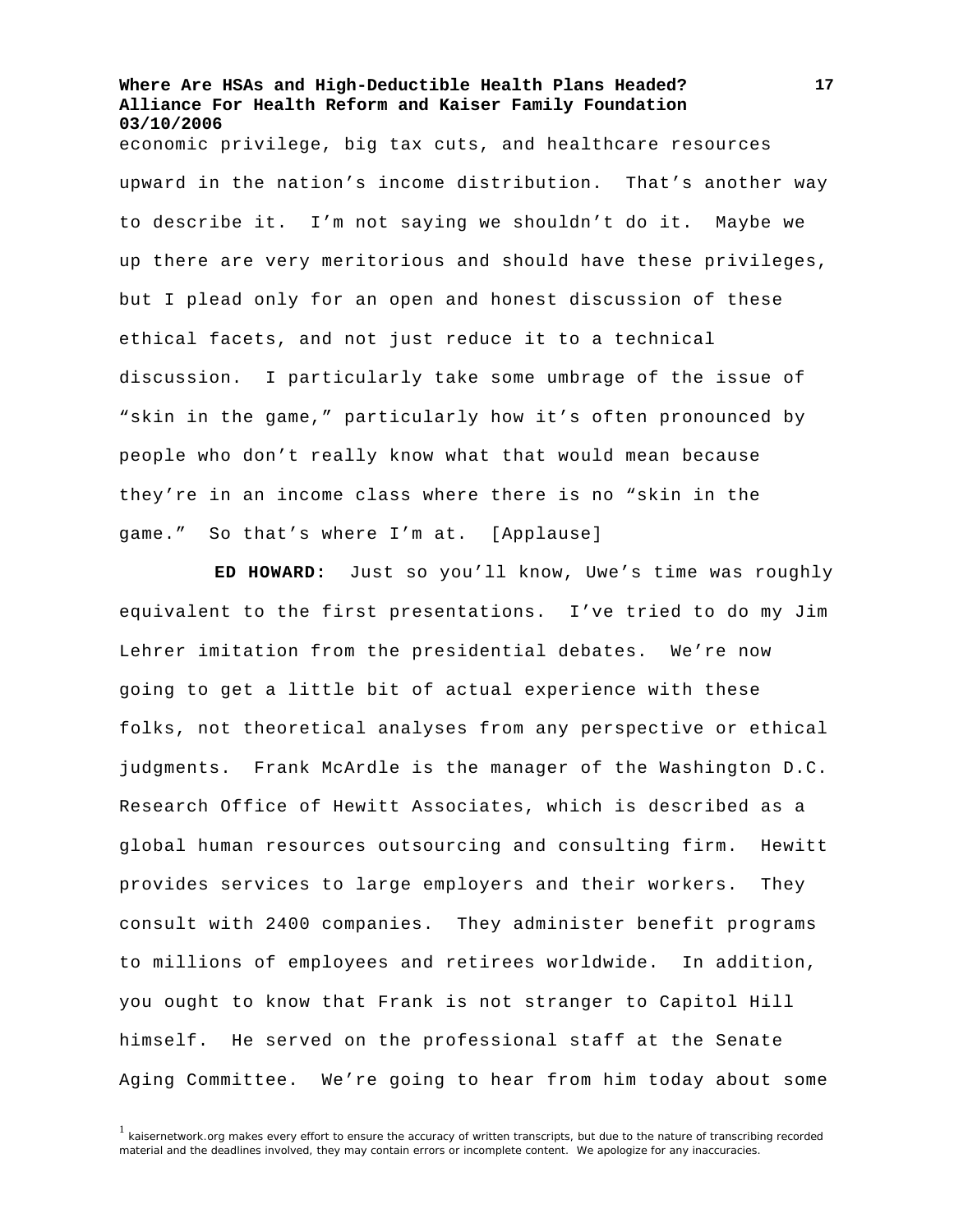**Where Are HSAs and High-Deductible Health Plans Headed? Alliance For Health Reform and Kaiser Family Foundation 03/10/2006**  of the experiences HSA and Hewitt have had with their clients over these first two years of experience. Frank thanks very much for being with us.

**FRANK MCARDLE, PH.D.:** You're welcome. The first thing I want to say is, Uwe, the next time I need a root canal, I'm going to drive up to Princeton, because it's a lot cheaper up there than it is down in Washington. Ed kindly did an introduction for us, so the agenda that we have it basically to look very quickly at the current market. And by this I mean the large employer market with 1000 or more employees. You have to pay attention to that definition because, even in the AHIP materials just released, they'll refer to a large group as having 50 or more employees. So we're really talking about the very big companies as the most likely to provide health benefits. We'll talk about the prevalence, what employers and employees see in these programs, and also some areas where things might need to change in the future.

In terms of high-deductible health plans, we have data of our own from large employers, and it's not a random sample, but I've compared it to the data in KFF HRET and it actually lines up pretty well with what they have there. Basically what this data shows is that roughly a third of large employers now have a high-deductible health plan plus and account. That account is not necessarily an HSA, it can also be an HRA, as Diane explained, and HRAs often have more flexibility for

<sup>&</sup>lt;sup>1</sup> kaisernetwork.org makes every effort to ensure the accuracy of written transcripts, but due to the nature of transcribing recorded material and the deadlines involved, they may contain errors or incomplete content. We apologize for any inaccuracies.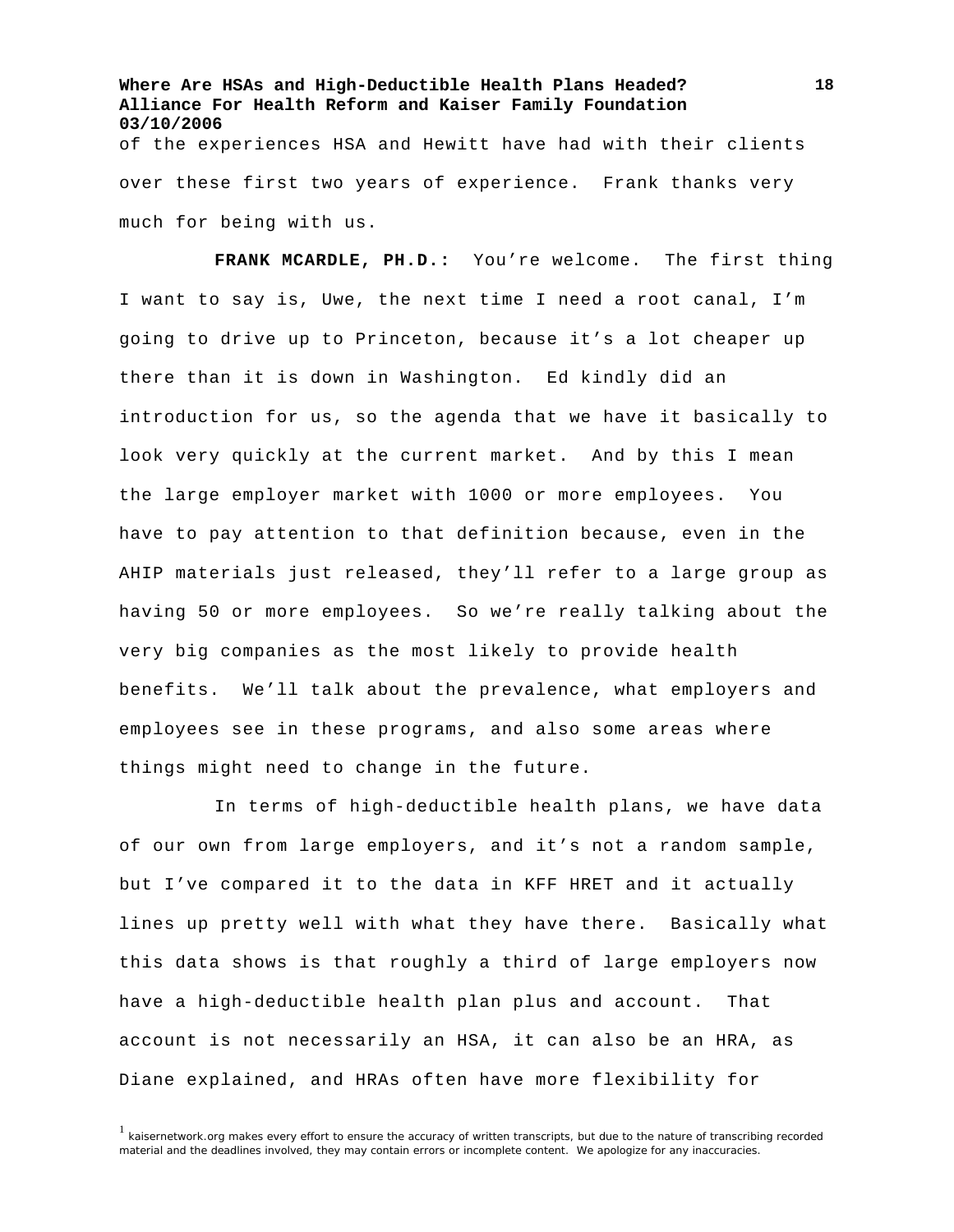employers than an HSA. About half are considering it for a future data, and 1/5 basically have no interest at all. Now this is looking at the HSA with a qualified high-deductible plan, and here the percentages are lower. We have about 8 percent who are currently offering a high-deductible health plan along with an HSA, and 5-percent are adopting one in 2006. Now in this market, when it's offered the HSA, 90-percent of the time it's offered as an option alongside other options that the company offers. The vast majority of these situations apply to salaried employes, not to bargain employees. I don't know in the private sector of any situation yet where it's been applied to bargain employees, but I may have missed that. The employee participation, where offered, in an HSA is pretty modest. That's because, in part, it's offered as part of an option, as I said. You can get some higher situations where there is more participation, and generally, if the employer is contributing to the HSA, you'll get some higher participation, but it's not unusual for us to see in the first year of an option like this that the enrollment might be 2- to 5-percent. Again, that's a first-year effect, but we'll be watching that in the future.

Now, why might employers want a high-deductible plan with an HRA or an HSA? There really is, as I think you've heard from the previous speakers, a strong assumption on the part of employers that if you give people money to manage

 $1$  kaisernetwork.org makes every effort to ensure the accuracy of written transcripts, but due to the nature of transcribing recorded material and the deadlines involved, they may contain errors or incomplete content. We apologize for any inaccuracies.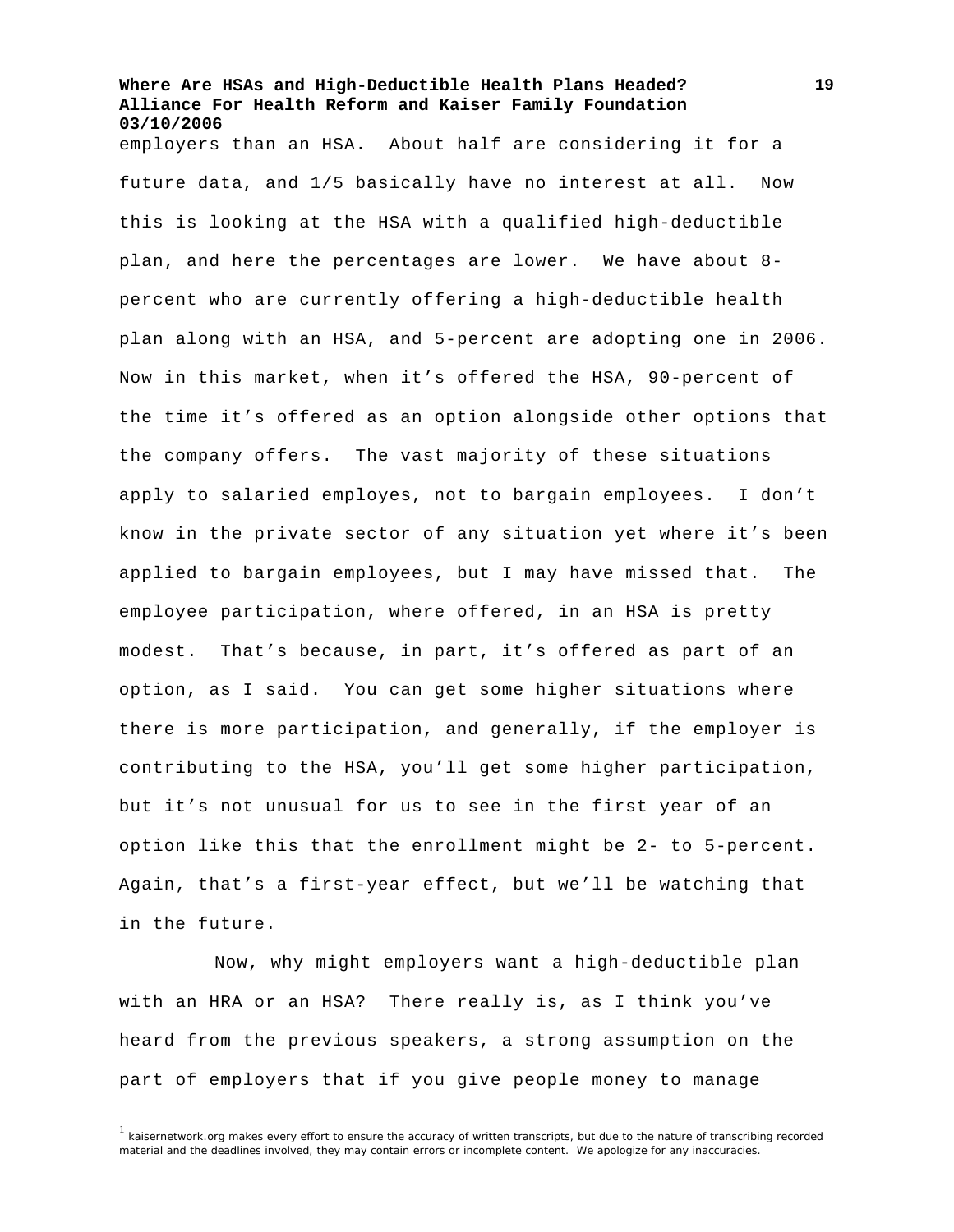themselves, they will be more careful in how they use that and how they spend it. And, indeed, look at the KFF HRET data, the majority of employers say that this kind of plan is going to be effective in reducing cost growth; 16-percent said very effective and 45-percent said somewhat effective. Next week, the National Business Group on Health is having a conference called Consumers in Charge of Transforming Healthcare. So I just cite that to let you know that businesses, not just the [inaudible] who thinks that there is promise in this approach.

The other point, and I think maybe Roy and Kate made this is, we often read that people are going to forgo wellness care or preventive care. That's not the case; in fact, we would design a plan with the company encouraging them to provide generous preventive benefits, because what they want, what we want, is to have the employee be healthy and to manage their care well. So sometimes you'll see it provided with a zero deductible; it's going to depend a lot on the plan design. The Foundation and Hewitt have done a lot of work on retiree health and in the beginning at least, people were very excited about it, less so now, that this may be a way to accumulate assets for future healthcare needs. Another reason they do it is because it appeals to employees. Employees like the lower employee contributions. When you hear data about savings from going from plan to another, you have to really dig in a little bit and say, "What kind of plan are they leaving and what kind

 $1$  kaisernetwork.org makes every effort to ensure the accuracy of written transcripts, but due to the nature of transcribing recorded material and the deadlines involved, they may contain errors or incomplete content. We apologize for any inaccuracies.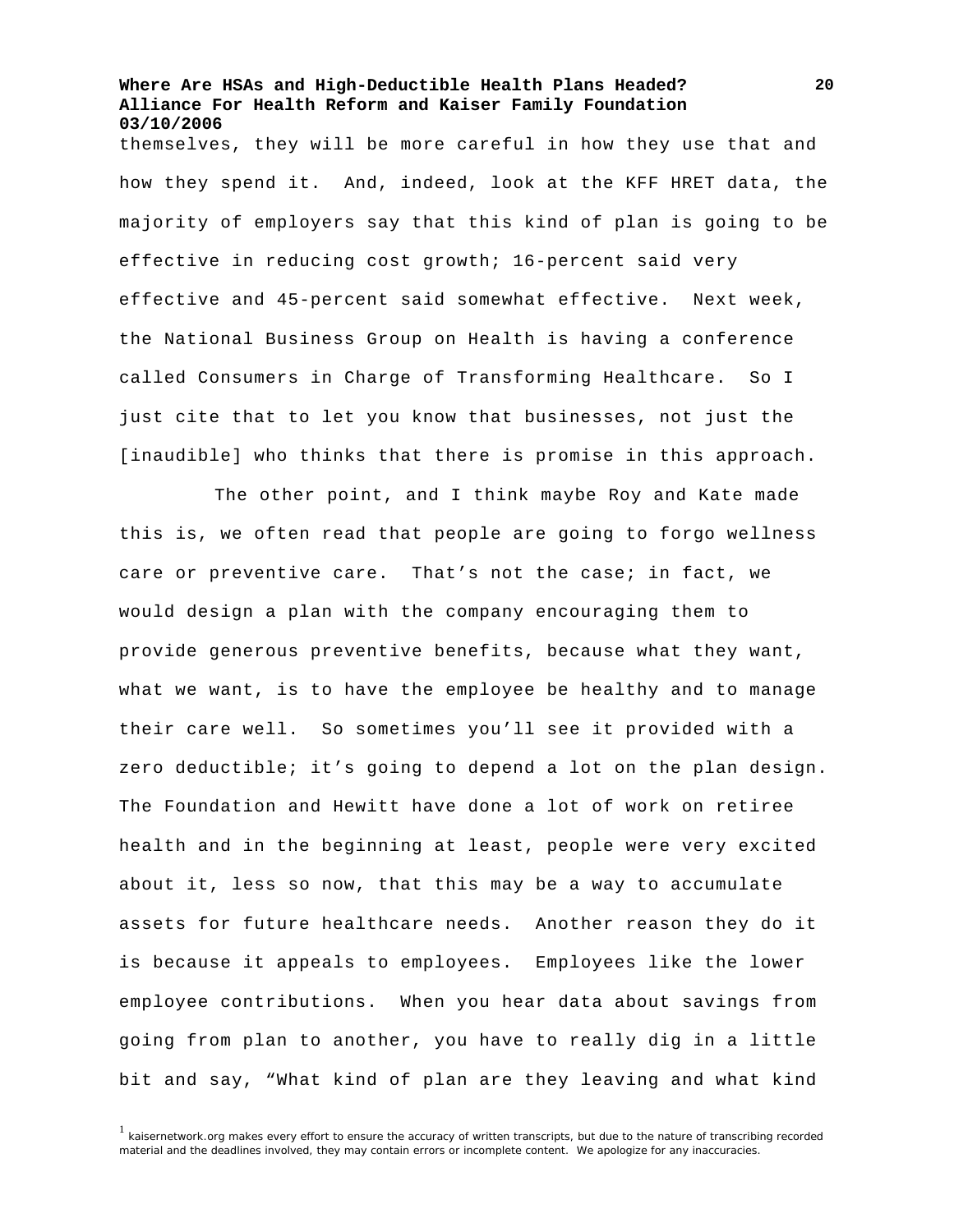of plan are they going to?" To try and hold that constant we looked a PPO design where everything was basically the same, but you went from a \$500 deductible to a \$1500 deductible. There the premium savings were in the range of 15- to 20 percent. Employees like it because it's tax effective. Having worked in the retirement area as well, a lot of young employees don't want to plan too much for the future; but if they have a way that they can get a tax-effective way to save money, it can appeal to that spectrum more effectively perhaps than what we do now. Also, it gives them a freedom that they can spend the dollars to fit their needs, Uwe referred to that, but I think it's important people have that feeling that they have control of it. Again, they see it as perhaps the chance to accumulate assets.

The reason I think that the penetration to date among the large employer market has been relatively modest, those reasons are shown on this slide. One reason is that prescription drugs are generally deductible. I can tell you, from working with companies and their employees, that's a show stopper for a lot of employees. And that helps to explain, too, that where the company puts it in, you might get more modest participation. It's also unclear, but there are IRS regs pending, the extent that employers can vary contributions for low-income people or for those who are chronically ill. And we're hopeful that we'll get the permission to do that in

 $1$  kaisernetwork.org makes every effort to ensure the accuracy of written transcripts, but due to the nature of transcribing recorded material and the deadlines involved, they may contain errors or incomplete content. We apologize for any inaccuracies.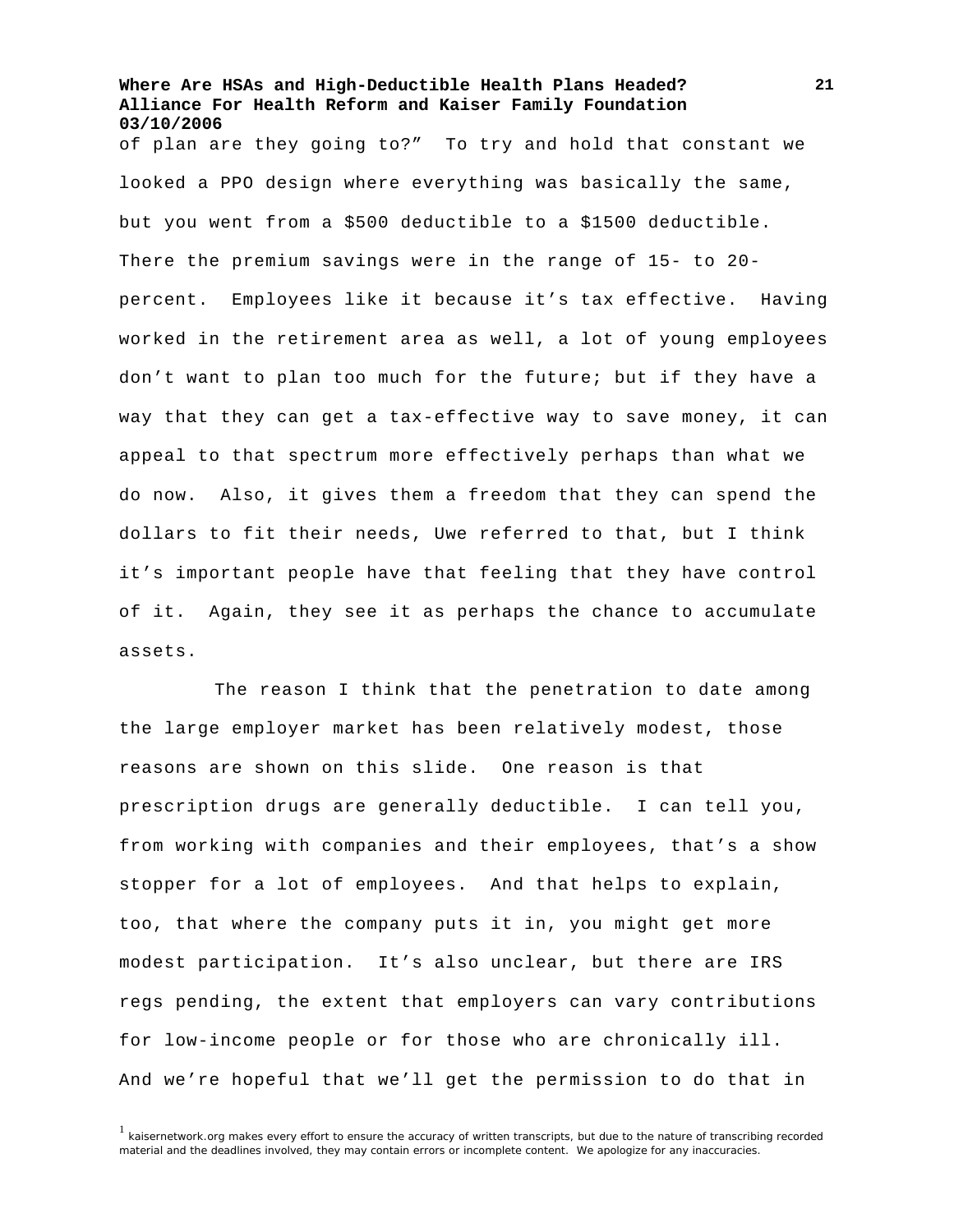the near future. Also, an HSA, as Diane explained, can be used for other purposes, whereas an alternative arrangement, the HRA, can be conditioned for healthcare use only. Some companies say, "We don't want to put money in this account and then at the end of the day, have the employee be able to use it for some purpose other than healthcare." I think are other reasons here; you can't use a flexible spending account along with it right now very effectively. You can't roll over these HRA balances at all, and the limits on contributions, as Diane mentioned, the lower of the deductible or the permitted maximum really makes it hard to accumulate much given current healthcare needs as you're going along.

In this slide there are some of the administration proposals that are considered very helpful. Increasing the HSA maximum contribution would allow for more accumulation. Employers could convert their existing HRAs to an HSA. They could make higher contribution, as Roy explained, for people with chronic illness. This hasn't got as much attention, and I'd love to hear more details about it, enabling portable insurance policies that the employee could actually carry from one employer to the next is, I think, a potentially fascinating idea, but again, we'd love to hear more about the details. The employers like very much what the administration is saying about transparency and what that means in terms of disclosing information about prices and quality, but there is also, Diane

 $1$  kaisernetwork.org makes every effort to ensure the accuracy of written transcripts, but due to the nature of transcribing recorded material and the deadlines involved, they may contain errors or incomplete content. We apologize for any inaccuracies.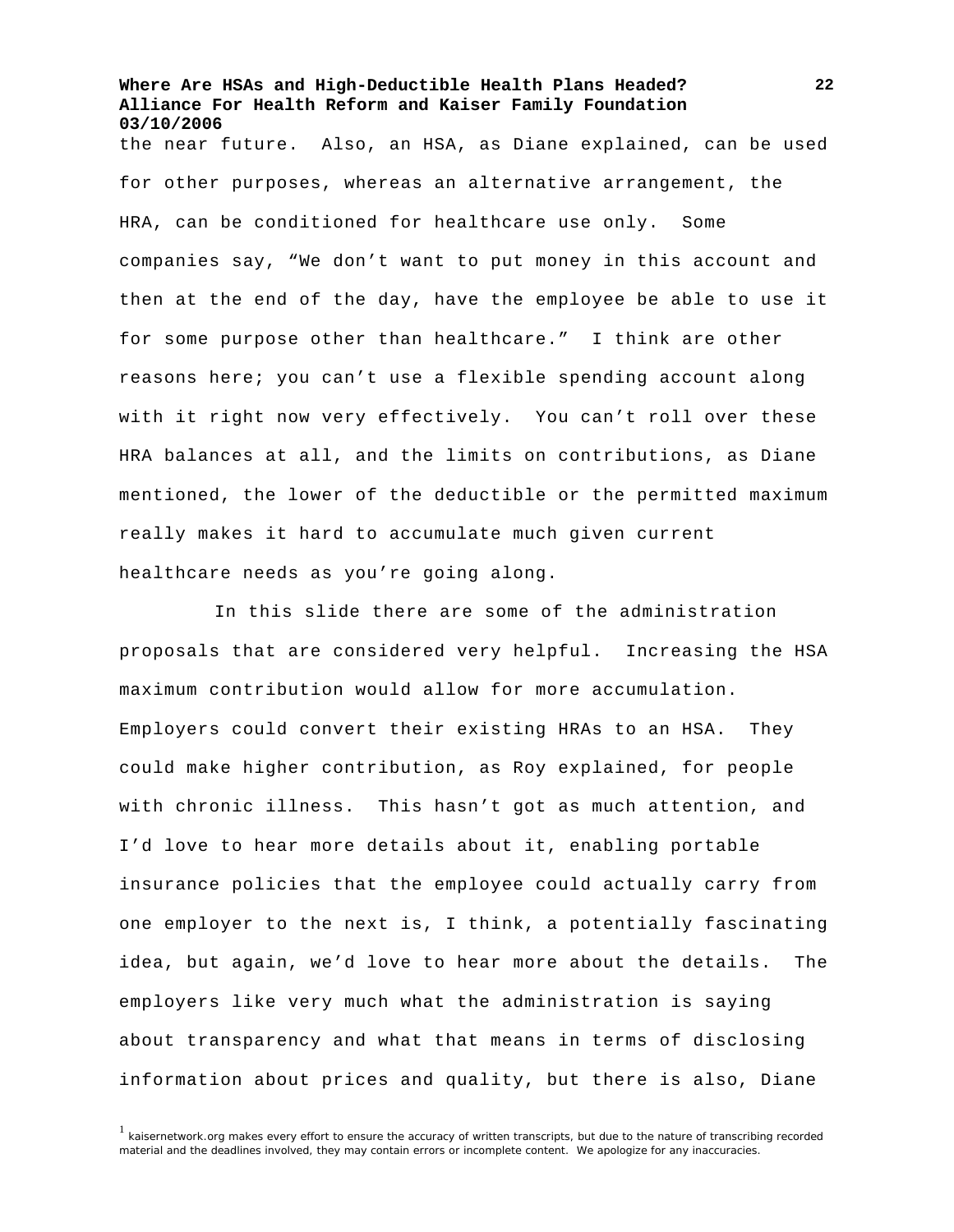**Where Are HSAs and High-Deductible Health Plans Headed? Alliance For Health Reform and Kaiser Family Foundation 03/10/2006**  put up these big numbers about the cost, I think there's also concern about the cost and maybe some worry, "Will we have to pay for this in another way?"

There are also some other areas where employers would like to see even further action. One of them is permitting coverage of drugs outside the high deductible. Again, varying the contributions and being able to coordinate some of these other programs with HSAs and allowing a rollover of the FSA for a limited amount. But I want to talk about the last two in particular, because I think they stretch the conversation a little bit.

One is, people are thinking about how you can put more flexibility in the design so that it doesn't necessarily have to be tied to a high-deductible health plan, but yet it will have consumers spending their money more carefully and more wisely. And I have to say that even when we look at accountbased plans, it's not the accounts, per se, that we think really drives the behavioral change. It has to be accompanied by tools for the employee to understand the differences in cost, when a generic might be more appropriate than a brand and visa vera, to be able to see which doctors are in their network that are both higher quality and more cost effective. We think that combining those tools with the account can reduce healthcare trends by one or two percentage points over time, but you have to get that behavioral effect.

<sup>&</sup>lt;sup>1</sup> kaisernetwork.org makes every effort to ensure the accuracy of written transcripts, but due to the nature of transcribing recorded material and the deadlines involved, they may contain errors or incomplete content. We apologize for any inaccuracies.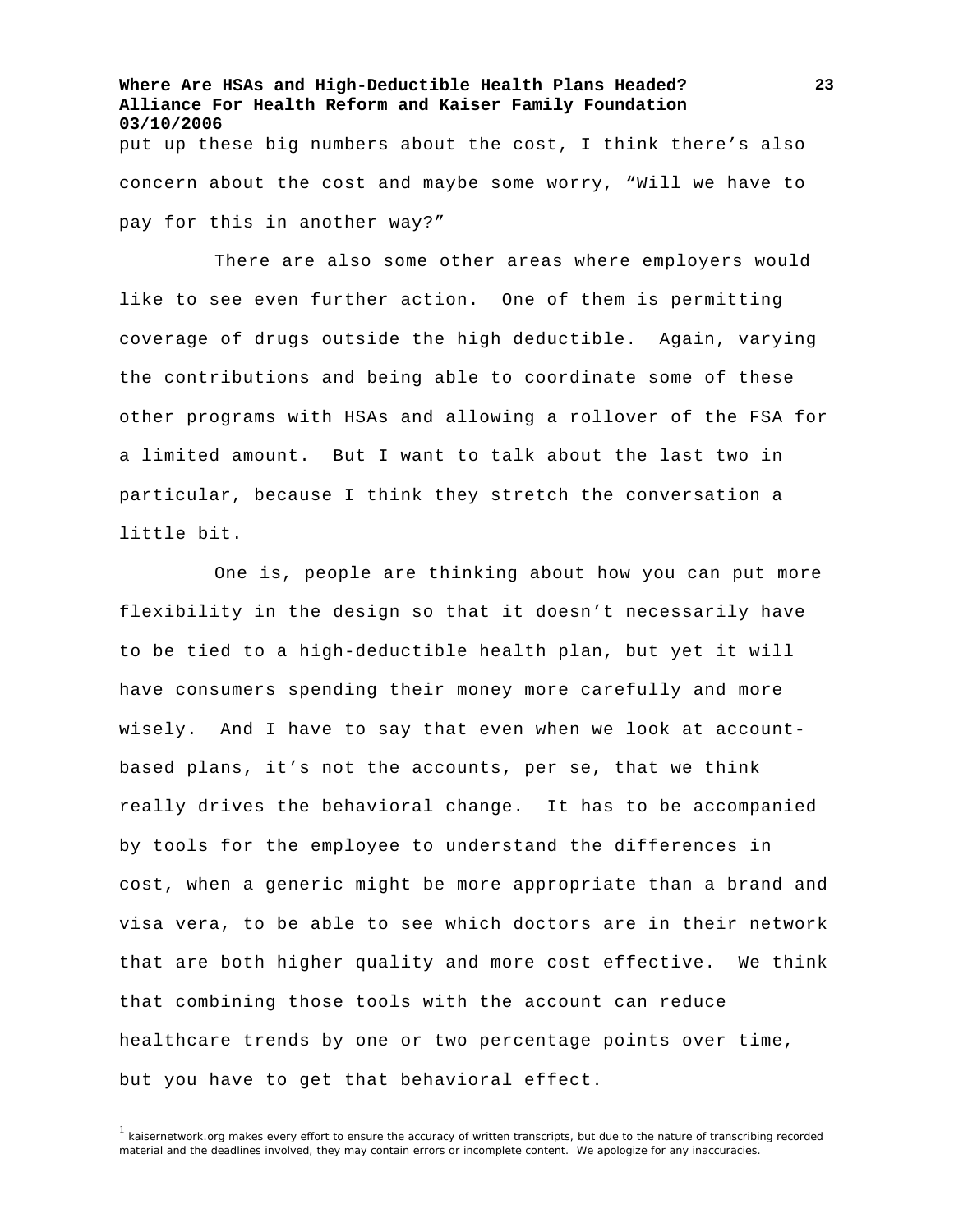The last thing is that, again referring to our experience with retiree health, many companies are taking away benefits for future retirees, in particular new hires, but these companies are also concerned that they'll make their plan available when the employee reaches retirement age, but how are they going to pay for it, the employees. And so they would like to see some dedicated kind of account, not tied to any kind of health plan, which they could use for that purpose.

So in conclusion, the account-based plans are seen as very important and interest is growing, but contrary a little bit to what you see in the small employer market, it's been growing more slowly among the very large employer. Generally, these plans are not full replacement plans. They're within an option, as I said. We know of instances where they are a full replacement plan, and we're going to look at those very carefully. But in two of the cases that I know of, the replacement plan is very generous. One of which basically the company is saying, "We're going to put in exactly what we put in before, but we're hoping for this behavioral effect over time to help reduce our costs." And then, in my opinion, with only two years of experience, you can't forecast too much about the cost and utilization of HSAs. We'll need a little bit more time for that, but that certainly won't stop many people from forecasting, and it probably won't stop me either. But it also takes time to clear up some misconceptions. There was a

 $<sup>1</sup>$  kaisernetwork.org makes every effort to ensure the accuracy of written transcripts, but due to the nature of transcribing recorded</sup> material and the deadlines involved, they may contain errors or incomplete content. We apologize for any inaccuracies.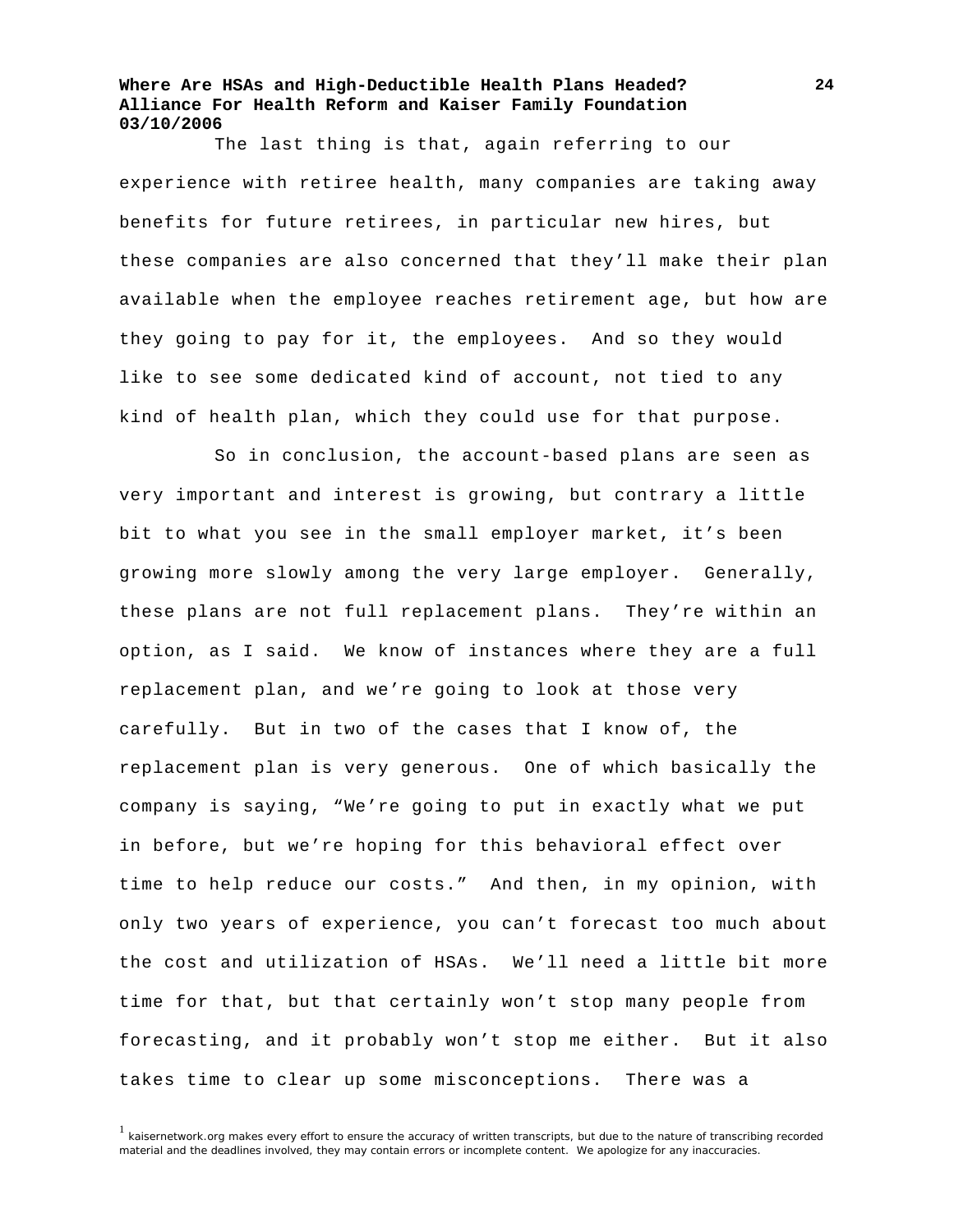**Where Are HSAs and High-Deductible Health Plans Headed? Alliance For Health Reform and Kaiser Family Foundation 03/10/2006**  hearing in Senate Finance the other day where a very learned witness, very expert, said that somebody could accumulate money in their HSA and then use it for cosmetic dental care. Well, the rules prohibit that; it has to be a code-approved medical expense, and cosmetic activities are not code approved.

So, as I indicate, I think some of these proposals from the administration employers will be found as very attractive, but they're still looking for some additional flexibility along the lines that I described. Thank you. [Applause]

**ED HOWARD:** Thank you, Frank. We have gotten to the point here where you get a chance to speak up. Mind you, you have green question cards; if you would like to write out the question, hold it up and a staff person will snatch it from your fingers. There are microphones here and over to the left, you can use that. There are plenty of opportunities to voice your questions. Before we do that, if any of the speakers would like to make a quick observation in response to anything they've heard that would be appropriate at this point. Kate?

**KATHERINE BAIKER:** Sure, I'd like to briefly, respond to Uwe's very important and well-taken points. But I think he paints a world in which low-income people are giving up hospital care so that Sandy Wilde can have more expensive dental surgery, and I reject that characterization of the set of proposals on the table, as I do reject to the nickname Marie. The advantage to low-income people of these plans being

 $1$  kaisernetwork.org makes every effort to ensure the accuracy of written transcripts, but due to the nature of transcribing recorded material and the deadlines involved, they may contain errors or incomplete content. We apologize for any inaccuracies.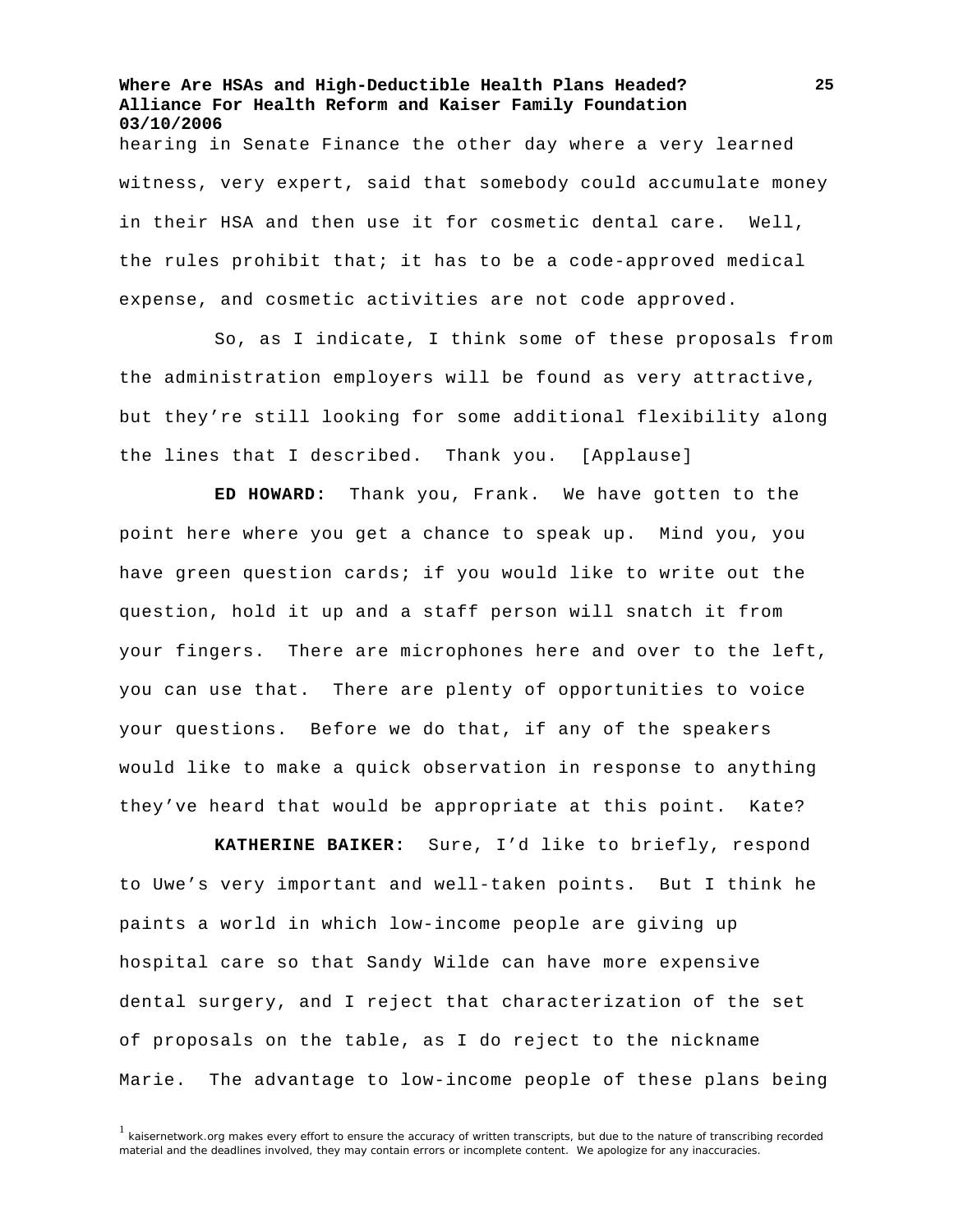available is that they have the option of a basic health policy plan that's more affordable, that their employer is more likely to offer, and that they're more likely to be able to pay the premiums for, leaving them extra resources to spend on other family priorities. So I think it's important when thinking about whether these proposals are good for people at different parts of the income distribution, to think about access to the basic care that we think everyone should have access to, not restricting people to the very benefit-rich plans that some people have that they may not find affordable and which their employers may not offer at all.

**UWE REINHARDT, PH.D.:** I don't want to be construed as being against high-deductible plans that people may want. My wife and I have had them for 20 years at Princeton and if lowincome people want them, sure. But to use taxpayers' money, because let's face it, we're borrowing everything from China now, but at some point, US taxpayers have to pay off the deficit. So it is taxpayer money. To use taxpayer money to reward well-to-do people disproportionately for this behavior change is something that I question. If poor people voluntarily want to have a high-deductible policy, I'd be the last person, as an economist, to stand in their way. But to use tax money for behavior modification, which essentially once again, not regressive, but in absolute dollars, funnels more money to upper-income groups, people like me, is something that

 $1$  kaisernetwork.org makes every effort to ensure the accuracy of written transcripts, but due to the nature of transcribing recorded material and the deadlines involved, they may contain errors or incomplete content. We apologize for any inaccuracies.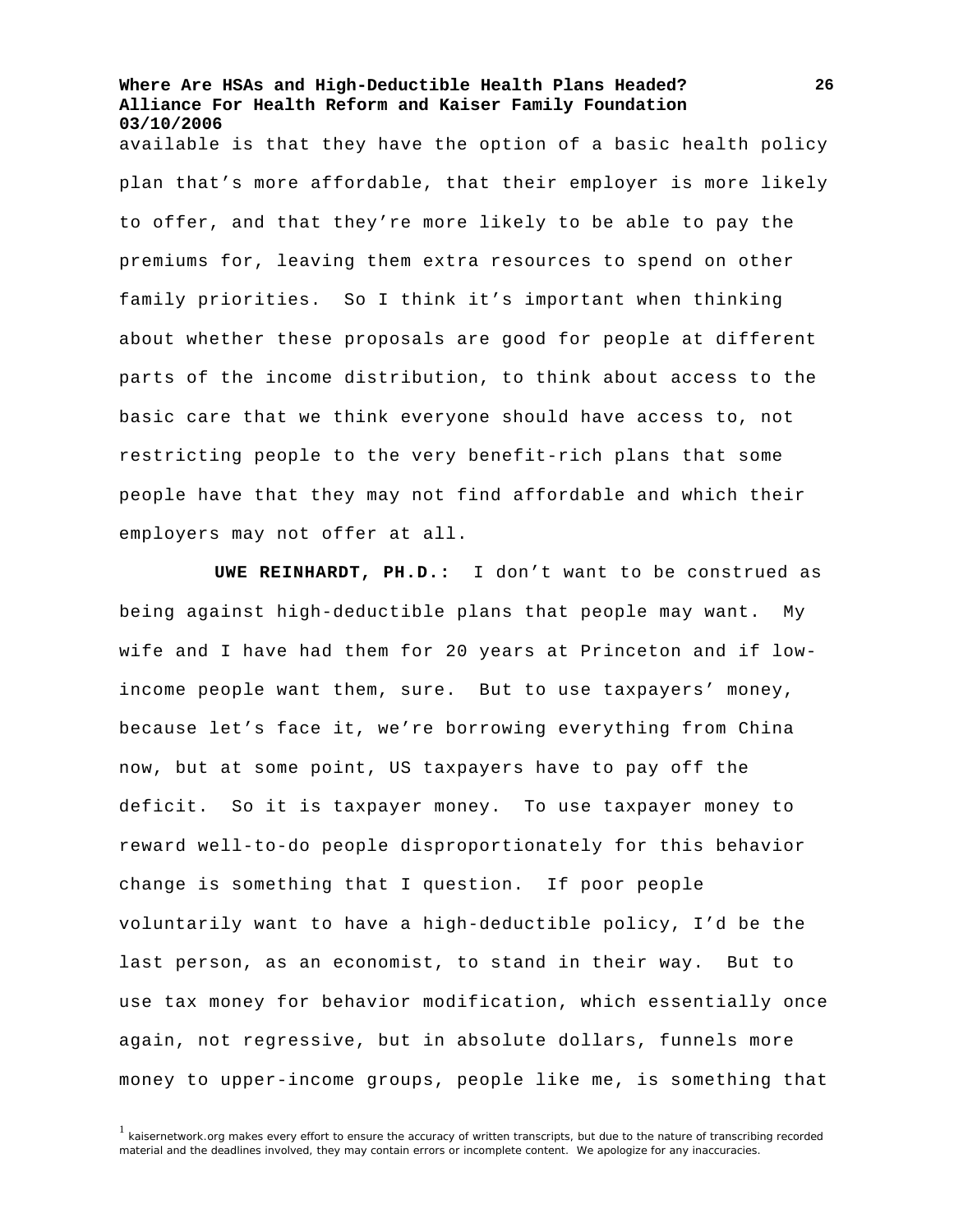I think should at least be debated. You may want to do this; I have my own views that were shaped in Europe and Canada. But I don't want to impose my views on you, other than to say, that's what you're doing. That is what you're doing. You're giving very little tax support to the waitress, and you're giving a lot to the lawyer and economist.

**ED HOWARD:** Why don't we get started with the questions.

**LAURA TRUMAN:** Hi, I'm Laura Truman with Coalition for Affordable Health Coverage, and my question has to do with the income levels of people who are purchasing health savings accounts. What we're hearing doesn't seem to comport with what Mr. Reinhardt is saying in that this benefits the rich. Just yesterday I talked to a very modest income widow with three kids. She got a health savings account because she was paying \$900 a month in a premium; her premium went down to \$350. She had had a \$2000 deductible before that. I talked to a fellow, a hardcore Democrat in Baltimore, he doesn't like Bush, but he was uninsured for two years after he went out on his own to start his own human resources consulting business, he had a very modest income while he started his business, and finally got insurance because of health savings accounts. So it seems to me that the real question is who is it helping? And I wonder if the panelists could talk to the data about who is

<sup>&</sup>lt;sup>1</sup> kaisernetwork.org makes every effort to ensure the accuracy of written transcripts, but due to the nature of transcribing recorded material and the deadlines involved, they may contain errors or incomplete content. We apologize for any inaccuracies.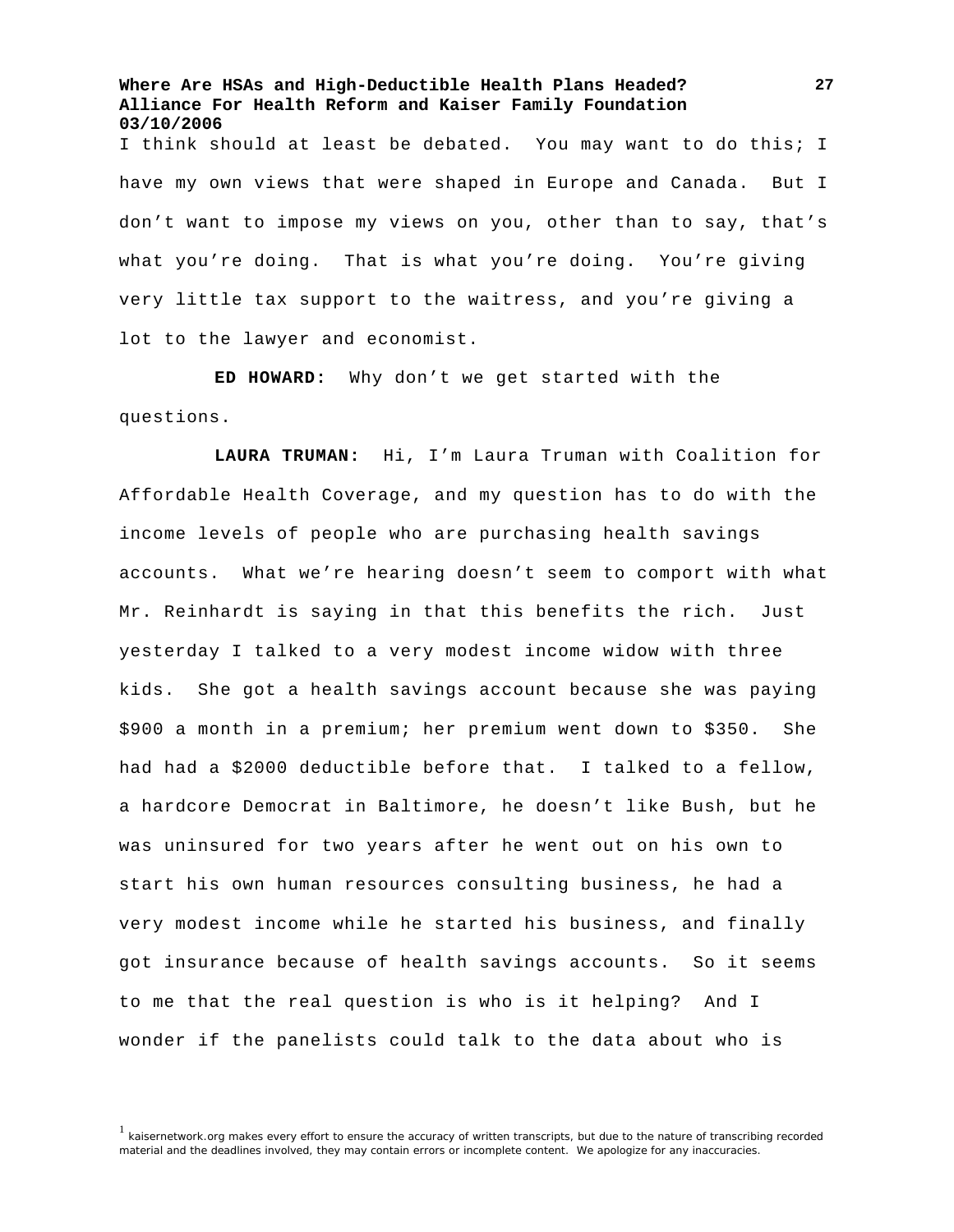**Where Are HSAs and High-Deductible Health Plans Headed? Alliance For Health Reform and Kaiser Family Foundation 03/10/2006**  purchasing it and what their income levels are, because that was not in the AHIP study.

**DIANE ROWLAND, SC.D.:** My recollection of the data is that about one-third of purchasers had incomes under \$50,000. So that's not so different from what the overall pool looks like. We're seeing enrollment in high-deductible HSA policies that looks roughly the same along income distribution, age of the person signing up, and the self-reported health of the person signing up. But I also agree with the point that these are very new policies, so we don't have a lot of really great data, a lot of really rich data on who is signing up, but we also have good information that these are appealing to a wide cross-section of the population. That's my read of the current preliminary data.

**ED HOWARD:** Quick follow up. What was fascinated about what you said, I thought, was the striking difference in the premium in this new policy from a roughly comparable policy, and I wonder if it was a comparable policy, how that squares with Frank's findings that there are savings on the order of 15- to 20-percents, as opposed to two-thirds.

**UWE REINHARDT, Ph.D.:** I think that we looked at Kaiser yesterday, and I forget, Diane, what survey that was, that the premium differentials in the employers were there, but they were nothing this substantial. They were not. Do you remember these numbers? We have them somewhere here, but they were

 $<sup>1</sup>$  kaisernetwork.org makes every effort to ensure the accuracy of written transcripts, but due to the nature of transcribing recorded</sup> material and the deadlines involved, they may contain errors or incomplete content. We apologize for any inaccuracies.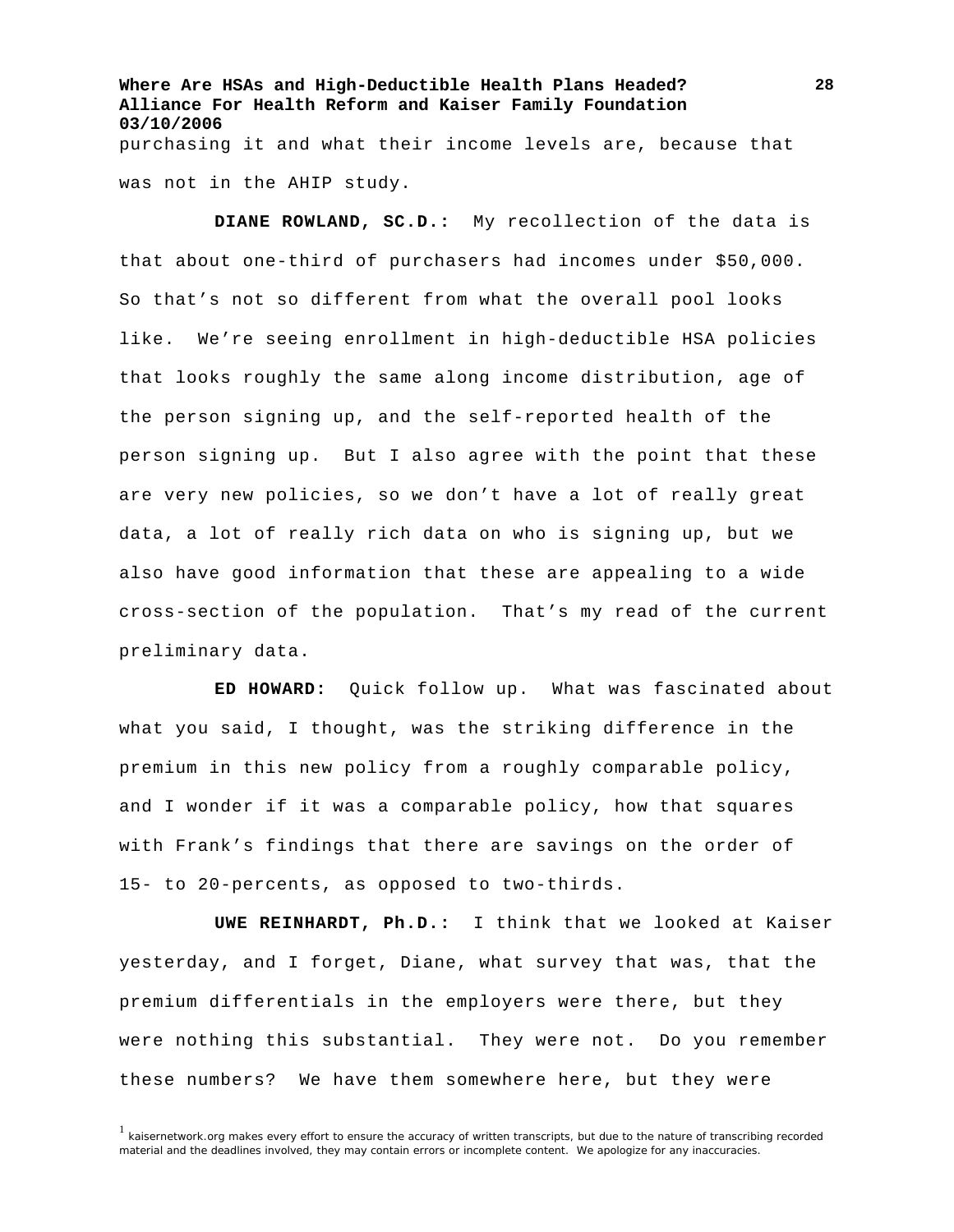**Where Are HSAs and High-Deductible Health Plans Headed? Alliance For Health Reform and Kaiser Family Foundation 03/10/2006**  nothing like it. To your point, I think you misunderstand again. I do not wish to stand in the way of poor people being able to buy high-deductible policies at all, not at all. What I question or want you to think about is using tax payers' money to reward someone like me more in absolute dollars for buying the policy the President wants me to buy, than to reward the waitress in absolute dollars; that's what I question, which

has nothing to do with the point that you raised.

**DIANE ROWLAND, SC.D.:** But to put that in the context of the way our policy works today, right now we spend more than \$150 billion a year subsidizing high-incomes people's purchase of health insurance, only through employers though. If you have access to employer-provided insurance, you get a subsidy and that's paid for through taxes to the tune of about \$150 a year. What these proposals suggest is extending the same tax benefits to people who don't have access to employer-provided insurance, which happens to be disproportionately low-income people. Providing a refundable tax credit to people who don't currently get tax benefits through their employer, and to let people get the payroll tax refunded which, again, disproportionately benefits low-income people. So let's not

forget that though we are doing this through the tax system, that it's against the backdrop where we're doing much more of that through the tax system now, and we're extending those benefits to people who don't currently get them.

 $<sup>1</sup>$  kaisernetwork.org makes every effort to ensure the accuracy of written transcripts, but due to the nature of transcribing recorded</sup> material and the deadlines involved, they may contain errors or incomplete content. We apologize for any inaccuracies.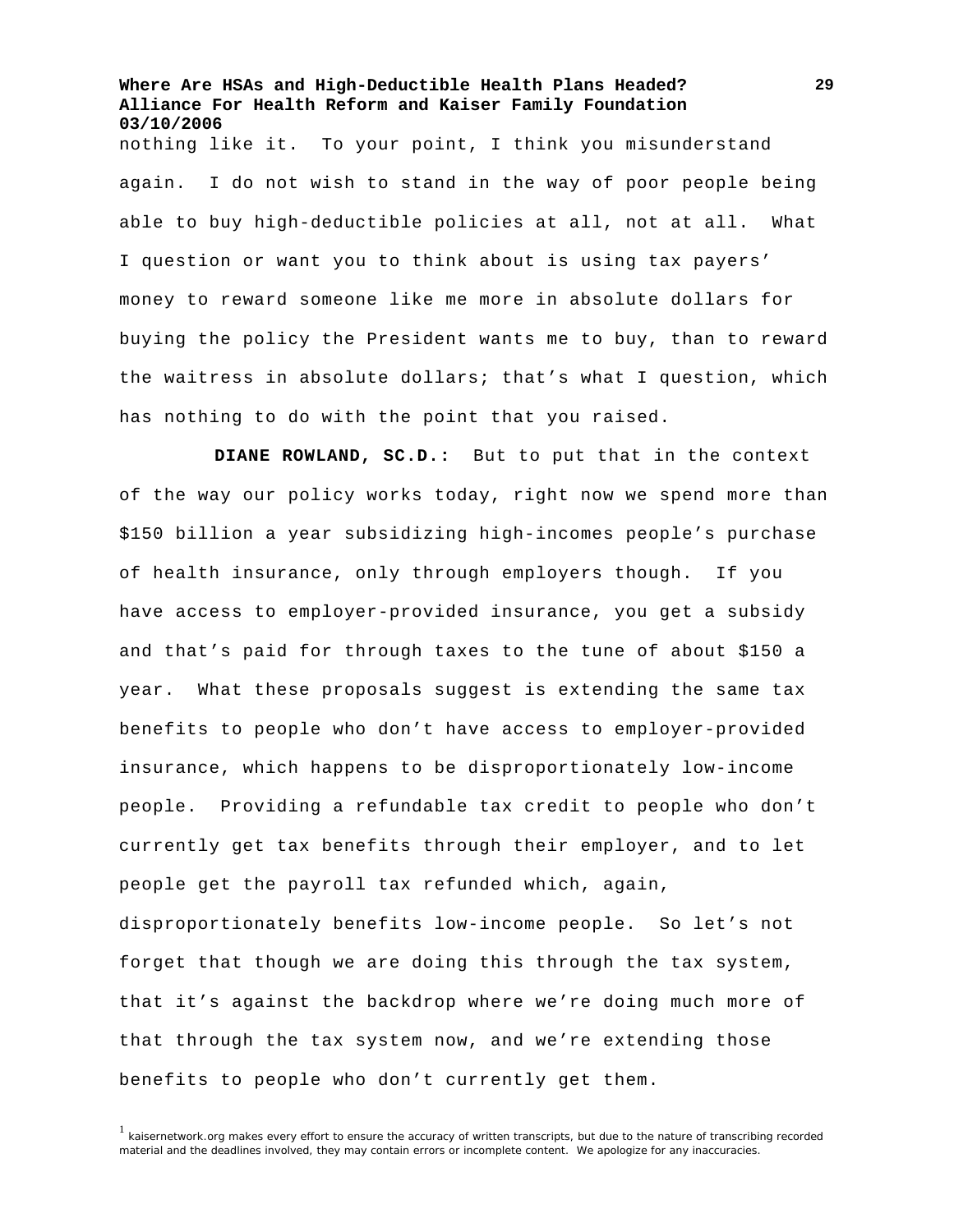**UWE REINHARDT, PH.D.:** But you see, that is why many of us, myself included, Stuart Butler at the Heritage Foundation, have for years argued that in theory, ideally, we would like to get rid of this tax preference in the employment-based system. And since that is extremely difficult, even technically to do, I just had an exchange with Stuart Butler on it, we should at least capping it, sort of going the other way. What you did is you took an existing inequity and extended it, but extended it only to those people who do what you want them to do, rather than to everyone. Then you should have gone the Kogan, Hubbard, and Kessler, at least they are logically consistent by saying, okay, we're going to extend the inequity to everyone. But you do a mixture of it. You extend the inequity and use it as behavior modification.

**FRANK MCARDLE:** Yeah, I think when you design any kind of program like this that you have to pay special attention to low-income people. That's undeniable. I just wonder when it comes to the HSAs or the high-deductible plans. In the retirement realm there is a thing like the Retirement Savers Credit, it was passed a few years ago, the Democrats supported it very strongly. It is basically a government-matching contribution for low-income people who put money into an IRA or a 401K. But I guess I would say that this issue of low-income people does not have to be a fatal and permanent flaw. But while there are designs that could be developed that could

<sup>1</sup> kaisernetwork.org makes every effort to ensure the accuracy of written transcripts, but due to the nature of transcribing recorded material and the deadlines involved, they may contain errors or incomplete content. We apologize for any inaccuracies.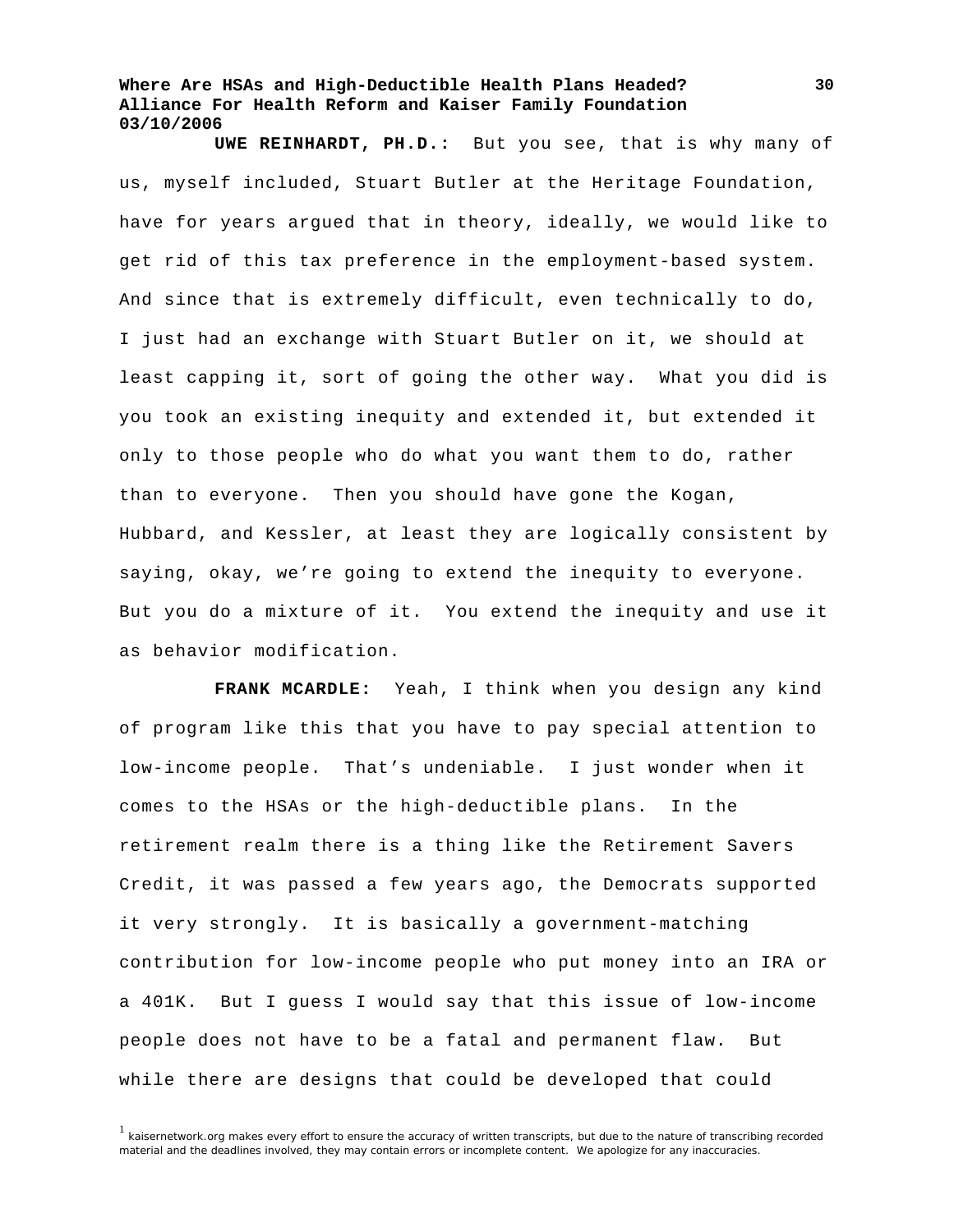**Where Are HSAs and High-Deductible Health Plans Headed? Alliance For Health Reform and Kaiser Family Foundation 03/10/2006**  address that part of it, it leaves the remaining question of whether you want that kind of behavioral change or not.

**ED HOWARD:** Diane, you've got about three days worth of questions there on cards, and then we'll get to the questions that are at the microphones.

**DIANE ROWLAND, SC.D.:** We have a series of questions that all speak to the need for the consumer to have perfect information to make the kinds of decisions that they would need to me making in a cost-effective way. One has asked rather or not it isn't a strategy where you should actually post all of the physician's deeds and what are you doing to provide the tools that the consumer would need to use the policy and to be effective.

**ROY RAMTHUN:** The President is very interested in that topic and has met privately with CEOs of insurance companies, large employers, and medical providers to urge them to start doing so voluntarily. This is an area in our health economy that is very different from the rest of our economy where we seldom know what the price is before we go have treatment done, and sometimes when we ask we're told, "Why do you care? You're not paying for it." We'd like that to change, and to help show the way, we're going to be asking Medicare, federal employees, and the Tri-Care programs to start telling their enrollees what it costs before they get actual medical treatment so that we can start to change that dynamic, get people used to asking

<sup>1</sup> kaisernetwork.org makes every effort to ensure the accuracy of written transcripts, but due to the nature of transcribing recorded material and the deadlines involved, they may contain errors or incomplete content. We apologize for any inaccuracies.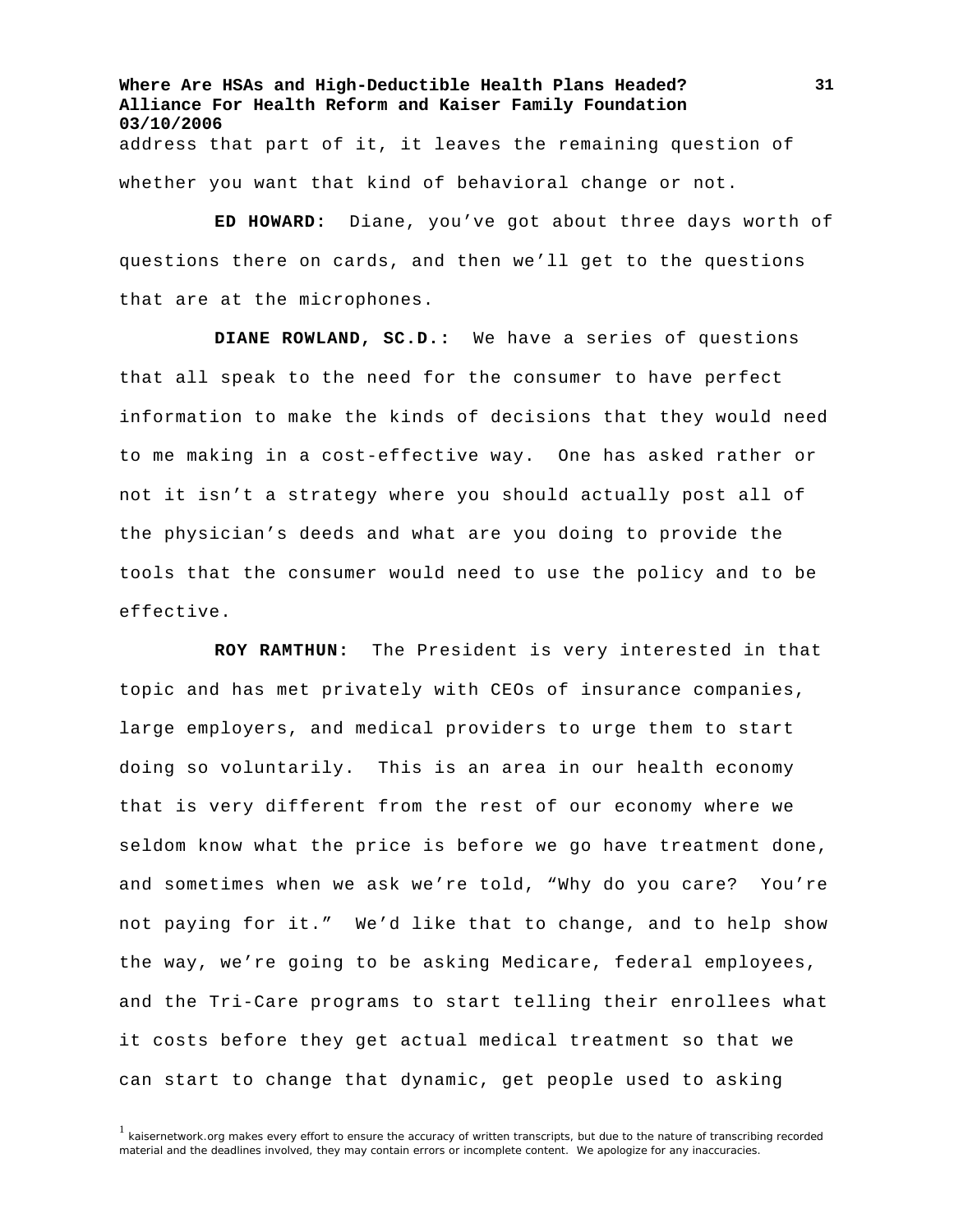**Where Are HSAs and High-Deductible Health Plans Headed? Alliance For Health Reform and Kaiser Family Foundation 03/10/2006**  about price, and being more sensitive to price going forward. We need to do that also with quality information so that individuals can have a good, valued discussion, but we are probably a little bit ahead on the quality side than we are on the price side, so we're moving in parallel tracks to start making that happen.

**UWE REINHARDT, PH.D.:** I think the image that everyone has first-dollar coverage and absolutely no interest in the health bill; I don't know how many people still have that. Many people are in PPOs where you are very much exposed to, if you don't go to someone in the network, you'd really like to know their prices, but the information for all the folks who were in PPO, the market has never provided that information. There is very little information on the web on drugs, cost effectiveness. Is Nexium really that much better than Prilosec? Now, Blue Cross invented Rx Intelligent in 2000, which was supposed to do cost-effectiveness analysis for drugs and post them. The web site still exists, I just looked it up. There was great fanfare, *The Wall Street Journal* and everyone reported it, but the organization is dead, it's defunked [misspelled?]. The phone number belongs to someone in the accounting department now. [Laughter] So here again, what I believe, like most economists, that patients, call them consumers, should have information, particularly on the quality of care of individual providers and hospitals, and also on

 $<sup>1</sup>$  kaisernetwork.org makes every effort to ensure the accuracy of written transcripts, but due to the nature of transcribing recorded</sup> material and the deadlines involved, they may contain errors or incomplete content. We apologize for any inaccuracies.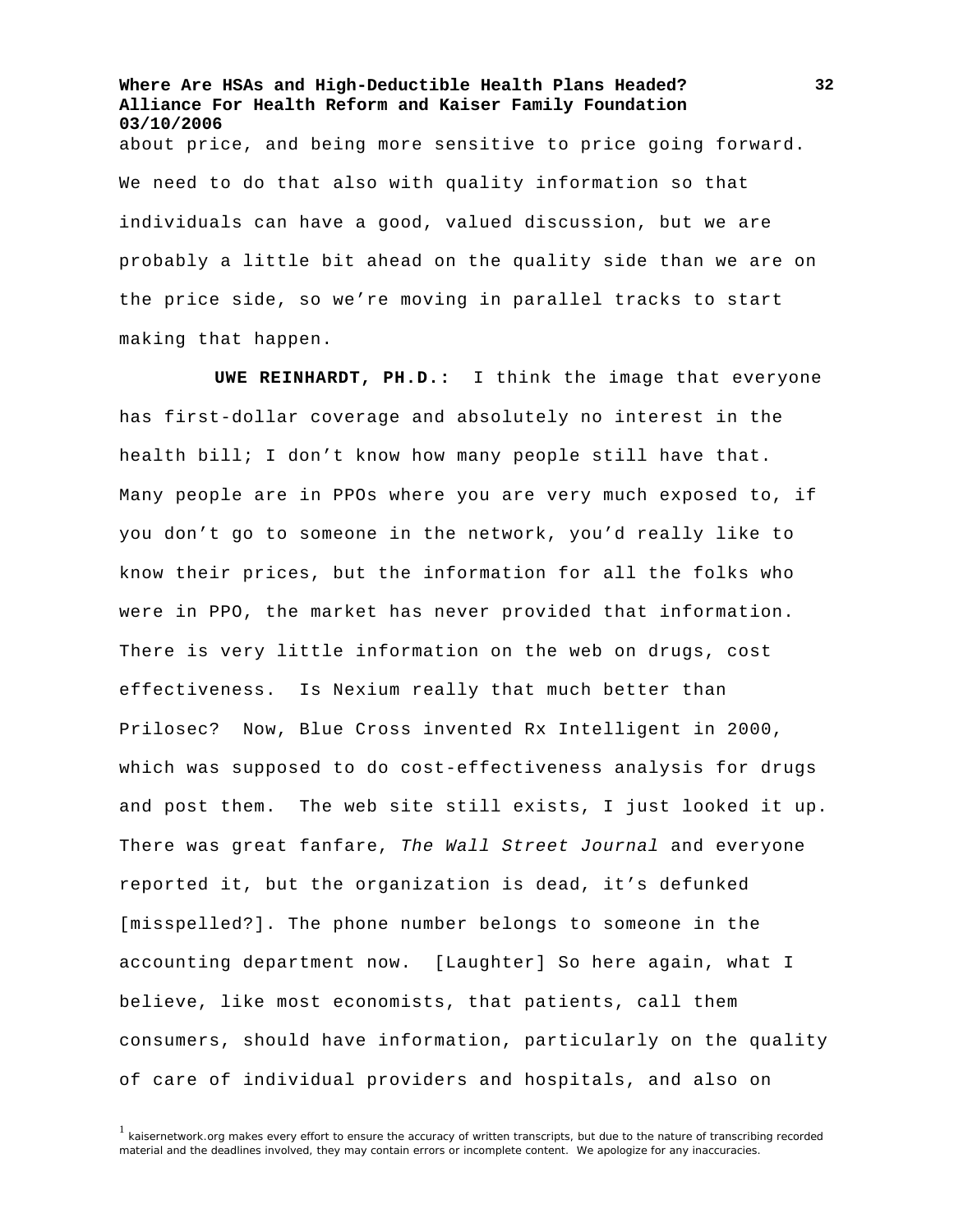fees. It's been promised for 20 years, and maybe this time around it will come, but I wouldn't be the farm on that. It's very difficult to do, number one, and then there's great reluctance to have transparency in prices in the American health system. The docs and the hospitals will fight you tooth and nail. I have a proposal in your packet of how this could be done for hospitals; DRGs for every hospital, for every patient and each hospital can set its own conversion factor and post it. I could just see the AHA go nuts over the very idea of forcing that much competition. You saw the airlines, who now want the Transportation Department to allow them to bill as basic fee, a fuel fee, and an airport fee, to de-package so that students can't so easily price shop. That's actually going to be granted, I think, by the Department of Transportation. Providers don't like this, and they are powerful, and they will fight you every step of the way in the quest for price transparency. They have succeeded for 20 years to keep that particular Hannibal off the gates. We'll just see. So maybe five years from now, we'll all be delighted and we'll all have these web site. At the moment, show me where it exists.

**DEBORAH MESSIER [PH]:** Hi, I'm Deborah Messier with the Ways and Means Committee and I just wanted to make a couple of points relative to the last question that was asked. One of them is that in my research on high-deductible health plans,

 $<sup>1</sup>$  kaisernetwork.org makes every effort to ensure the accuracy of written transcripts, but due to the nature of transcribing recorded</sup> material and the deadlines involved, they may contain errors or incomplete content. We apologize for any inaccuracies.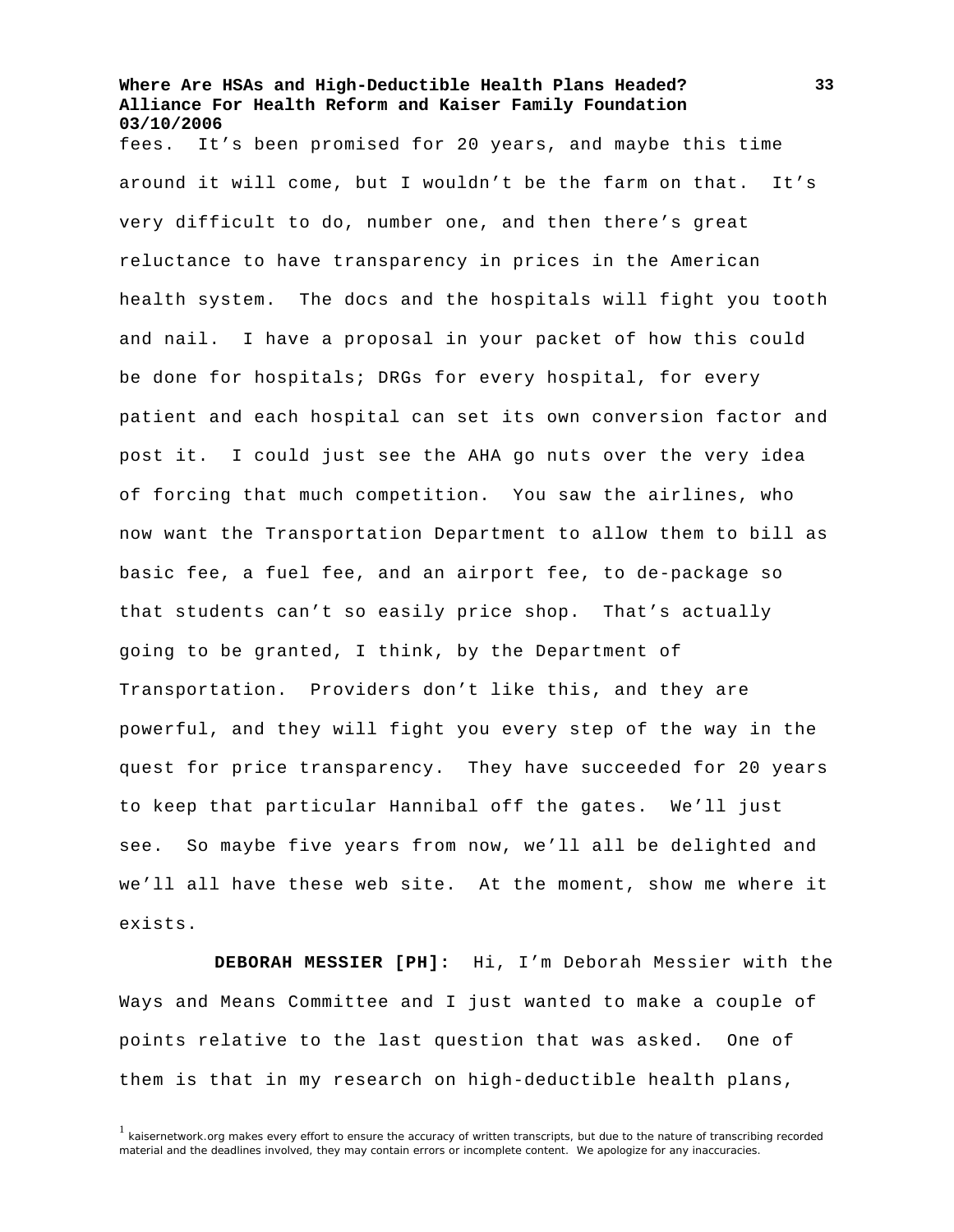I've noticed that a lot of high-deductible policies don't cover maternity coverage, and it seems to me one of the reasons why you might get lower premiums on high-deductible plans is because there are certain benefits that are carved out. I just want everyone in the room to be cautious about how they're talking about high-deductible plans, because many of those policies might not actually be comparable to the coverage that is offered today in other markets.

The other point is since the panelists in the White House invoked the GAO study, which my boss co-requested on the Federal Employee's Health Benefit Program, I wanted point out that the front-line findings from GAO were that indeed enrollees in high-deductible health plans in the Federal Employee's Benefits Program were higher income and younger than enrollees in the rest of the Federal Employee's Program. So we do actually have some evidence now, based on the federal employees' experience, that higher-income people and younger people are more attracted to these schemes. So I just wanted to put that out there.

**FEMALE SPEAKER:** Many people say that high-deductible plans cover preventive services, so this question just asks is there any data to support this, and do we know to what extent they are?

**ROY RAMTHUN:** No, we don't have any really good data to know whether every high-deductible policy is offering

 $1$  kaisernetwork.org makes every effort to ensure the accuracy of written transcripts, but due to the nature of transcribing recorded material and the deadlines involved, they may contain errors or incomplete content. We apologize for any inaccuracies.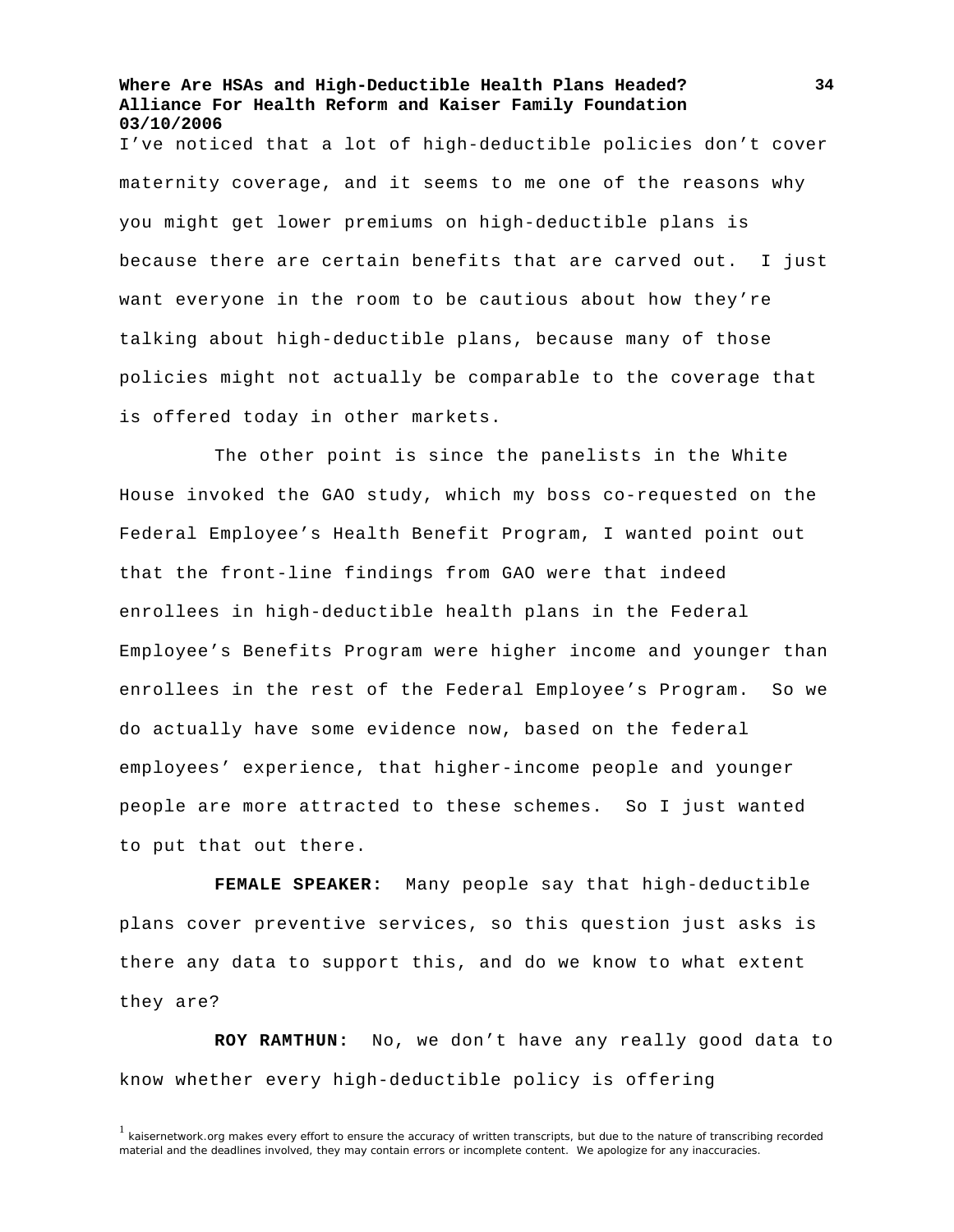preventive care without being subject to the deductible. The law clearly allows them to do so, and we believe that many policies are, in fact, doing that. The GAO certainly indicated on the federal employees that that is the case. If I could just quickly respond to the last question of whether maternity coverage is offered or not, this is a very common question in the individual market for insurance. It's not specific to HSAs. Related to the GAO report, if you took out retirees in that study, the age difference was 44 and 47, not 46 and 59. Retirees are not eligible for HSAs, and it's not fair to put that in the universe.

**ED HOWARD:** One of the things that the Hewitt findings showed was that employers are reluctant to move in this drug, in part because of the prescription drug coverage under the deductible, which makes it a whole lot tougher. Now you've come a long way to make them more attractive to chronically ill people; is this something that the administration is still considering, or is it beyond the pale, or is it going to be added to the package?

**ROY RAMTHUN:** I've had many discussions with employers about whether or not prescription drug coverage should be offered below the deductible, and the usual tact is to try to expand the definition of what preventive care is. The arguments go somewhere along the lines of "Well, prescription drugs prevent people from dying." I don't disagree. "Drugs

 $1$  kaisernetwork.org makes every effort to ensure the accuracy of written transcripts, but due to the nature of transcribing recorded material and the deadlines involved, they may contain errors or incomplete content. We apologize for any inaccuracies.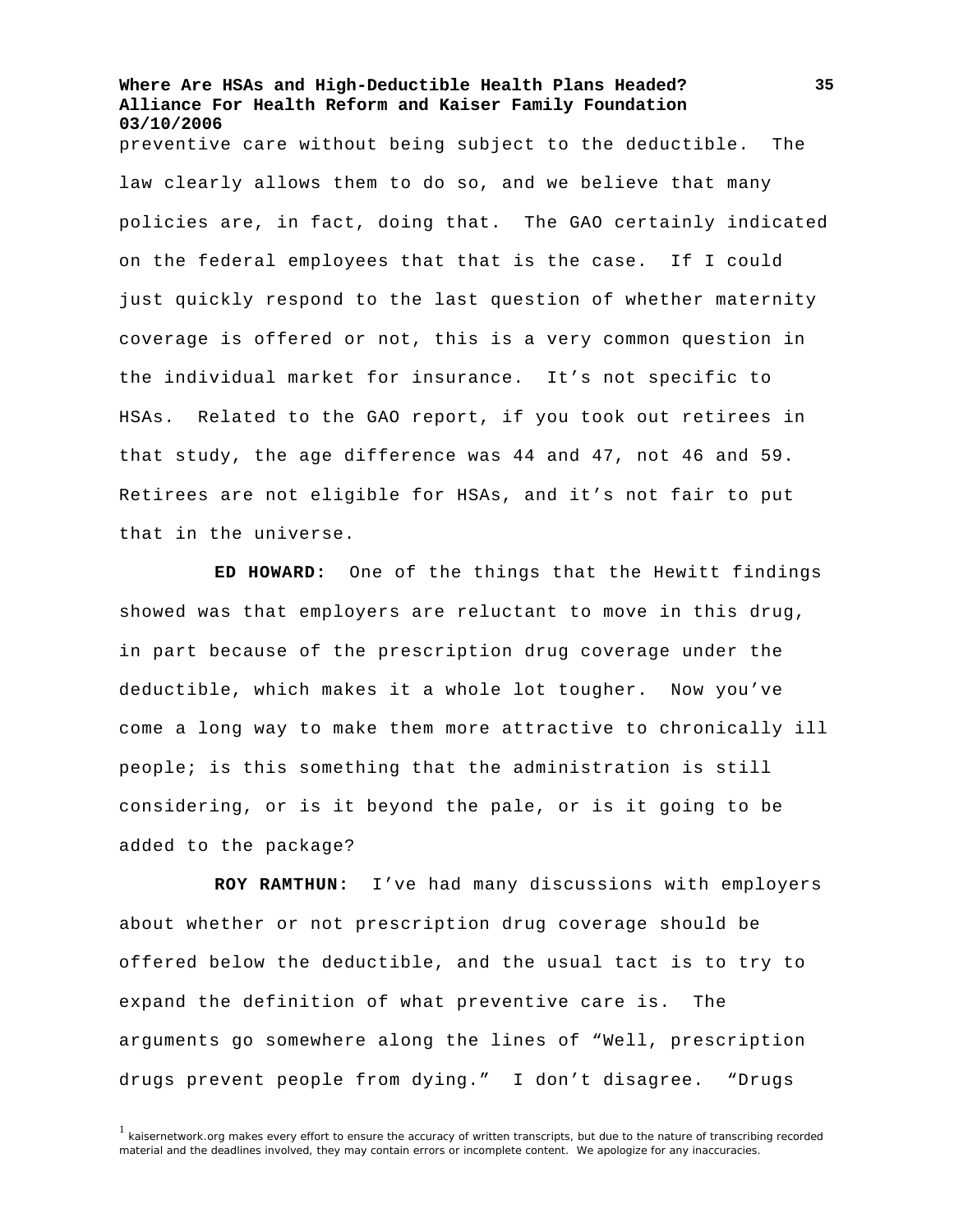people prevent from having their conditions worsen." I don't disagree. But if we're looking at what a classic definition of preventive care is, it's usually prior to the onset or symptoms of a particular illness or condition. It is very difficult, beyond that point, to start drawing a line where things are considered preventive or not. Treasury did try to indicate that that would be possible for some drugs to be preventive care, noting some cases where people have risk factors, such as high cholesterol, which doesn't necessarily mean you have a disease or illness, but you have risk factors for a condition and that cholesterol-lowering drugs could be viewed as preventive care under those situations. So I think we have to look very closely at that. When I've talked with members of Congress who supposedly though about these issues, they tell me they clearly wanted all Americans to understand what the price of drugs are. And I can tell you from my own experience, the first time my wife filled a prescription for an antibiotic, the pharmacist came to her and said, "Do you know this costs \$102?" And she said, "Well, yes. We have a high-deductible plan, and I expect to pay the full cost." Well, it was a name brand of amoxicillin and afterwards she realized that she probably could have asked for a generic version of amoxicillin and would have spent much less. At least some of the supporters in Congress of HSAs clearly wanted that effect to be there, and believe

<sup>&</sup>lt;sup>1</sup> kaisernetwork.org makes every effort to ensure the accuracy of written transcripts, but due to the nature of transcribing recorded material and the deadlines involved, they may contain errors or incomplete content. We apologize for any inaccuracies.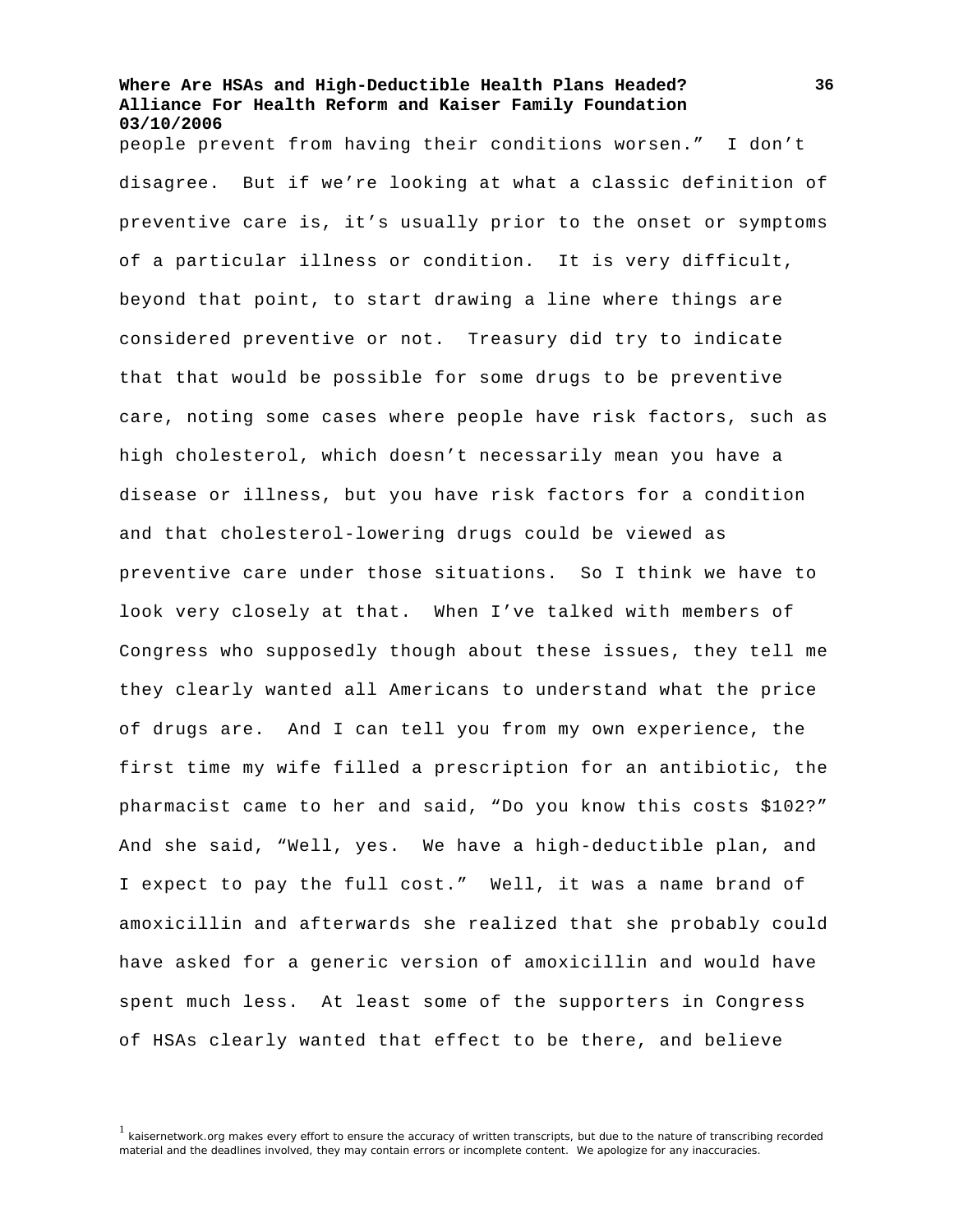**Where Are HSAs and High-Deductible Health Plans Headed? Alliance For Health Reform and Kaiser Family Foundation 03/10/2006**  that that would be diminished if drugs allowed below the

deductible.

**FRANK MCARDLE:** I agree with Roy that the political odds of getting this done are quite small, particularly this year. It is helpful to have preventive drugs available for coverage, but you also have to think about how you communicate that to employees and how employees actually understand that drug A could be covered, but drug B not. It's very difficult to communicate and for them to understand. Then the bigger issue is whether you differentiate drugs at all. I guess I would argue that you do. We know, from a health status standpoint, that there are a lot of problems with people not complying with their medication regimen. We know that adherence is often very spotty and, as also mentioned, the chronic conditions are rising as such a big part of our healthcare costs. I think the companies feel that this is a sector where you want to encourage compliance with the regimen and preventing and dealing with some of these illnesses, and not put any kind of financial barrier in the way of that.

**FEMALE SPEAKER:** This question is regarding the implications of the growth of HSAs on the risk pool, and is there any concern about the potential fragmentation of the risk pool as a result of this?

**FEMALE SPEAKER:** That's an important question, because the goal of any insurance regime is to get people pooling their

 $1$  kaisernetwork.org makes every effort to ensure the accuracy of written transcripts, but due to the nature of transcribing recorded material and the deadlines involved, they may contain errors or incomplete content. We apologize for any inaccuracies.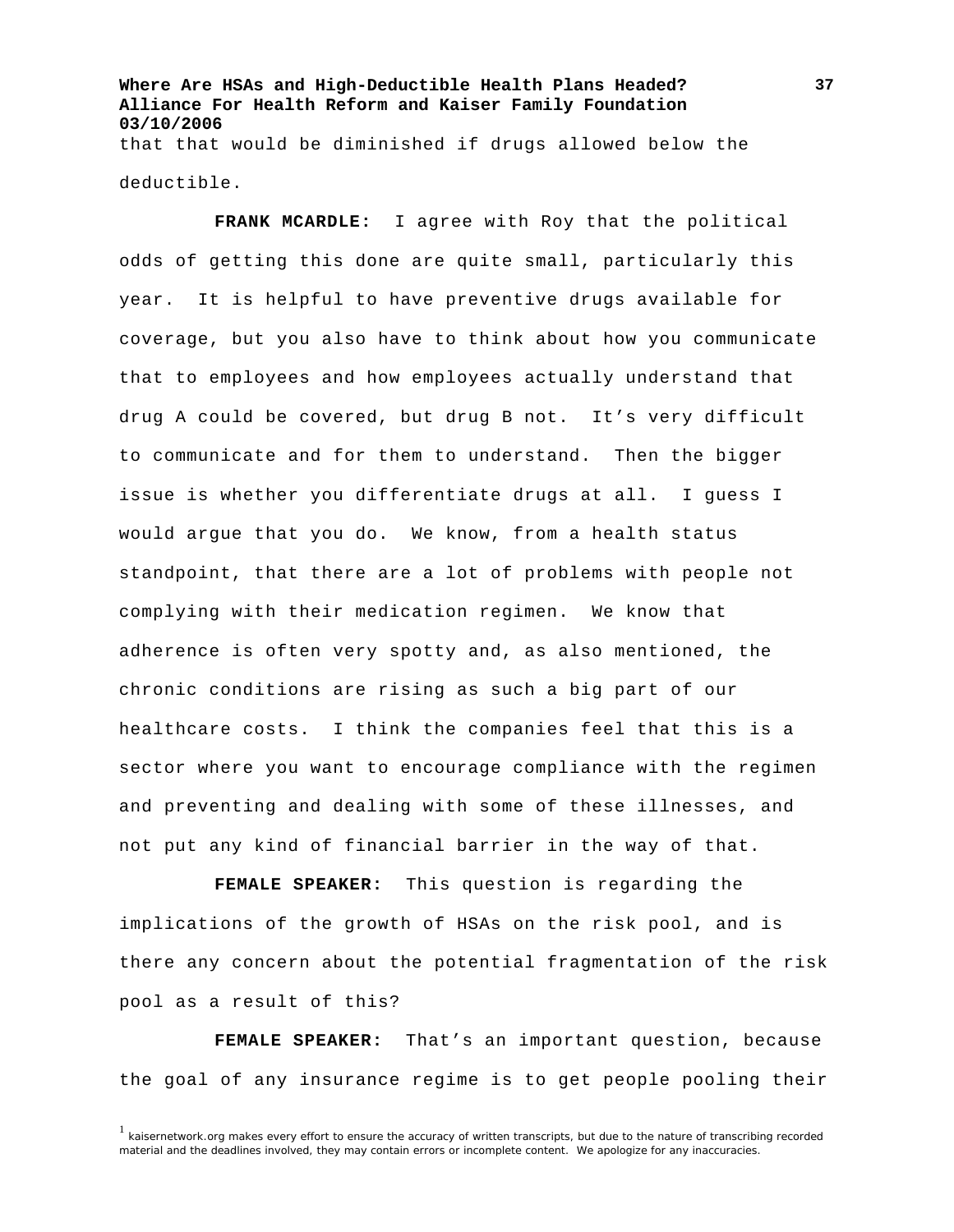risks together, so that healthy people and sick people contribute to a common fund, and then when you get sick, you have access to resources. Right now, there are a lot of people who don't have access to health insurance. When they're healthy, it doesn't seem worth the money, and when they're sick, it's hard to get it. So one of the goals of this expansion is to get healthy people into the system, able to afford a basic insurance policy, and then be in the system and pooled with other people. On the employer's side, as I mentioned before, we see employer erosion of coverage now because of rising costs. So again, anything that keeps employers in the market of offering health insurance helps with risk. Now, as Uwe has alluded to, I think if we were designing a system de novo, we wouldn't set up the system we have. There are problems with having risks pooled through employers. People who get sick can't change jobs, so you have something we call "job lock" where people are stuck in their jobs just because somebody in their family is sick and they feel like they can't get insurance through another source. So we have also proposals, which we didn't have time to talk about today, to make it easier for people to keep their insurance when they move from one employer to another. So all of this is about keeping people insured so that we do have better risk pooling, and anything that we can do to make the non-employer individual market function better to make it more appealing to people who

 $1$  kaisernetwork.org makes every effort to ensure the accuracy of written transcripts, but due to the nature of transcribing recorded material and the deadlines involved, they may contain errors or incomplete content. We apologize for any inaccuracies.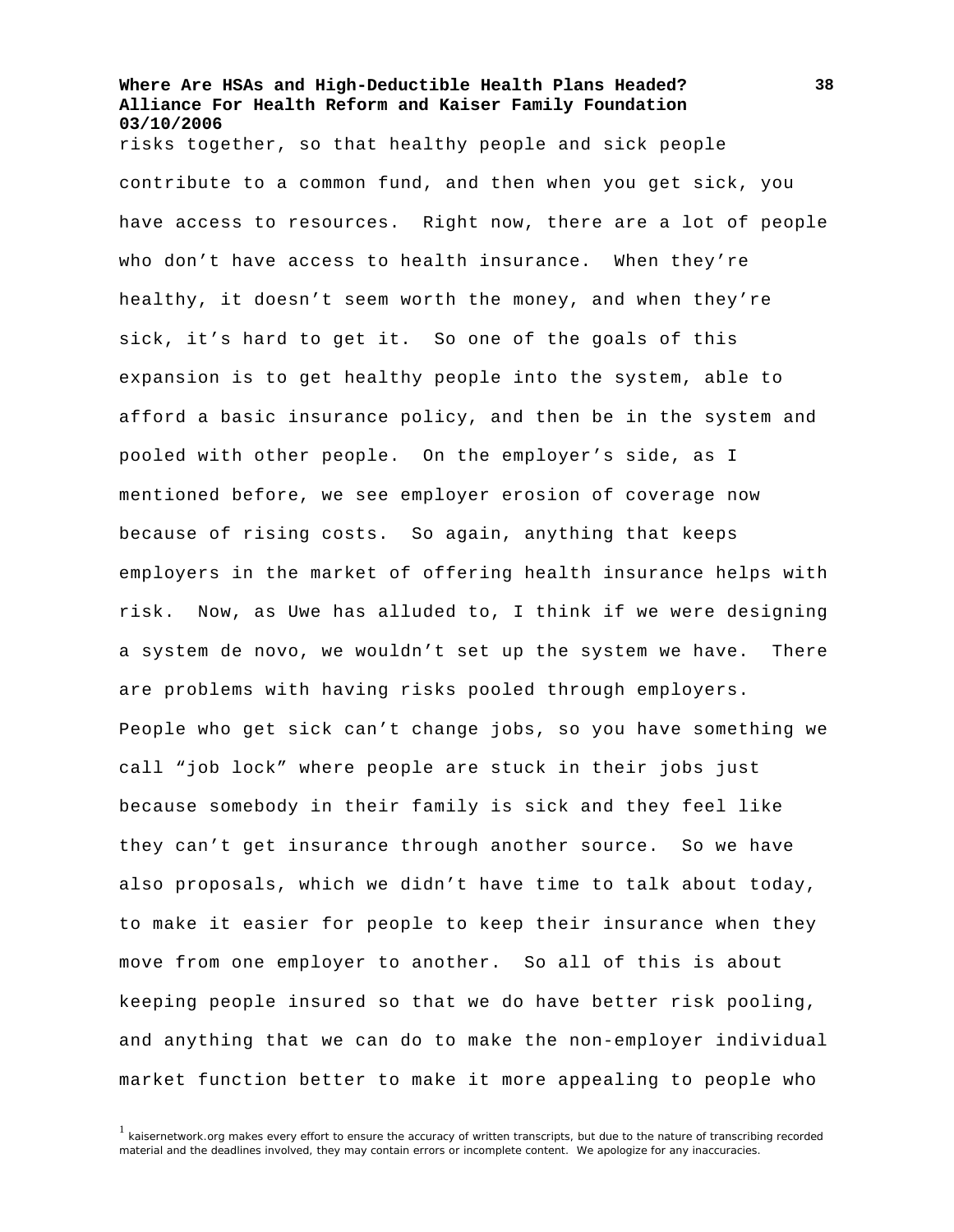**Where Are HSAs and High-Deductible Health Plans Headed? Alliance For Health Reform and Kaiser Family Foundation 03/10/2006**  can't currently afford insurance, or who don't see a basic policy available to them, will improve risk pool.

**MEGAN SMITH:** Hi, my name is Megan Smith, I'm with Edelman Healthcare. I have a couple of questions back on the transparency point if I could. Roy, you spoke about meeting with the insurance companies and asking them to do this kind of divulgence on a voluntary basis, noting that Uwe's concern and others that this is very hard information to receive, it's been suggested in the media that possible legislation could come out of this, and in absence of that, maybe a standard of the types and kinds of information that would be provided so that the information provided by all these individual companies voluntarily would be uniform. Can you speak to that a little bit?

**ROY RAMTHUN:** We note that some insurance companies have already started doing this. You may have read in *The Wall Street Journal* about Aetna's experiment in Cincinnati providing the information on the 25 most common procedures performed by physicians in their office being available to their enrollees. Most of the major insurance companies have plans if they're not already doing these types of things, so we believe those are steps in the right direction. If we can get Medicare's information out there, in theory, every American would have access to how much Medicare is paying. We absolutely note that there are four bills pending in Congress which would require

 $<sup>1</sup>$  kaisernetwork.org makes every effort to ensure the accuracy of written transcripts, but due to the nature of transcribing recorded</sup> material and the deadlines involved, they may contain errors or incomplete content. We apologize for any inaccuracies.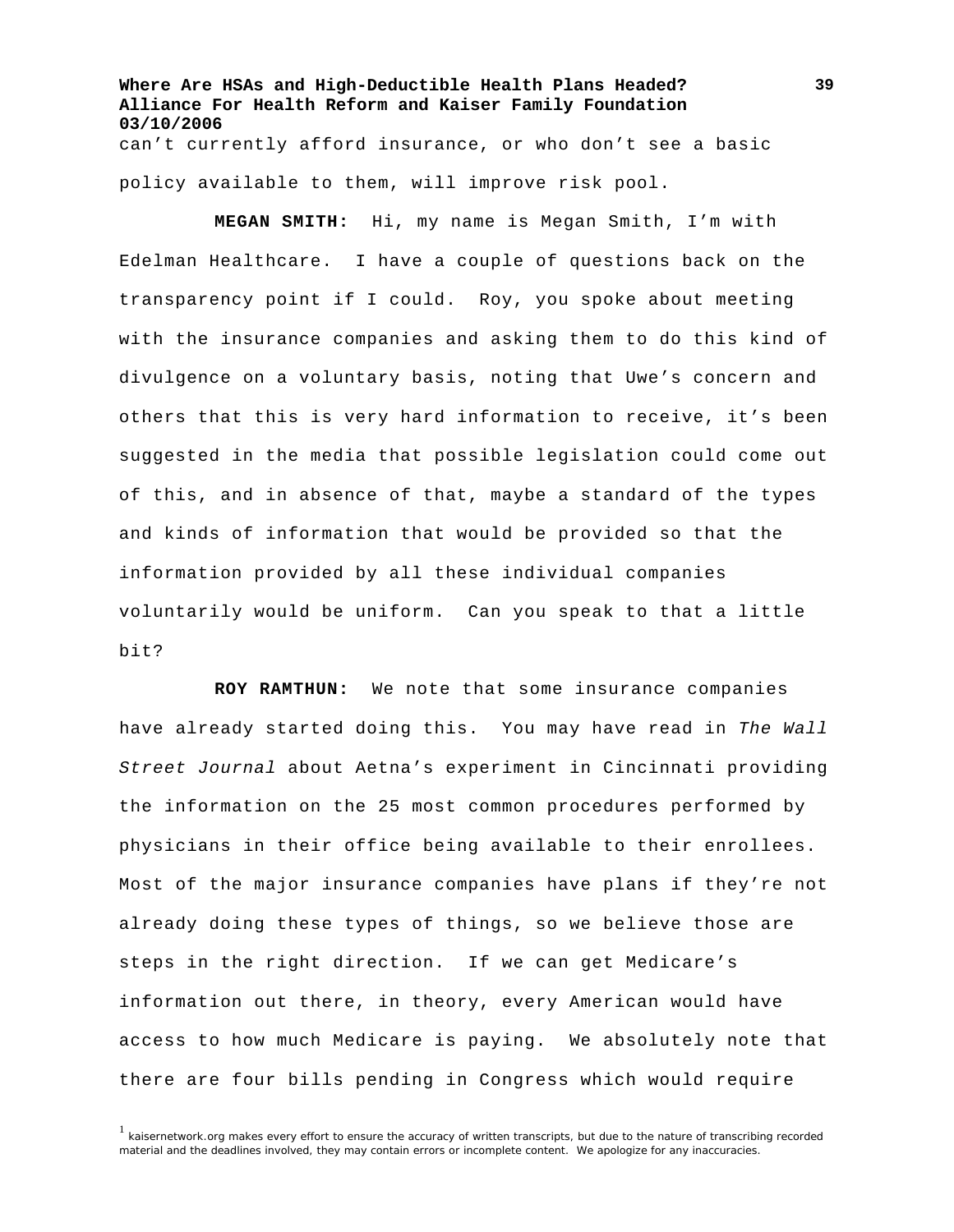this at least of hospitals and, in some cases, of ambulatory surgery centers. Those are steps in the right direction. The President could call on Congress to enact those bills as steps that we could take to move further down this road. It's not going to happen overnight, as Dr. Reinhardt suggested, but we've got to start somewhere. It's not going to be perfect, but we've got to start somewhere. So, we're trying to take some meaningful steps in moving the market that much further down the road still this year.

**UWE REINHARDT, PH.D.:** Just to illustrate how hard this is. Medicare has, of course, a fee schedule that it, at least in theory, is somewhat based on relative costs. Some years ago a fellow in Phoenix tried to have a web site where you could get Medicare physician fees for Phoenix, for Princeton, et cetera, and have at least some idea of what things cost when you're in a PPO, so you could tell a doctor, "Hey, three times is a little too much." And it turns out the AMA has a patent right over the CPT4 code that underlies the Medicare, and they wanted to charge him a royalty for every hit. He had a very angry web site with that contract, I have it somewhere still, that was written where the Medicare fee schedule nomenclature actually belongs to the AMA, and of course they didn't want this information out or wanted to make money off it, whatever the motive was, and he couldn't make a go of it. He was a great entrepreneur I thought; I could see the potential,

<sup>1</sup> kaisernetwork.org makes every effort to ensure the accuracy of written transcripts, but due to the nature of transcribing recorded material and the deadlines involved, they may contain errors or incomplete content. We apologize for any inaccuracies.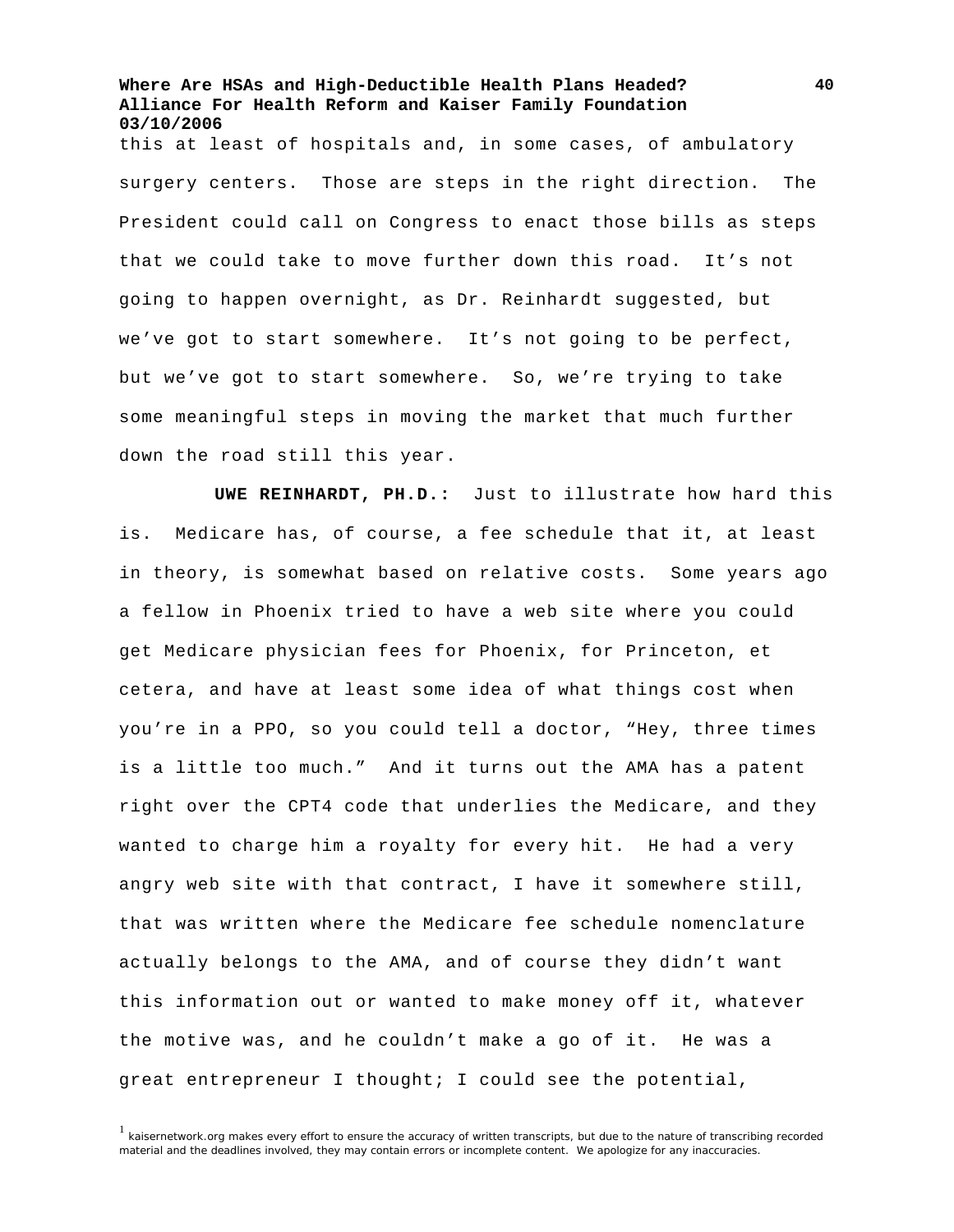**Where Are HSAs and High-Deductible Health Plans Headed? Alliance For Health Reform and Kaiser Family Foundation 03/10/2006**  advertise and so on. But this never came. I am interested because I have a PPO; we have PPO with a high deductible and a flexible spending account, which in my tax bracket, is a wonderful thing. Except as I always tell people, I had to go have a colonoscopy on Christmas Eve to burn down this account. This is a true story. The HSA is, in fact, a rollover FSA, so I appreciate it very much for myself. But don't underestimate the ingenuity the providers will bring to the table to block price transparency.

**ROY RAMTHUN:** We have much work to do.

**FEMALE SPEAKER:** Actually, as a follow up to this last comment, this question says, "Rather than a tool to curb the use of healthcare, couldn't HSAs promote the overuse of spending since the account would have the ability to discretionary spend on the employer's [inaudible]?"

**KATHERINE BAIKER:** First, I want to clarify that the goal isn't necessarily to get people to spend less; it's to get our healthcare dollars to go further. We have a lot of evidence that our healthcare dollars are not buying us nearly as much as they should, because people don't have the information that they need, and physicians don't have the information that they need. You can see we spend a lot more than other countries on healthcare, and our outcomes are not measurably better along a lot of dimensions. And then even within the US, if you look at parts of the country where we

<sup>1</sup> kaisernetwork.org makes every effort to ensure the accuracy of written transcripts, but due to the nature of transcribing recorded material and the deadlines involved, they may contain errors or incomplete content. We apologize for any inaccuracies.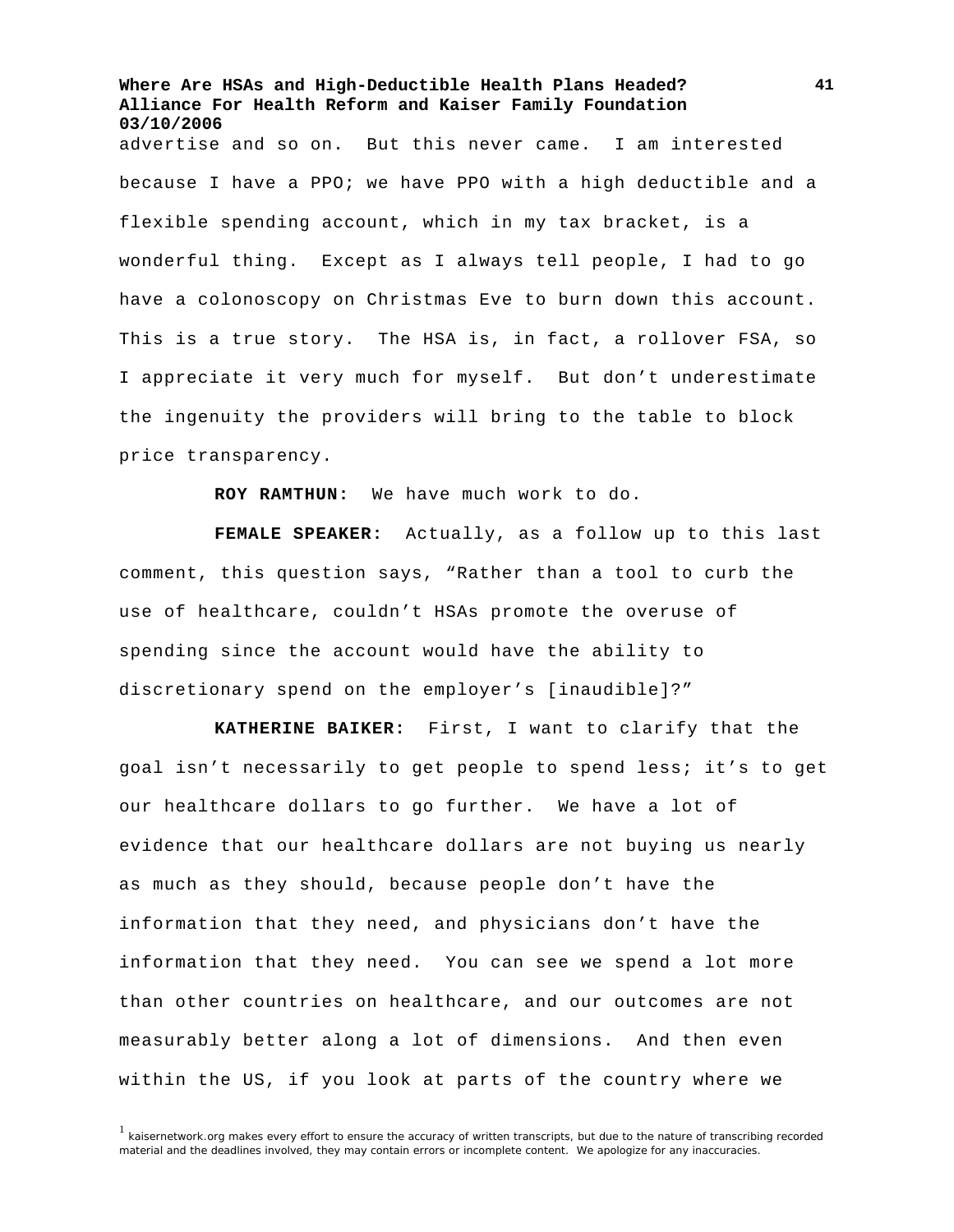spend a lot more, say through Medicare, we don't see any better outcomes, even if you control for the age and the risk an the preferences of the populations. You spend twice as much per Medicare beneficiary in Miami as you do in Minneapolis. That person does not live long, that person does not live better, that person is not even happier, they just get more care. So the goal is to set up a system where we can allocate our health dollars to where they do the most good. And then, if we're spending this much on healthcare, everybody could be healthier and wealthier. So if that's the goal, than will people consume more of some healthcare with an HSA? Yes, I hope so. And I hope other people will consume less or resources will go to different places, and then I will be less concerned about the total amount that we're spending, because I'll know we're getting our money's worth. We don't care how much we spend on consumer electronics, because we're buying things that are worth it to use; whereas in healthcare right now, sometimes we are and sometimes we're not. Unless we have better information on the table, we're not getting as much value for our spending as we could.

**UWE REINHARDT, PH.D.:** You know what? Katherine is unduly modest. She wrote a dynamite article, April 7, 2004 *Health Affairs* if I remember correctly, where she related data on process quality to data on health spending for the elderly and gets a negative correlation. I recommend that piece to

 $<sup>1</sup>$  kaisernetwork.org makes every effort to ensure the accuracy of written transcripts, but due to the nature of transcribing recorded</sup> material and the deadlines involved, they may contain errors or incomplete content. We apologize for any inaccuracies.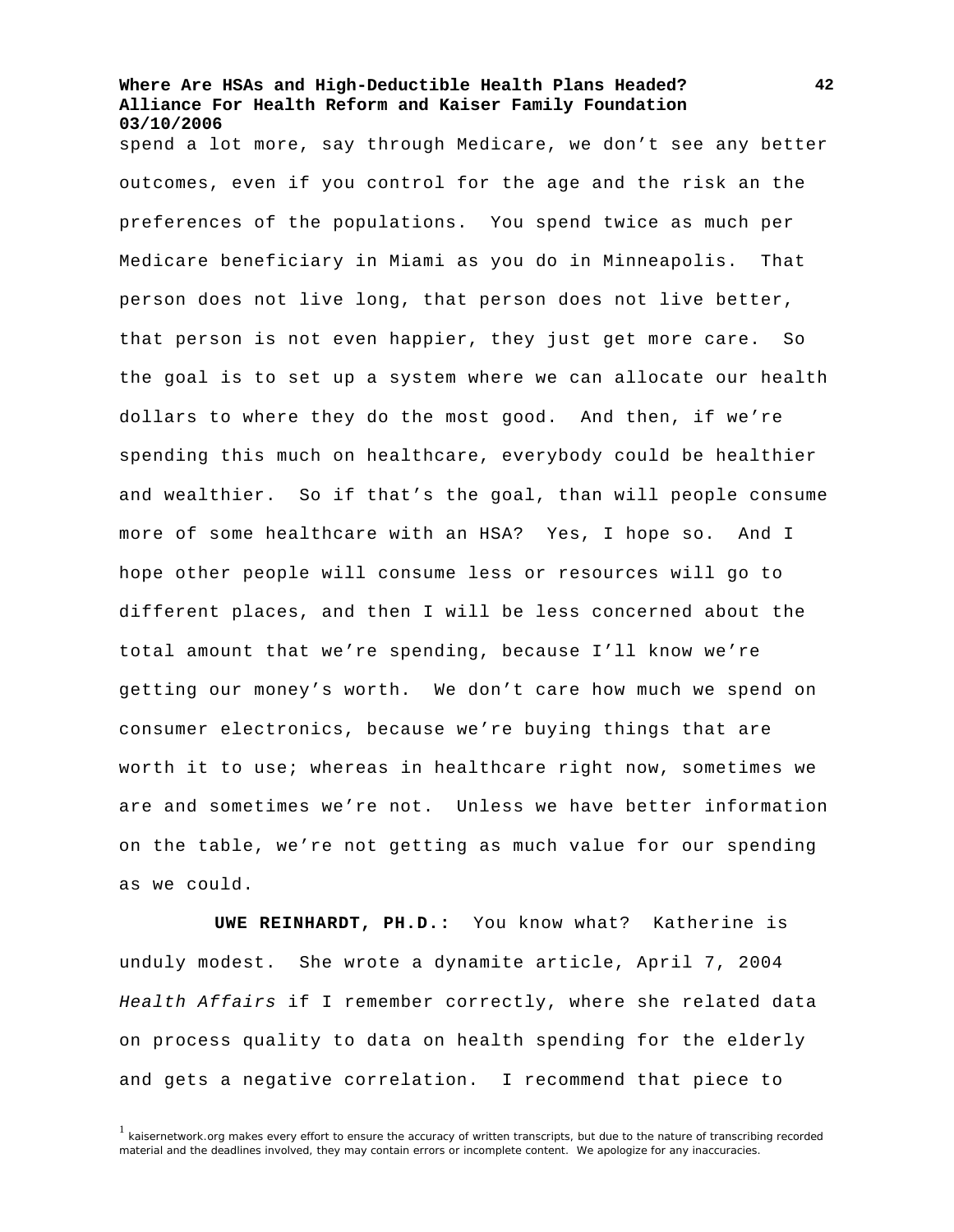**Where Are HSAs and High-Deductible Health Plans Headed? Alliance For Health Reform and Kaiser Family Foundation 03/10/2006**  you. I use it all the time; I should pay royalties.

[Laughter]

**ED HOWARD:** I should say, by the way, as we're winding down here, remember these blue evaluation forms; they'll help us make these programs better. Yes, go ahead Alwin.

**ALWIN CASTLE [misspelled?]:** Hi, Alwin Castle with the Center for Studying Health System Change. Speaking to Dr. Reinhardt's point, I guess I am in possession of a little known secret, and that is that you can go to the American Medical Association web site and, I think, once you agree that you will not misuse the CPT codes, you can get up to 10 CPT codes a day, by geographic area, that will tell you how much Medicare pays for those CPT codes in a physician's office and in a facility. It's fascinating. You need to keep in mind though that we know that private plan rates vary significantly across communities as a percentage of the Medicare fee schedule, so in some communities that we study, Little Rock for example, the docs get 150-percent of the medicare fee schedule; whereas in Phoenix, they get 100-percent and they consider themselves lucky. Now, that was my observation; I actually do have a question. I want to offer a disclaimer that I have a journalism degree, and I certainly have been accused of practicing economics without a license, but the basic question I have is, if you want to curtail or slow the trend of healthcare spending, why would you possibly subsidize it at a

 $<sup>1</sup>$  kaisernetwork.org makes every effort to ensure the accuracy of written transcripts, but due to the nature of transcribing recorded</sup> material and the deadlines involved, they may contain errors or incomplete content. We apologize for any inaccuracies.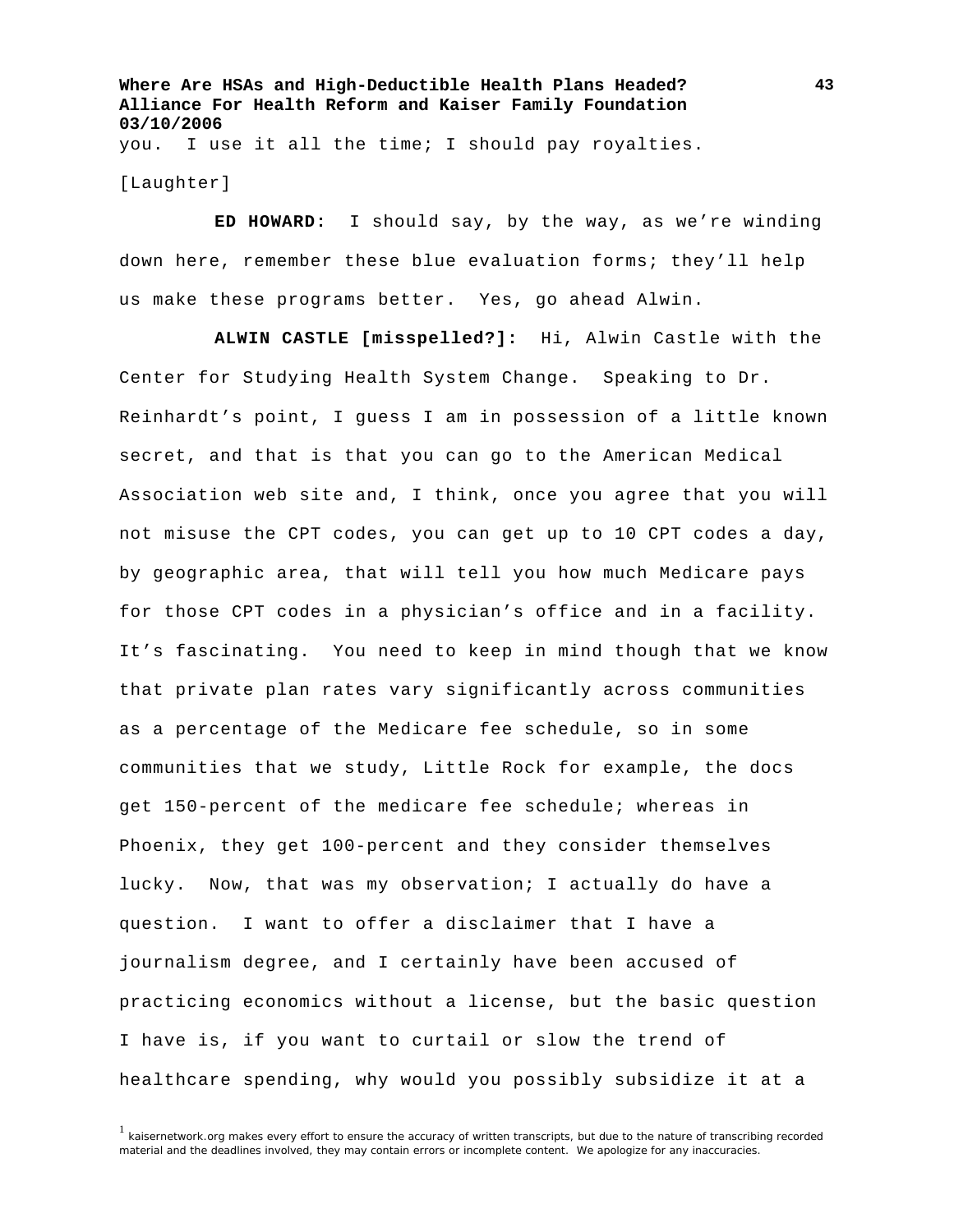**Where Are HSAs and High-Deductible Health Plans Headed? Alliance For Health Reform and Kaiser Family Foundation 03/10/2006**  higher level? Because isn't that just basic Econ 101, the more

you subsidize something the more people are going to use it?

**KATHERINE BAIKER:** Your Econ 101 is right on. When something is subsidized relative to something else, we expect a distortion in the consumption. Right now, employer-provided insurance is subsidized relative to out-of-pocket spending, so you see that people, in fact, consume all of their healthcare through employer-sponsored insurance if they have it, and not through out-of-pocket spending. So now we're saying, "Let's level the playing field; let's make out-of-pocket spending have the same tax preference as employer-sponsored insurance does." And your question is, are people going to consume more of that? I think there are three avenues through which we're going to see peoples' behavior change, and a reallocation of resources towards higher value care.

The first is, when people are more price sensitive, we've seen evidence through other sectors of medial spending and the economy more broadly. Like Lasix surgery, like in vitro fertilization, like dental care, like vision care; when people are more price sensitive, providers compete more and you get both increases in quality and decreases in price. So we expect provider competition to be a big force in that direction. We also expect that when people have a choice about how to allocate their resources, they'll be allocated more efficiently, and so we'll see a decrease in quantity, although

<sup>1</sup> kaisernetwork.org makes every effort to ensure the accuracy of written transcripts, but due to the nature of transcribing recorded material and the deadlines involved, they may contain errors or incomplete content. We apologize for any inaccuracies.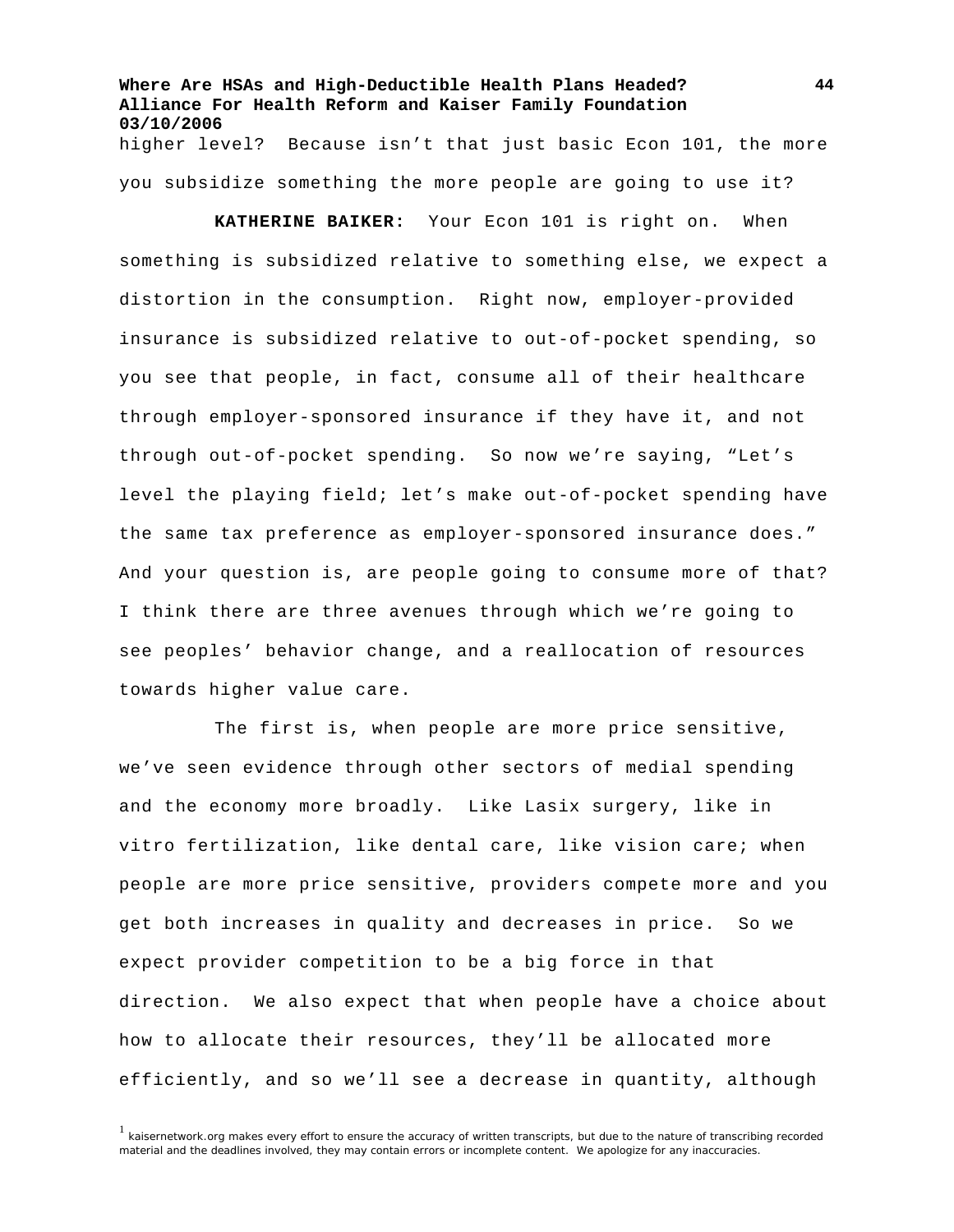I think the change in price is going to be the bigger, longerrun effect. The third effect is that right now, and I think this is the big one, but not one that we're going to see in the first five or ten years, there is no incentive to develop costsaving technologies. So you see, if you're an innovator and you have a new way to do something we can already do, but it costs half as much, there's very little incentive to develop that because people aren't price sensitive to chose that. If, on the other hand, people are being price sensitive, we'll not only see life-saving technologies and I think all the technological innovation we've seen is, on average, wonderful, but you'll also see cost-saving technology. The same way we have in computer processors or in Lasix surgery or in vitro fertilization where in the long run, you'll end up getting roughly the same amount of healthcare at a much lower price. In the end, you may end up spending more or less than you spend now, but I'm not going to be as worried about it, because I know you'll get your money's worth from it.

**ALWIN CASTLE:** I guess the only thing I would respond with is that we're actually looking at some of those self-paid markets right now, and they're often touted as these models of market efficiency, and when you actually begin to look under the rock, there's not a lot of price competition going on. There's a big difference between getting a nose job and needing a bypass and it is not interchangeable. Healthcare is not hog

 $1$  kaisernetwork.org makes every effort to ensure the accuracy of written transcripts, but due to the nature of transcribing recorded material and the deadlines involved, they may contain errors or incomplete content. We apologize for any inaccuracies.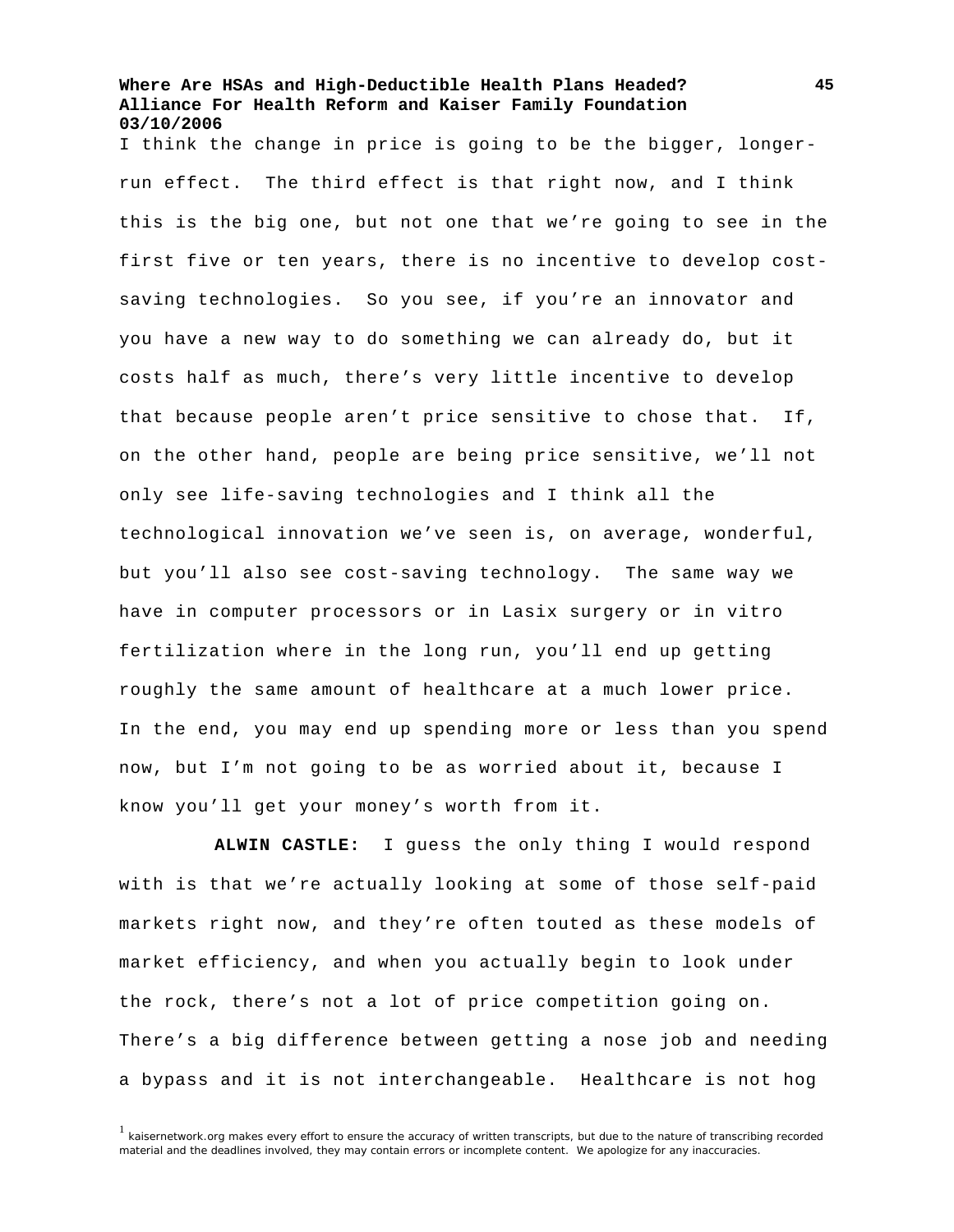**Where Are HSAs and High-Deductible Health Plans Headed? Alliance For Health Reform and Kaiser Family Foundation 03/10/2006**  bellies; it's not a commodity. If you get prices, that will be great, but if you don't have the quality information to go along with it, I would argue that we will be penny wise and pound foolish and not get value, which is what I think we're all after.

**UWE REINHARDT, PH.D.:** If I could add, I think you do deserve a degree in Economics. I'll give you a certificate later. But you don't have to worry that much about low-income people, because we're not giving them much of a subsidy. What I worry about is people like me. You're making it half-price.

**ALWIN CASTLE:** I think our research [interposing].

**UWE REINHARDT, PH.D.:** For me, the price elasticity is very, very low. The government pays roughly half of it, plus my income is high. So that's the folks that you have to worry about, our social class, not the poor, because we don't give them much.

**MALE SPEAKER:** The underlying assumption seems to be that by putting people at financial risk, they will make decisions that are better, both for the economy and, presumably, for their own health. My question to you is, is anybody concerned about the fact that putting people at financial risk might encourage them not to seek healthcare when they need it? Is a person who is 60 years old and has chest pain every two weeks going to blow it off if they're going to have to pay the first \$500? As opposed to if they had a health

 $1$  kaisernetwork.org makes every effort to ensure the accuracy of written transcripts, but due to the nature of transcribing recorded material and the deadlines involved, they may contain errors or incomplete content. We apologize for any inaccuracies.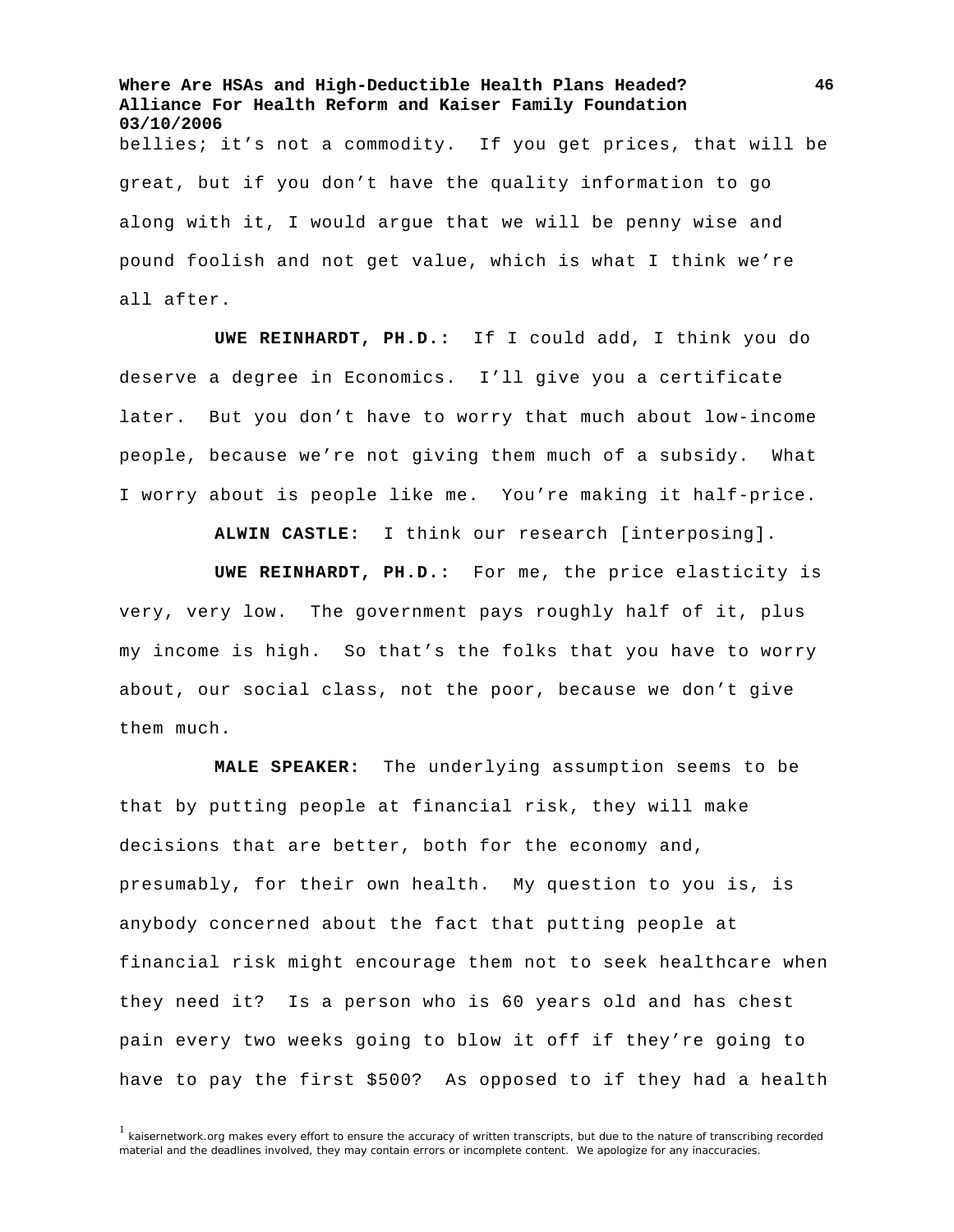**Where Are HSAs and High-Deductible Health Plans Headed? Alliance For Health Reform and Kaiser Family Foundation 03/10/2006**  plan, they would go see their cardiologist. So, do the HSAs produce results not only that are good for the economy, but are good for individuals' health?

**KATHERINE BAIKER:** That's a great question, and I think people have a very strong interest in preserving their own health. I don't think that people go to the doctor because we subsidize it. Nobody enjoys a colonoscopy, especially on December 24, but people have a strong interest in getting the care that is going to make them healthier and live longer. What they don't have sometimes is the information and resources that they need. And that is where these policies come in. We have ample evidence that armed with the right information, people do, in fact, make better healthcare consumption decisions. There are lots of clinical studies. For example, the sports study of spinal surgery choices; there are two different treatments available if you have a certain kind of back pain. You can have surgery and there are surgical complications and the risk of problems for that, or you can have bed rest, and there are problems with bed rest and it takes a longer time. In the end, those two procedures have roughly the same success rate, but with very different risks and complications, and people should choose among them based on what their preferences are for those different risks, given that they're going to have roughly the same outcome. There's a clinical trial that shows if you give people about a half-an-

 $1$  kaisernetwork.org makes every effort to ensure the accuracy of written transcripts, but due to the nature of transcribing recorded material and the deadlines involved, they may contain errors or incomplete content. We apologize for any inaccuracies.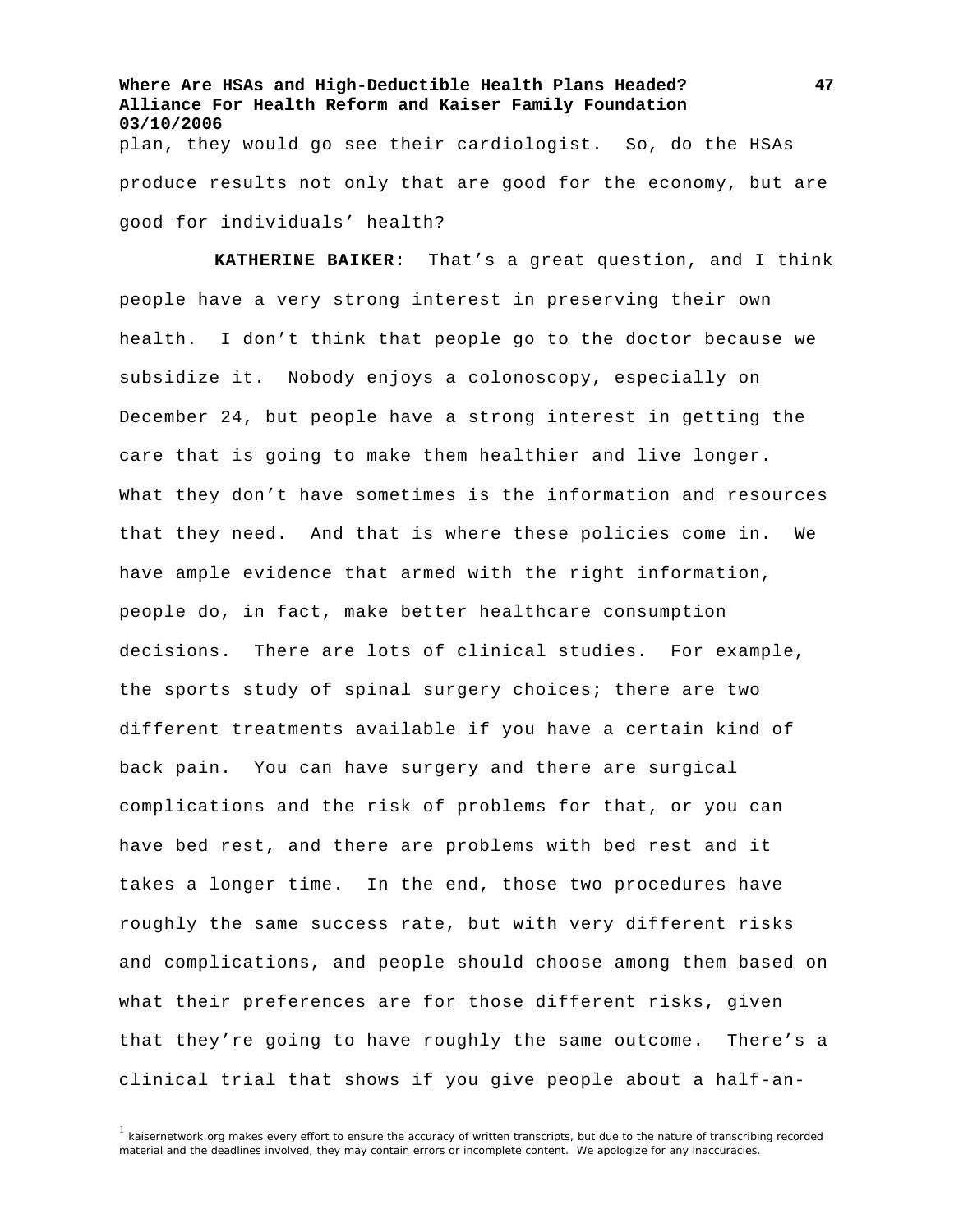hour's worth of information on this, they make very different choices. And, in fact, many fewer people opt for the surgery than they would otherwise. These are people who had access to the funds to have the surgery, but discovered through the information that was made available to them, that they would rather not. So just providing people with key information really does change consumption patterns. Sometimes they're going to spend more; sometimes they're going to spend less. We see that people who are specifically in consumer-directed health plans, again the data is very young and we can argue that they've only been in existence for a few years, but if anything, we see higher compliance with treatment regimens, and we see insurance companies continuing to provide disease management help and programs for their enrollees, because they still have a financial stake. Remember, people are not going without insurance in these plans; they have catastrophic backstops of \$5000, \$10,000. The insurance company still cares about making sure they spend the money wisely, and people are not exposed to an infinite amount of financial risk.

**UWE REINHARDT, PH.D.:** I think I would add that the most thorough study of this behavior was several years ago, the RAND Corporation experiment, and Joe Newhouse, about one or two years ago, wrote an article in *Health Affairs* on the RAND Experiment and HSAs. He observed in that study low-income people facing high cost-sharing did neglect high blood

<sup>1</sup> kaisernetwork.org makes every effort to ensure the accuracy of written transcripts, but due to the nature of transcribing recorded material and the deadlines involved, they may contain errors or incomplete content. We apologize for any inaccuracies.